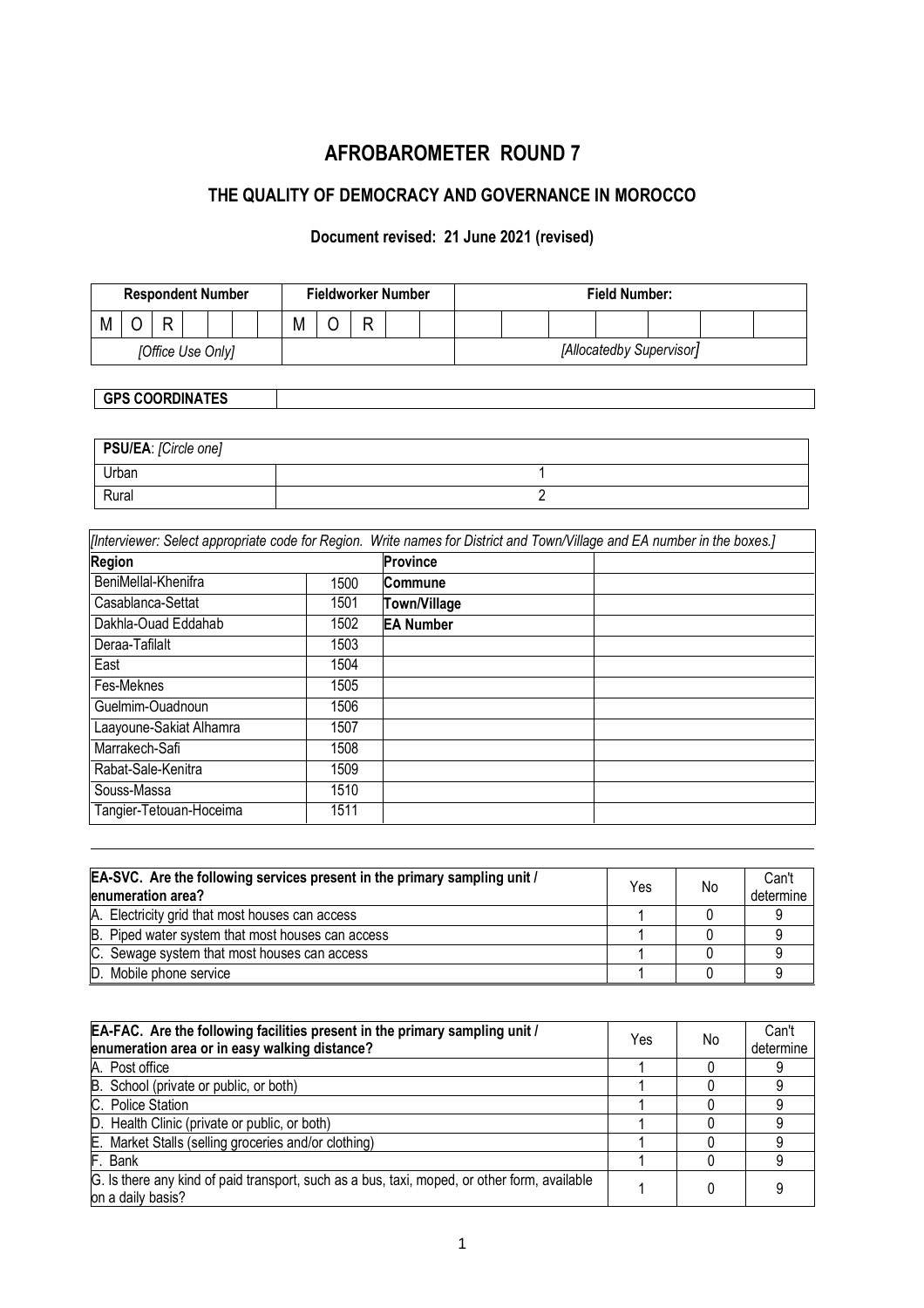| EA-SEC. In the PSU / EA, did you (or any of your colleagues) see:                             | Yes | No | Don't Know |
|-----------------------------------------------------------------------------------------------|-----|----|------------|
| A. Any policemen or police vehicles?                                                          |     |    |            |
| B. Any soldiers or army vehicles?                                                             |     |    |            |
| C. Any roadblocks set up by police or army?                                                   |     |    |            |
| D. Any customs checkpoints                                                                    |     |    |            |
| E. Any roadblocks or booms set up by private security providers or by the local<br>community? |     |    |            |

|    | EA-ROAD. Thinking of the journey here:                                                                                                | Earth | Gravel | Stone | Muram | Paved/<br>Tarred | Concrete |
|----|---------------------------------------------------------------------------------------------------------------------------------------|-------|--------|-------|-------|------------------|----------|
| А. | Was the road at the start point in the PSU/EA:                                                                                        |       |        |       |       |                  |          |
| B. | What was the most common surface of the road over the<br>last 5 kilometers before arriving at the start point of the<br><b>PSU/EA</b> |       |        |       |       |                  |          |

| EA-ROAD-C Thinking of the journey here:                                                                                                                                                                                                                                                                                                                                                                    | Impassable Very poor |   | Poor | Fair | Good | Verv<br>good |
|------------------------------------------------------------------------------------------------------------------------------------------------------------------------------------------------------------------------------------------------------------------------------------------------------------------------------------------------------------------------------------------------------------|----------------------|---|------|------|------|--------------|
| What was the condition of the road in the last 5 km before<br>reasing the start point of the PSU/EA? Was the road in excellent<br>or good condition and easy to traverse, or was it in poor or very<br>poor condition, that is, difficult to traverse due to potholes,<br>waterlogging or other issues, or was it impassable at any point<br>(e.g., due to a collapsed bridge, fallen tree, flooding, etc. |                      | 2 |      |      |      |              |

#### **Household Selection Procedure**

*Interviewer: It is your job to select a random (this means any) household. A household is a group of people who presently eat together from the same pot.*

*Start your walk pattern from the start point that has been randomly chosen by your Field Supervisor. Team members must walk in opposite directions to each other. If A walks towards the sun, B must walk away from the sun; C and D must walk at right angles to A and B.*

*Use a 5 / 10 interval pattern to select a household. That is, walking in your designated direction away from the start point, select the 5th household for the first interview, counting houses on both the right and the left (and starting with those on the right if they are opposite each other). Once you leave your first interview, continue on in the same direction, this time selecting the 10th household, again counting houses on both the right and the left. If the settlement comes to an end and there are no more houses, turn at right angles to the right and keep walking, continuing to count until finding the tenth dwelling.*

*Interviewer: If a call is unsuccessful, use the table below to record your progress until you make a successful call. Circle a code number for unsuccessful calls only.*

| <b>NOCALL</b>                                                               |                  |      |                                                                       |      |      |      | NOCALL_1 NOCALL_2 NOCALL_3 NOCALL_4 NOCALL_5 NOCALL_6 NOCALL_7 |
|-----------------------------------------------------------------------------|------------------|------|-----------------------------------------------------------------------|------|------|------|----------------------------------------------------------------|
| <b>Reasons for Unsuccessful Calls</b>                                       | <b>Household</b> |      | Household   Household   Household   Household   Household   Household |      |      |      |                                                                |
|                                                                             |                  |      |                                                                       |      |      |      |                                                                |
| Refused to be interviewed                                                   |                  |      |                                                                       |      |      |      |                                                                |
| Person selected was never at home after at<br>lleast two visits             |                  |      |                                                                       |      |      |      |                                                                |
| Household/Premises empty for the survey<br>period after at least two visits |                  |      |                                                                       |      |      |      |                                                                |
| Not a citizen/Spoke only a foreign language                                 |                  |      |                                                                       |      |      |      |                                                                |
| Deaf/Did not speak a survey language                                        |                  |      |                                                                       |      |      |      |                                                                |
| Did not fit gender quota                                                    | h                | 6    | h                                                                     | 6    |      | 6    |                                                                |
| No adults in household                                                      |                  |      |                                                                       |      |      |      |                                                                |
| Other (specify)                                                             |                  | 8    |                                                                       | 8    |      | 8    |                                                                |
| Not Applicable                                                              | 9997             | 9997 | 9997                                                                  | 9997 | 9997 | 9997 | 9997                                                           |

*If no one is at home (i.e., premises empty) after two visits, substitute with the very next household. If the interview is refused, use an interval of 10 to select a substitute household, counting houses on both the right and the left. When you find a household with someone home, please introduce yourself using the following script. You must learn this introduction so that you can say it exactly as it is written below.*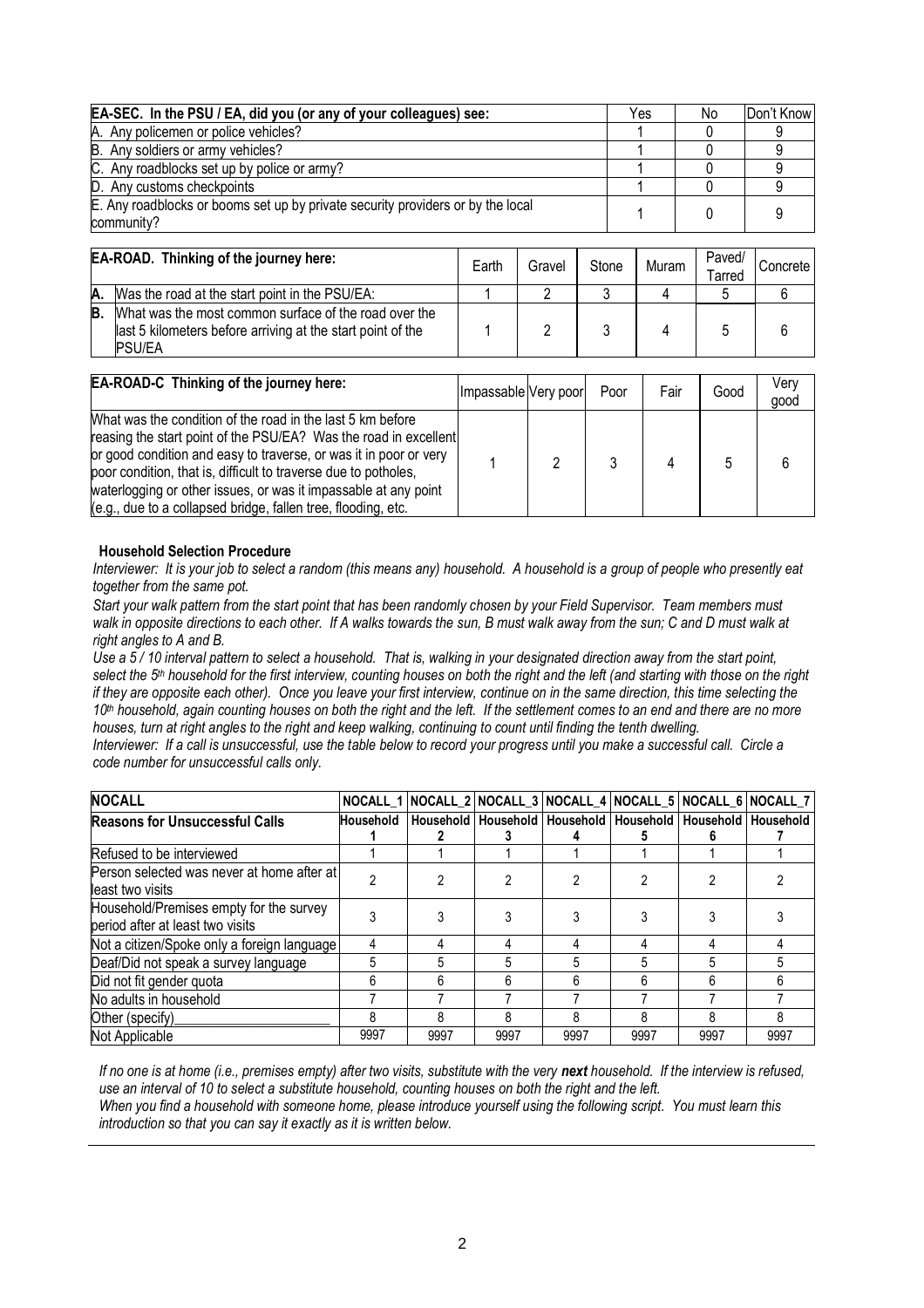**Good day. My name is \_\_\_\_\_\_\_\_\_\_\_\_. I am from the Global for Survey and Consulting(GSC) and Afrobarometer, independent research organizations. I do not represent the government or any political party. We are studying the views of citizens in Morocco about how the country is governed and how the economy is managed. We would like to discuss these issues with a member of your household. Every person in the country has an equal chance of being included in this study. All information will be kept confidential. Your household has been chosen by chance. We would like to choose an adult from your household. Would you help us pick one?**

*Note: The person must give his or her informed consent by answering positively. If participation is refused, walk away from the household and record this in the above table on "Reasons for Unsuccessful Calls." Substitute the household using an interval of 10 households. If consent is secured, proceed to Respondent Selection.*

#### **Respondent Selection Procedure**

*Interviewer: Within the household, the tablet will select a random (this means any) individual. This individual becomes the interview Respondent. The tablet will guide you to alternate Interviews between men and women.* 

*Note that "First Interview" should ONLY be used for your very first interview on the first day of fieldwork, NOT your first interview every day.*

|                                                  | <b>First Interview</b> | Male | Female |
|--------------------------------------------------|------------------------|------|--------|
| <b>PREVINT.</b> Previous interview was with a:   |                        |      |        |
| <b>THISINT</b><br>This interview must be with a: |                        |      |        |

#### **Please tell me the names of all males / females***[select correct gender]* **who presently live in this household. I only wantthe names of males / females***[select correct gender]* **who are citizens of Moroccoand who are 18 years and older.**

*If this interview must be with a female, list only women's names. If this interview is with a male, list only men's names. List all eligible household members of this gender who are 18 years or older, even those not presently at home but who will return to the house at any time that day. Include only citizens of Morocco.*

| <b>Women's Names</b> | <b>Men's Names</b> |
|----------------------|--------------------|
|                      |                    |
| ົ                    | c                  |
| 3                    | 3                  |
|                      | 4                  |
| 5                    | 5                  |
| 6                    | 6                  |
|                      | -                  |
| 8                    | 8                  |
| 9                    | 9                  |
| 10                   | 10                 |

*Please record the total number of adults (men and women) in the household who are citizens of Morocco. Enter a two-digit number.*

| $\overline{\phantom{a}}$<br>adult<br>citizens in<br>≧household<br>' otall<br>the<br>number<br>0T |
|--------------------------------------------------------------------------------------------------|
|--------------------------------------------------------------------------------------------------|

*Interviewer: After recording the names and ages of household members aged 18 years and above of the appropriate gender, the tablet will randomly select one household member who altimately becomes your respondent.*

#### **You then proceed as follows:**

**The person I need to speak to is***[insert name]* **\_\_\_\_\_\_\_\_\_\_\_\_\_\_\_\_\_\_\_\_\_\_\_\_\_\_\_\_\_\_\_. Is this person presently at home?**

| If yes:  | May I please interview this person now?                                                                                                                                                                                |
|----------|------------------------------------------------------------------------------------------------------------------------------------------------------------------------------------------------------------------------|
| If $no:$ | Will this person return here at any time today?                                                                                                                                                                        |
| If no:   | Thank you very much. I will select another household. Substitute with the next household to the right<br>and repeat the respondent selection procedure. (NOTE: YOU CAN ONLY SUBSTITUTE HOUSEHOLDS<br>NOT INDIVIDUALS.) |
| If yes:  | Please tell this person that I will return for an interview at insert convenient time]. If this respondent is<br>not present when you call back, replace this household with the next household to the right.          |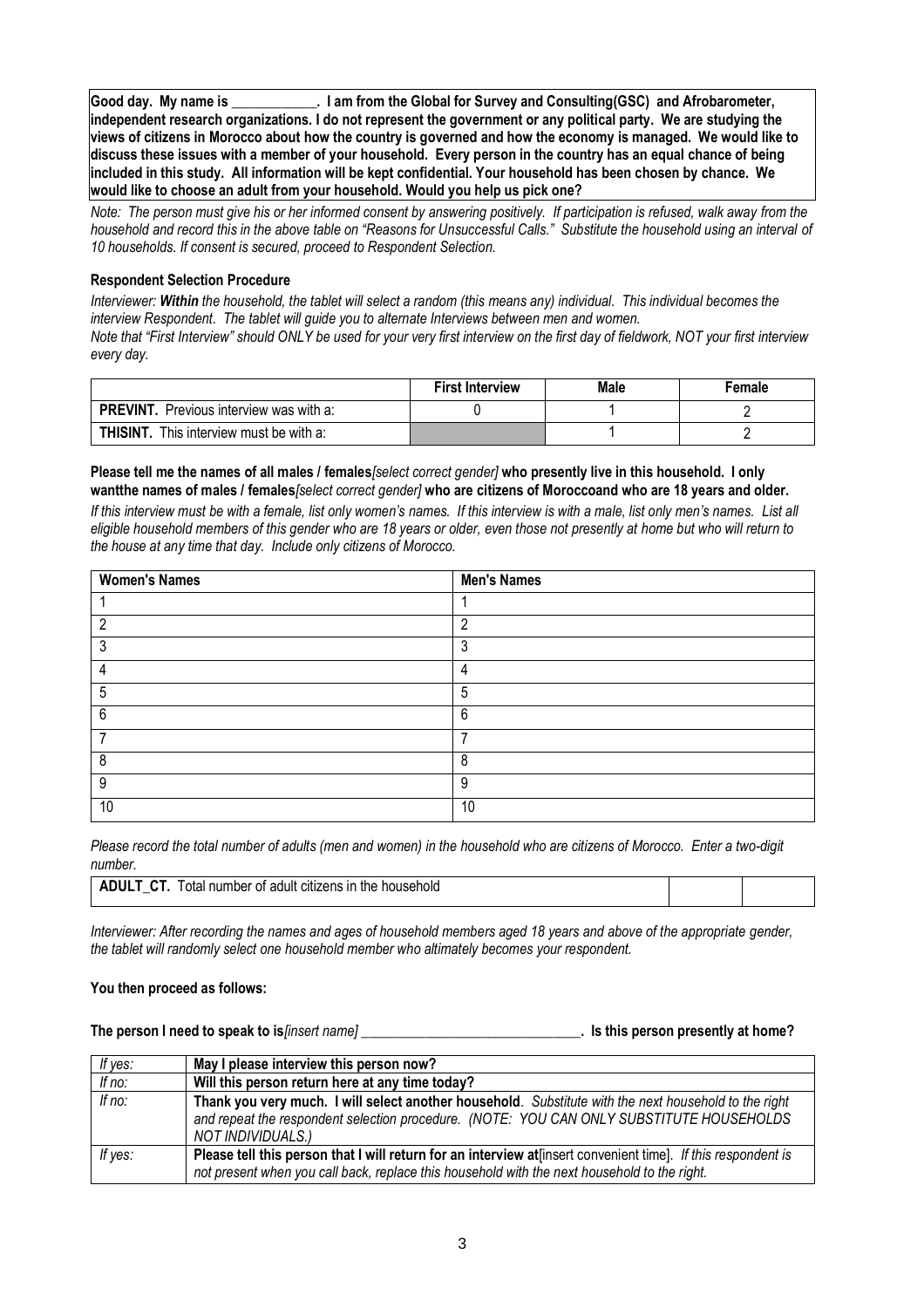*If the selected respondent is not the same person that you first met, repeat Introduction:*

**Good day. My name is \_\_\_\_\_\_\_\_\_\_\_\_. I am from the Global for Survey and Consulting(GSC) and Afrobarometer, independent research organizations. I do not represent the government or any political party. We are studying the views of citizens in Morocco about how the country is governed and how the economy is managed. We would like to discuss these issues with you.**

#### *To ALL respondents:*

**Your answers will be confidential. They will be put together with 1200 other people we are talking to, to get an overall picture. It will be impossible to pick you out from what you say, so please feel free to tell us what you think. This interview will take about 45 minutes. There is no penalty for refusing to participate. Do you wish to proceed?***[Proceed with interview only if answer is positive].*

*[If respondent agrees to proceed, add:]* **We will conduct this interview in Arabic.** 

*Note: The person must give his or her informed consent by answering positively. If participation is refused, walk away from the household and record this in the above table on "Reasons for Unsuccessful Calls." Substitute the household using an interval of 10 households. If consent is secured, proceed with the interview after recording number of calls, and current date and time.*

| <b>CALLS</b>                                                                            | Circle number |
|-----------------------------------------------------------------------------------------|---------------|
| ' calls were made to the household where the interview actually took place?<br>How many |               |

| <b>ATFINTR</b>                                                                 | Da | Month | Year |
|--------------------------------------------------------------------------------|----|-------|------|
| Date<br>vear<br>Enter<br>° day, month,<br>and<br>linterviewer:<br>of interview |    |       |      |

| TIME                                                                                         | Hour | Minute |  |
|----------------------------------------------------------------------------------------------|------|--------|--|
| . use 24 hr.<br>Enter hour and minute,<br>linterviewer:<br>l ime interview started<br>clockl |      |        |  |

*Interviewer: If a respondent firmly refuses to answer* any question, write "refused" in the answer space and continue to the next question

#### **BEGIN INTERVIEW**

#### **Let's begin by recording a few facts about yourself.**

|            | 1. How old are you? <i>[Interviewer: Enter three digit number. Don't Know</i> = 999] <i>[Interviewer: If</i> |  |
|------------|--------------------------------------------------------------------------------------------------------------|--|
|            | respondent is aged less than 18, stop interview and randomly draw another respondent in the same             |  |
| household1 |                                                                                                              |  |

**2A. Which Moroccan language is your mother tongue or language of origin?***[Interviewer: Prompt if necessary: That is,the language of your group of origin.]* French 2 Hassani 1502 Arabic 1500 Amazigh 1503 Moroccan Arabic 1501 Other *[Specify]:* Post code Don't know 9999

| 2B. What is the primary language you speak in your home now? |                 |                         |           |      |      |      |  |  |
|--------------------------------------------------------------|-----------------|-------------------------|-----------|------|------|------|--|--|
| French<br>Hassani                                            |                 |                         |           |      |      | 1502 |  |  |
| Arabic                                                       | 1500<br>Amazigh |                         |           | 1503 |      |      |  |  |
| Moroccan Arabic                                              | 1501            | Other <i>[Specify]:</i> | Post code |      |      |      |  |  |
|                                                              |                 | Don't know              |           |      | 9999 |      |  |  |

| 3. Let's start with your general view about the current direction of our country. Some people might think the country is<br>going in the wrong direction. Others may feel it is going in the right direction. So let me ask YOU about the overall<br>direction of the country: Would you say that the country is going in the wrong direction or going in the right direction? |  |
|--------------------------------------------------------------------------------------------------------------------------------------------------------------------------------------------------------------------------------------------------------------------------------------------------------------------------------------------------------------------------------|--|
| Going in the wrong direction                                                                                                                                                                                                                                                                                                                                                   |  |
| Going in the right direction                                                                                                                                                                                                                                                                                                                                                   |  |
| Don't know [Do not read]                                                                                                                                                                                                                                                                                                                                                       |  |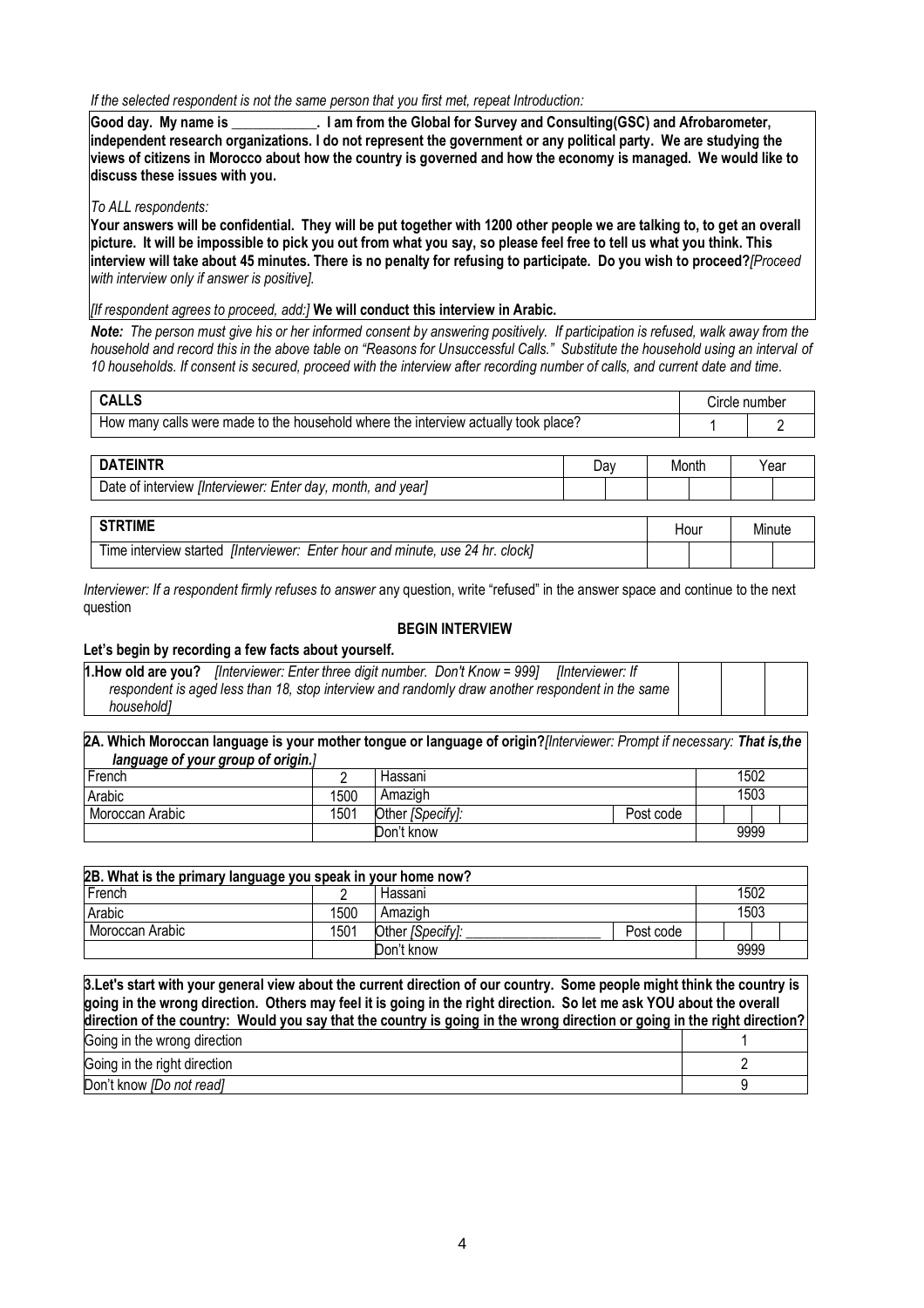|                                                           | Let's discuss economic conditions.         |           |                |                            |                       |  |                     |  |
|-----------------------------------------------------------|--------------------------------------------|-----------|----------------|----------------------------|-----------------------|--|---------------------|--|
| 4. In general, how would you describe: [Read out options] |                                            |           |                |                            |                       |  |                     |  |
|                                                           |                                            | Very good | Fairly<br>Good | Neither<br>good nor<br>bad | Fairly Bad   Very Bad |  | Don't know<br>[DNR] |  |
| А.                                                        | The present economic condition of Morocco? |           |                |                            |                       |  |                     |  |
| B.                                                        | Your own present living conditions?        |           |                |                            |                       |  |                     |  |

| 5. In general, how do you rate your living conditions compared to those of other Moroccans? [Read out options] |  |  |  |  |
|----------------------------------------------------------------------------------------------------------------|--|--|--|--|
| Much worse                                                                                                     |  |  |  |  |
| Worse                                                                                                          |  |  |  |  |
| Same                                                                                                           |  |  |  |  |
| <b>Better</b>                                                                                                  |  |  |  |  |
| Much better                                                                                                    |  |  |  |  |
| Don't know [Do not read]                                                                                       |  |  |  |  |

| 6. Looking back, how do you rate economic conditions in this country compared to twelve months ago? [Read out options] |  |
|------------------------------------------------------------------------------------------------------------------------|--|
| Much worse                                                                                                             |  |
| Worse                                                                                                                  |  |
| Same                                                                                                                   |  |
| <b>Better</b>                                                                                                          |  |
| Much better                                                                                                            |  |
| Don't know [Do not read]                                                                                               |  |

| 7. Looking ahead, do you expect economic conditions in this country to be better or worse in twelve months time? [Read |  |  |  |
|------------------------------------------------------------------------------------------------------------------------|--|--|--|
| out options]                                                                                                           |  |  |  |
| Much worse                                                                                                             |  |  |  |
| Worse                                                                                                                  |  |  |  |
| Same                                                                                                                   |  |  |  |
| <b>Better</b>                                                                                                          |  |  |  |
| Much better                                                                                                            |  |  |  |
| Don't know [Do not read]                                                                                               |  |  |  |

|    | <b>8. Over the past year, how often, if ever, have you or anyone in your family:</b> [Read out options] |       |                       |                  |               |        |                     |  |  |
|----|---------------------------------------------------------------------------------------------------------|-------|-----------------------|------------------|---------------|--------|---------------------|--|--|
|    |                                                                                                         | Never | Just once<br>or twice | Several<br>times | Many<br>times | Always | Don't Know<br>[DNR] |  |  |
|    | A. Gone without enough food to eat?                                                                     |       |                       |                  |               |        |                     |  |  |
|    | B. Gone without enough clean water for home use?                                                        |       |                       |                  |               |        |                     |  |  |
|    | C. Gone without medicines or medical treatment?                                                         |       |                       |                  |               |        |                     |  |  |
| D. | Gone without enough fuel to cook your food?                                                             |       |                       |                  |               |        |                     |  |  |
|    | E. Gone without a cash income?                                                                          |       |                       |                  |               |        |                     |  |  |

**8F.***[Interviewer: Identify the most intense (highest) code circled on Q8. If it is a 2, 3 or 4, i.e., if the respondent went without any item in Q8a-e "several times", "many times", or "always," take the most frequent response given and ask:* **When you say you went without** *[insert item] [insert frequency]* **would you say this occurred:** *[Read out options][Note: If the respondent gave their most frequent response on more than one item, choose one to insert in the question.] [If Respondent says did not go without any item in Q8A-E,at least "several times" (code 2) or more code as 7 "Not Applicable"]*

| About once every two or three months |  |
|--------------------------------------|--|
| About once a month                   |  |
| Two or three times a month           |  |
| About once a week                    |  |
| Several times a week                 |  |
| Every day                            |  |
| Not Applicable [DNR]                 |  |
| Don't know [DNR]                     |  |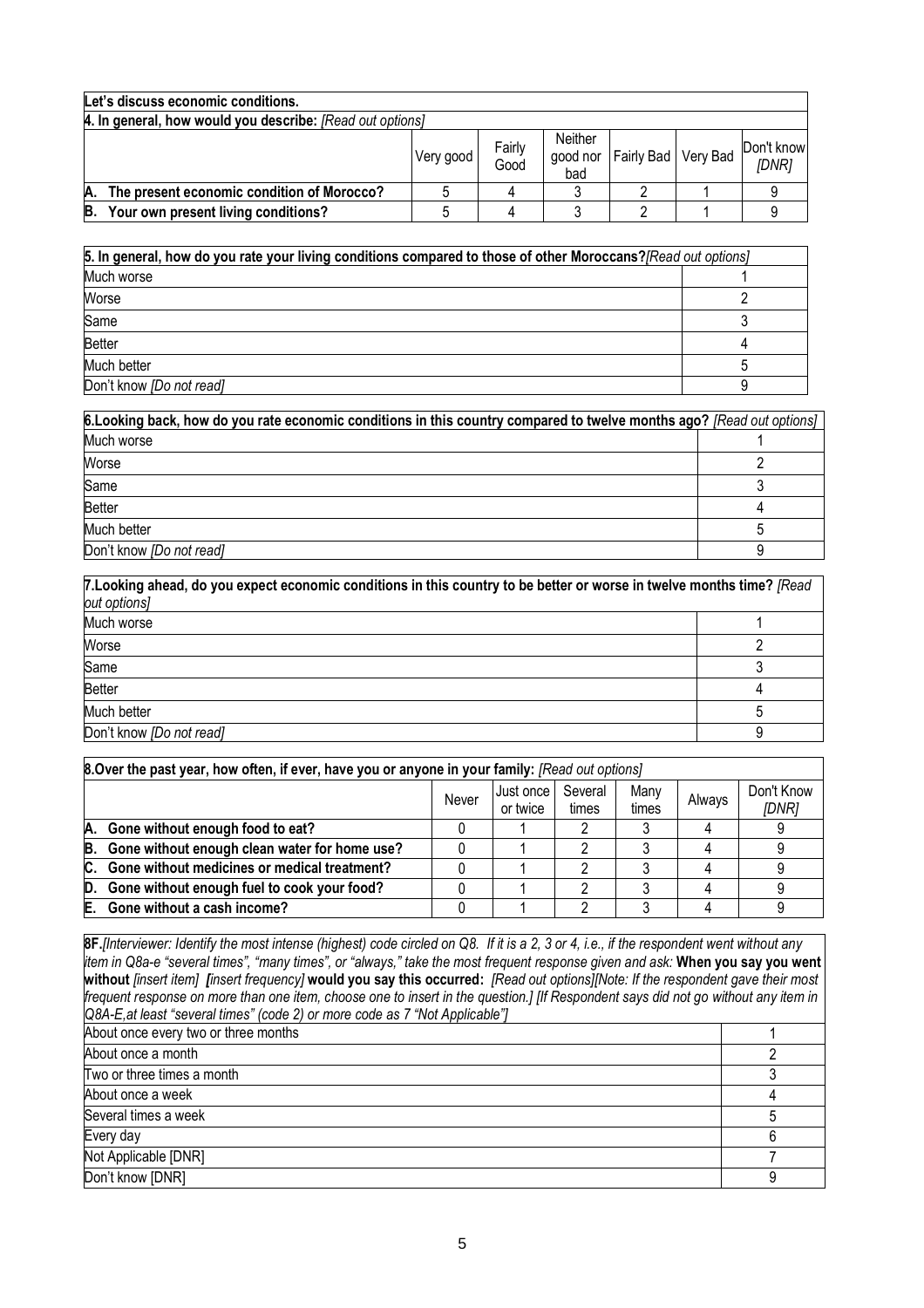## **9. Considering ALL the activities you engage in to secure a livelihood, how much, if at all, do you depend on receiving remittances from relatives or friends living in other countries?***[Read out options]*

| Not at all / does not receive remittances <i>[Do not read]</i> |  |
|----------------------------------------------------------------|--|
| A little bit                                                   |  |
| Somewhat                                                       |  |
| A lot                                                          |  |
| Don't know [Do not read]                                       |  |

| 10.0 Ver the past year, how often, if ever, have you or anyone in your family: $[Read out options]$           |  |  |  |  |  |  |  |  |
|---------------------------------------------------------------------------------------------------------------|--|--|--|--|--|--|--|--|
| Don't Know<br>Manv<br>Several<br>Just once I<br>Always<br>Never<br>times<br><i>IDNR1</i><br>or twice<br>times |  |  |  |  |  |  |  |  |
| A. Felt unsafe walking in your neighbourhood?                                                                 |  |  |  |  |  |  |  |  |
| B. Feared crime in your own home?                                                                             |  |  |  |  |  |  |  |  |

**11. During the past year, have you or anyone in your family:** *[Interviewer: If the respondent answers yes, follow by asking:]Did this happen once, twice, or three or more times?*

|    |                                       |    |      | Yes   |                        |                     |
|----|---------------------------------------|----|------|-------|------------------------|---------------------|
|    |                                       | No | Once | Twice | Three or<br>more times | Don't Know<br>[DNR] |
| Α. | Had something stolen from your house? |    |      |       |                        |                     |
| В  | Been physically attacked?             |    |      |       |                        |                     |

|    | 12. How often do you get news from the following sources? [Read out options]<br>A few times   A few times |           |            |         |              |  |       |  |  |  |
|----|-----------------------------------------------------------------------------------------------------------|-----------|------------|---------|--------------|--|-------|--|--|--|
|    |                                                                                                           | Never     | Don't know |         |              |  |       |  |  |  |
|    |                                                                                                           | Every day | a week     | a month | once a month |  | [DNR] |  |  |  |
|    | A. Radio                                                                                                  |           |            |         |              |  |       |  |  |  |
| B. | <b>Television</b>                                                                                         |           |            |         |              |  |       |  |  |  |
| C. | <b>Newspapers</b>                                                                                         |           |            |         |              |  |       |  |  |  |
| D. | Internet                                                                                                  |           |            |         |              |  |       |  |  |  |
| Е. | Social media such as Facebook or Twitter                                                                  |           |            |         |              |  |       |  |  |  |

| [13. When you get together with your friends or family, would you say you discuss political matters: [Read out options] |  |  |  |  |  |
|-------------------------------------------------------------------------------------------------------------------------|--|--|--|--|--|
| Frequently                                                                                                              |  |  |  |  |  |
| Occasionally                                                                                                            |  |  |  |  |  |
| Never                                                                                                                   |  |  |  |  |  |
| Don't know <i>[Do not read]</i>                                                                                         |  |  |  |  |  |

| 14. In this country, how free are you to say what you think: [Read out options] |  |  |  |  |
|---------------------------------------------------------------------------------|--|--|--|--|
| Not at all free                                                                 |  |  |  |  |
| Not very free                                                                   |  |  |  |  |
| Somewhat free                                                                   |  |  |  |  |
| Completely free                                                                 |  |  |  |  |
| Don't know [Do not read]                                                        |  |  |  |  |

**Lets talk for a moment about the kind of society you would like to have in this country. Which of the following statements is closest to your view? Choose Statement 1 or Statement 2.***[Interviewer: Probe for strength of opinion: Do you agree or agree very strongly?]* **15.**

| 115.                                                                                              |                        |                                                                                                           |                                         |  |  |  |  |  |
|---------------------------------------------------------------------------------------------------|------------------------|-----------------------------------------------------------------------------------------------------------|-----------------------------------------|--|--|--|--|--|
| Statement 1: Government should be able to ban any<br>organization that goes against its policies. |                        | Statement 2: We should be able to join any organization,<br>whether or not the government approves of it. |                                         |  |  |  |  |  |
| Agree Very Strongly With<br>Statement 1                                                           | Agree With Statement 1 | Agree With Statement 2                                                                                    | Agree Very Strongly With<br>Statement 2 |  |  |  |  |  |
|                                                                                                   |                        |                                                                                                           |                                         |  |  |  |  |  |
| Agree With Neither [Do not read]                                                                  |                        |                                                                                                           |                                         |  |  |  |  |  |
| Don't know <i>[Do not read]</i>                                                                   |                        |                                                                                                           |                                         |  |  |  |  |  |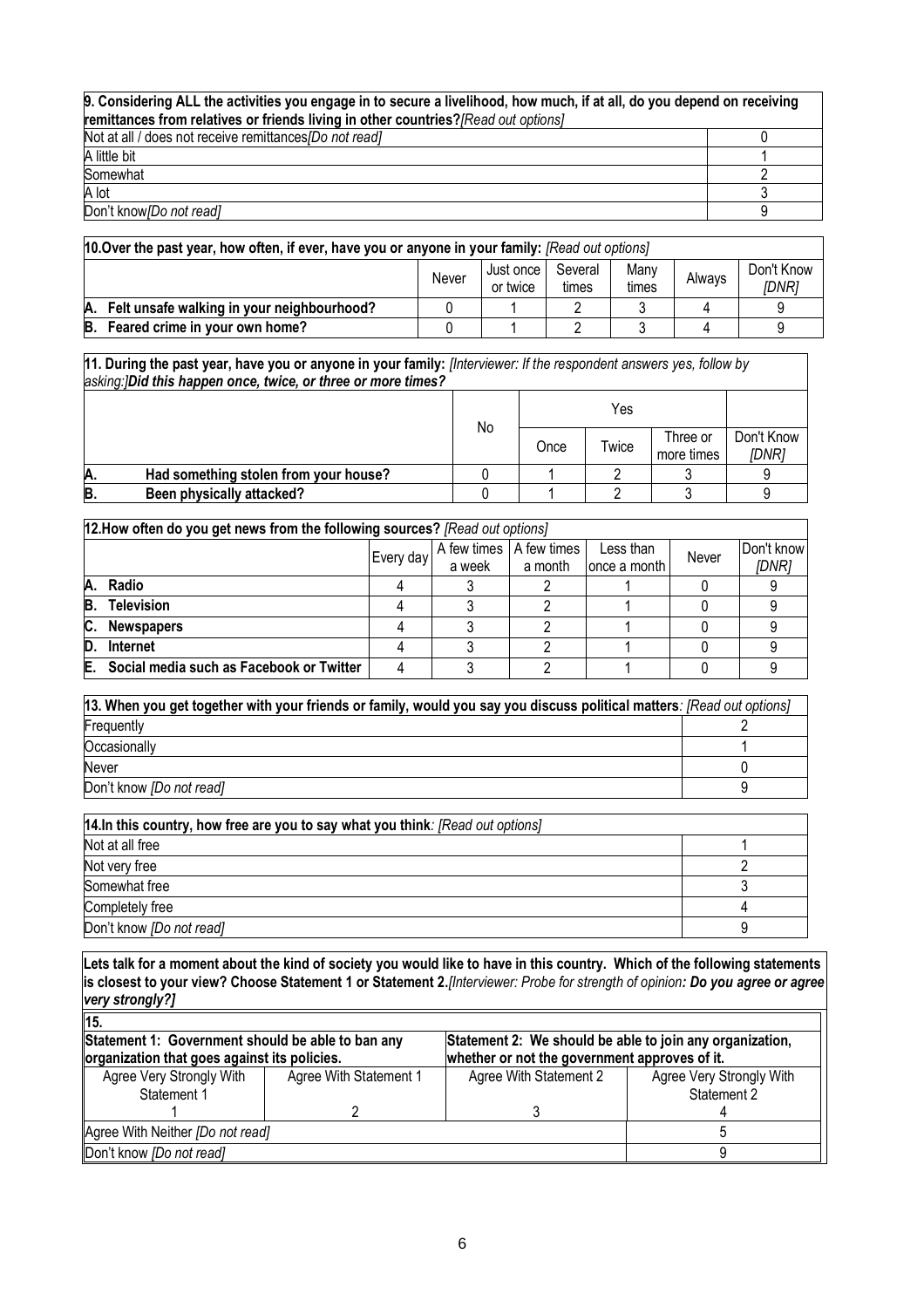| 16.                                     |                                                                |                                                                                                |                                         |  |
|-----------------------------------------|----------------------------------------------------------------|------------------------------------------------------------------------------------------------|-----------------------------------------|--|
| should be elected rather than women.    | Statement 1: Men make better political leaders than women, and | Statement 2: Women should have the same chance of<br>being elected to political office as men. |                                         |  |
| Agree Very Strongly With<br>Statement 1 | Agree With Statement 1                                         | Agree With Statement 2                                                                         | Agree Very Strongly With<br>Statement 2 |  |
|                                         |                                                                |                                                                                                |                                         |  |
| Agree With Neither [Do not read]        |                                                                |                                                                                                |                                         |  |
| Don't know [Do not read]                |                                                                |                                                                                                |                                         |  |
|                                         |                                                                |                                                                                                |                                         |  |

| 17.                                                                                                        |                        |                                                                                                                                           |                                         |  |  |  |
|------------------------------------------------------------------------------------------------------------|------------------------|-------------------------------------------------------------------------------------------------------------------------------------------|-----------------------------------------|--|--|--|
| Statement 1: The media should have the right to publish<br>any views and ideas without government control. |                        | Statement 2: The government should have the right to<br>prevent the media from publishing things that it considers<br>harmful to society. |                                         |  |  |  |
| Agree Very Strongly With<br>Statement 1                                                                    | Agree With Statement 1 | Agree With Statement 2                                                                                                                    | Agree Very Strongly With<br>Statement 2 |  |  |  |
|                                                                                                            |                        |                                                                                                                                           |                                         |  |  |  |
| Agree With Neither [Do not read]                                                                           |                        |                                                                                                                                           |                                         |  |  |  |
| Don't know [Do not read]                                                                                   |                        |                                                                                                                                           |                                         |  |  |  |

#### **18. How likely is it that you could get the following information from government or other public institutions, or haven't you heard enough to say?***[Read out options]*

|    | $\frac{1}{2}$ and $\frac{1}{2}$ and $\frac{1}{2}$ and $\frac{1}{2}$ are $\frac{1}{2}$ and $\frac{1}{2}$ and $\frac{1}{2}$ and $\frac{1}{2}$ and $\frac{1}{2}$ |                      |                    |                    |                                              |
|----|---------------------------------------------------------------------------------------------------------------------------------------------------------------|----------------------|--------------------|--------------------|----------------------------------------------|
|    |                                                                                                                                                               | Not at all<br>likelv | Not very<br>likely | Somewhat<br>likely | Don't know/<br>Very likely Haven'theard[DNR] |
| А. | If you went to the local school to find out what the<br>school's budget is and how the funds have been used.                                                  |                      |                    |                    |                                              |
| B. | If you went to Real Estate Agency to find out who<br>owns a piece of land in your community.                                                                  |                      |                    |                    |                                              |
| C. | If you went to the Commune (municipal or rural) to<br>find out about the development plan and budgets.                                                        |                      |                    |                    |                                              |
| D. | If you went to the Regional Council of Investment to<br>find out how to register a new business in your<br>community.                                         |                      |                    |                    |                                              |

#### **19. Please tell me if there is more or less freedom now for each of the following things compared to a few years ago, or are things about the same?***[Probe for strength of opinion]*

|    |                                                                                                                                                                                              | Much less<br>freedom | Somewhat<br>less<br>freedom | Same | Somewhat Much more Don'tknowl<br>more<br>freedom | freedom | [DNR] |
|----|----------------------------------------------------------------------------------------------------------------------------------------------------------------------------------------------|----------------------|-----------------------------|------|--------------------------------------------------|---------|-------|
| Α. | Your own freedom to say what you think about<br>politics                                                                                                                                     |                      | 2                           |      |                                                  | 5       | 9     |
| B. | Your own freedom to join any political<br>organization you want                                                                                                                              |                      | 2                           |      |                                                  | 5       |       |
| C. | The media's freedom to investigate and report on<br>government mistakes or to criticize government<br>actions or performance                                                                 |                      | 2                           | 3    |                                                  | 5       |       |
| D. | The freedom of independent groups or non-<br>governmental organizations to speak, hold<br>meetings or advocate their views freely,<br>including criticizing the government if they<br>choose |                      | $\mathfrak{p}$              | 3    |                                                  | 5       | g     |
| E. | The freedom of opposition parties or candidates<br>to speak or hold rallies, state their views, or<br>criticize the government                                                               |                      |                             |      |                                                  | 5       |       |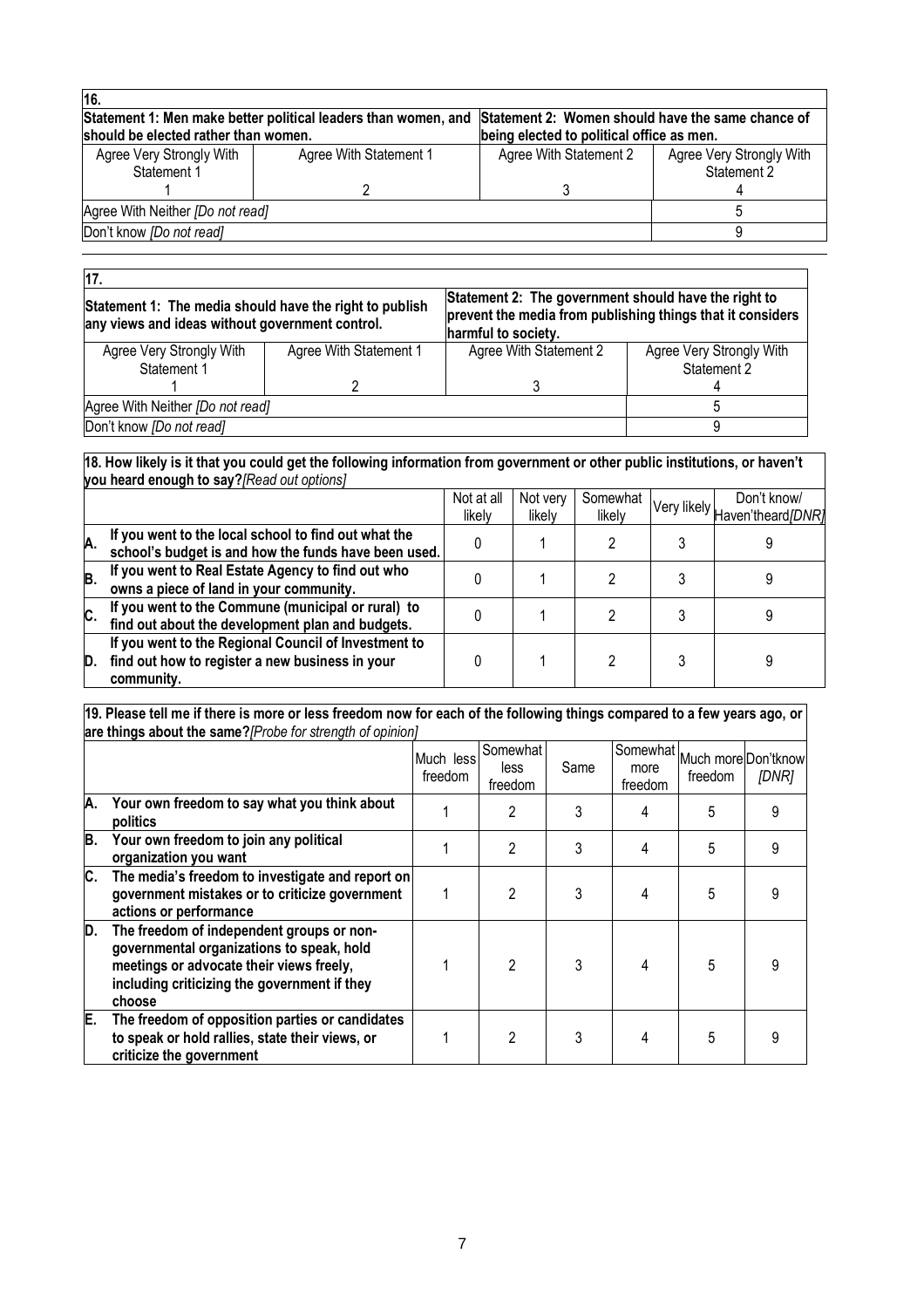#### **Let's turn to your role in the community.**

**20. Now I am going to read out a list of groups that people join or attend. For each one, could you tell me whether you are an official leader, an active member, an inactive member, or not a member.**

|    |                                                                     | Official Leader | Active<br>Member | Inactive<br>Member | Not a Member | Don't Know<br>[DNR] |
|----|---------------------------------------------------------------------|-----------------|------------------|--------------------|--------------|---------------------|
| A. | A religious group that meets outside of<br>regular worship services |                 |                  |                    |              |                     |
| B  | Some other voluntary association or<br>community group              |                 |                  |                    |              |                     |

**21.Here is a list of actions that people sometimes take as citizens. For each of these, please tell me whether you, personally, have done any of these things during the past year.** *[If Yes, read out options 2-4].* **If not, would you do this if you had the chance?** *[For No, read out options 0 and 1]*

|     |                                            |       | YES              |                  |                            | ΝC                     |               |
|-----|--------------------------------------------|-------|------------------|------------------|----------------------------|------------------------|---------------|
|     |                                            | Often | Several<br>times | Once or<br>twice | Would if had<br>the chance | Would never<br>do this | know<br>[DNR] |
| IA. | Attended a community meeting               |       |                  |                  |                            |                        |               |
| B.  | Got together with others to raise an issue |       |                  |                  |                            |                        |               |

#### **22.Understanding that some people were unable to vote in the most recent legislative elections in October ,2016, which of the following statements is true for you?***[Read out options]*

| You were too young to vote                                                    |  |
|-------------------------------------------------------------------------------|--|
| You were not registered to vote                                               |  |
| You voted in the elections                                                    |  |
| You decided not to vote                                                       |  |
| You could not find the polling station                                        |  |
| You were prevented from voting                                                |  |
| You did not have time to vote                                                 |  |
| You did not vote because you could not find your name in the voters' register |  |
| Did not vote for some other reason/Do not read]                               |  |
| Don't Know / Can't remember [Do not read]                                     |  |

| 23.On the whole, how would you rate the freeness and fairness of the last legislative elections, held in October, 2016. |  |  |  |  |
|-------------------------------------------------------------------------------------------------------------------------|--|--|--|--|
| <b>Was it:</b> [Read out options]                                                                                       |  |  |  |  |
| Completely free and fair                                                                                                |  |  |  |  |
| Free and fair, but with minor problems                                                                                  |  |  |  |  |
| Free and fair, with major problems                                                                                      |  |  |  |  |
| Not free and fair                                                                                                       |  |  |  |  |
| Do not understand question <i>[Do not read]</i>                                                                         |  |  |  |  |
| Don't know [Do not read]                                                                                                |  |  |  |  |

| 24. Thinking about the last legislative elections in October, 2016, did you: |    |     |                     |  |  |  |
|------------------------------------------------------------------------------|----|-----|---------------------|--|--|--|
|                                                                              | No | Yes | Don't know<br>idnri |  |  |  |
| Attend a campaign rally?                                                     |    |     |                     |  |  |  |
| B.<br>Work for a candidate or party?                                         |    |     |                     |  |  |  |

**25.During the past year, how often have you contacted any of the following persons about some important problem or to give them your views?** *[Read out options]*

|   |                                       | Never | Only once | A few times | Often | Don't know<br>[DNR] |
|---|---------------------------------------|-------|-----------|-------------|-------|---------------------|
|   | A. A local councilor                  |       |           |             |       |                     |
|   | <b>B.</b> A Member of Parliament      |       |           |             |       |                     |
|   | C. An official of a government agency |       |           |             |       |                     |
| D | A political party official            |       |           |             |       |                     |
| E | <b>Traditional Leaders</b>            |       |           |             |       |                     |
| F | <b>Religious leaders</b>              |       |           |             |       |                     |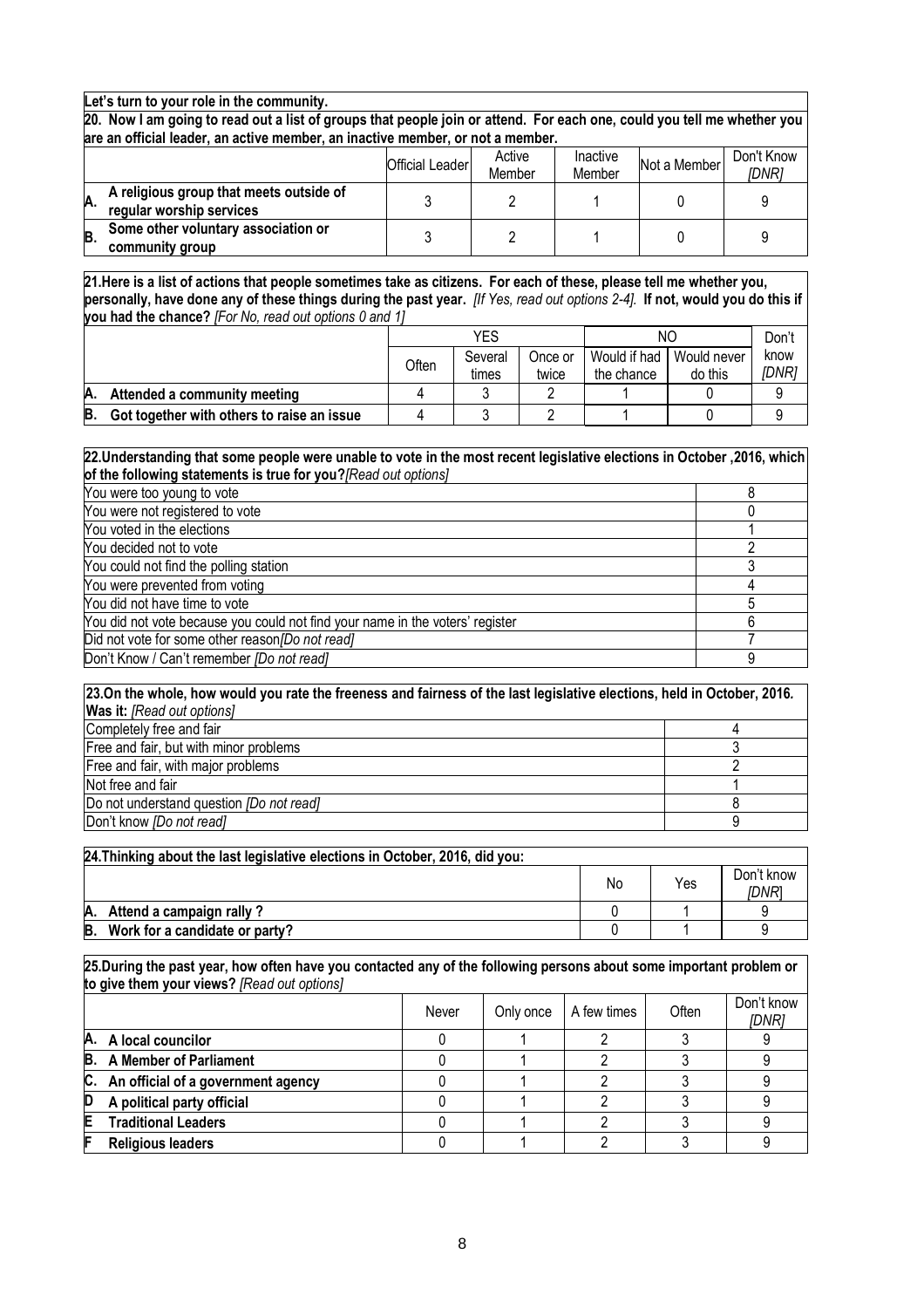**26.Here is a list of actions that people sometimes take as citizens when they are dissatisfied with government performance. For each of these, please tell me whether you, personally, have done any of these things during the past year.** *[If Yes, read out options 2-4].* **If not, would you do this if you had the chance?** *[For No, read out options 0 and 1]*

|    |                                                                                         |       | <b>YES</b>       |                  | NΟ                         |                        | Don't         |
|----|-----------------------------------------------------------------------------------------|-------|------------------|------------------|----------------------------|------------------------|---------------|
|    |                                                                                         | Often | Several<br>times | Once or<br>twice | Would if had<br>the chance | Would never<br>do this | know<br>[DNR] |
| A. | Joined others in your community to request<br>action from government                    |       |                  |                  |                            |                        |               |
| B. | Contacted the media, like calling a radio<br>program or writing a letter to a newspaper |       |                  |                  |                            |                        |               |
| C. | Contacted a government official to ask for<br>help or make a complaint                  |       |                  |                  |                            |                        |               |
| D. | Refused to pay a tax or fee to government                                               |       |                  | 2                |                            |                        |               |
| Е. | Participated in a demonstration or protest<br>march                                     |       |                  |                  |                            |                        |               |

**27.There are many ways to govern a country. Would you disapprove or approve of the following alternatives?**  *[Interviewer: Probe for strength of opinion.]*

|    | 1.11                                                                                          |                        |            |                                               |         |                     |                     |  |
|----|-----------------------------------------------------------------------------------------------|------------------------|------------|-----------------------------------------------|---------|---------------------|---------------------|--|
|    |                                                                                               | Strongly<br>Disapprove | Disapprove | Neither<br>Approve Nor<br>Disapprove<br>[DNR] | Approve | Strongly<br>Approve | Don't know<br>[DNR] |  |
|    | A. Only one political party is allowed to<br>stand for election and hold office.              |                        |            |                                               |         | 5                   |                     |  |
|    | B. The army comes in to govern the country.                                                   |                        |            |                                               |         |                     |                     |  |
| С. | <b>Elections and Parliament are abolished so</b><br>that the president can decide everything. |                        |            |                                               |         | 5                   |                     |  |

**28.Which of these three statements is the closest to your own opinion?** *[Read out statements. Only one option to be chosen. Read the question in the language of the interview, but always read "democracy" in Arabic. Translate "democracy" into local language only if respondent does not understand the term in the official language.]* **STATEMENT 1: Democracy is preferable to any other kind of government.** 3

| STATEMENT 2: In some circumstances, a non-democratic government can be preferable.   |  |
|--------------------------------------------------------------------------------------|--|
| STATEMENT 3: For someone like me, it doesn't matter what kind of government we have. |  |
| Don't know [Do not read]                                                             |  |

**Which of the following statements is closest to your view? Choose Statement 1 or Statement 2.**  *[Interviewer: Probe for strength of opinion: Do you agree or agree very strongly?]*

| 29.                                                                                                                                                                |                        |                        |                                                              |  |  |
|--------------------------------------------------------------------------------------------------------------------------------------------------------------------|------------------------|------------------------|--------------------------------------------------------------|--|--|
| Statement 1: It is more important to have a government                                                                                                             |                        |                        | Statement 2: It is more important for citizens to be able to |  |  |
| that can get things done, even if we have no influence<br>hold government accountable, even if that means it makes<br>decisions more slowly.<br>over what it does. |                        |                        |                                                              |  |  |
|                                                                                                                                                                    |                        |                        |                                                              |  |  |
| Agree Very Strongly With                                                                                                                                           | Agree With Statement 1 | Agree With Statement 2 | Agree Very Strongly With                                     |  |  |
| Statement 1                                                                                                                                                        |                        |                        | Statement 2                                                  |  |  |
|                                                                                                                                                                    |                        |                        |                                                              |  |  |
| Agree With Neither [Do not read]                                                                                                                                   |                        |                        |                                                              |  |  |
| Don't know [Do not read]                                                                                                                                           |                        |                        |                                                              |  |  |

| 30.                                                                                                      |                        |                                                                                                                                      |                                         |  |
|----------------------------------------------------------------------------------------------------------|------------------------|--------------------------------------------------------------------------------------------------------------------------------------|-----------------------------------------|--|
| Statement 1: We should choose our leaders in this<br>country through regular, open and honest elections. |                        | Statement 2: Since elections sometimes produce bad<br>results, we should adopt other methods for choosing this<br>country's leaders. |                                         |  |
| Agree Very Strongly With<br>Statement 1                                                                  | Agree With Statement 1 | Agree With Statement 2                                                                                                               | Agree Very Strongly With<br>Statement 2 |  |
|                                                                                                          |                        |                                                                                                                                      |                                         |  |
| Agree With Neither [Do not read]                                                                         |                        |                                                                                                                                      |                                         |  |
| Don't know [Do not read]                                                                                 |                        |                                                                                                                                      |                                         |  |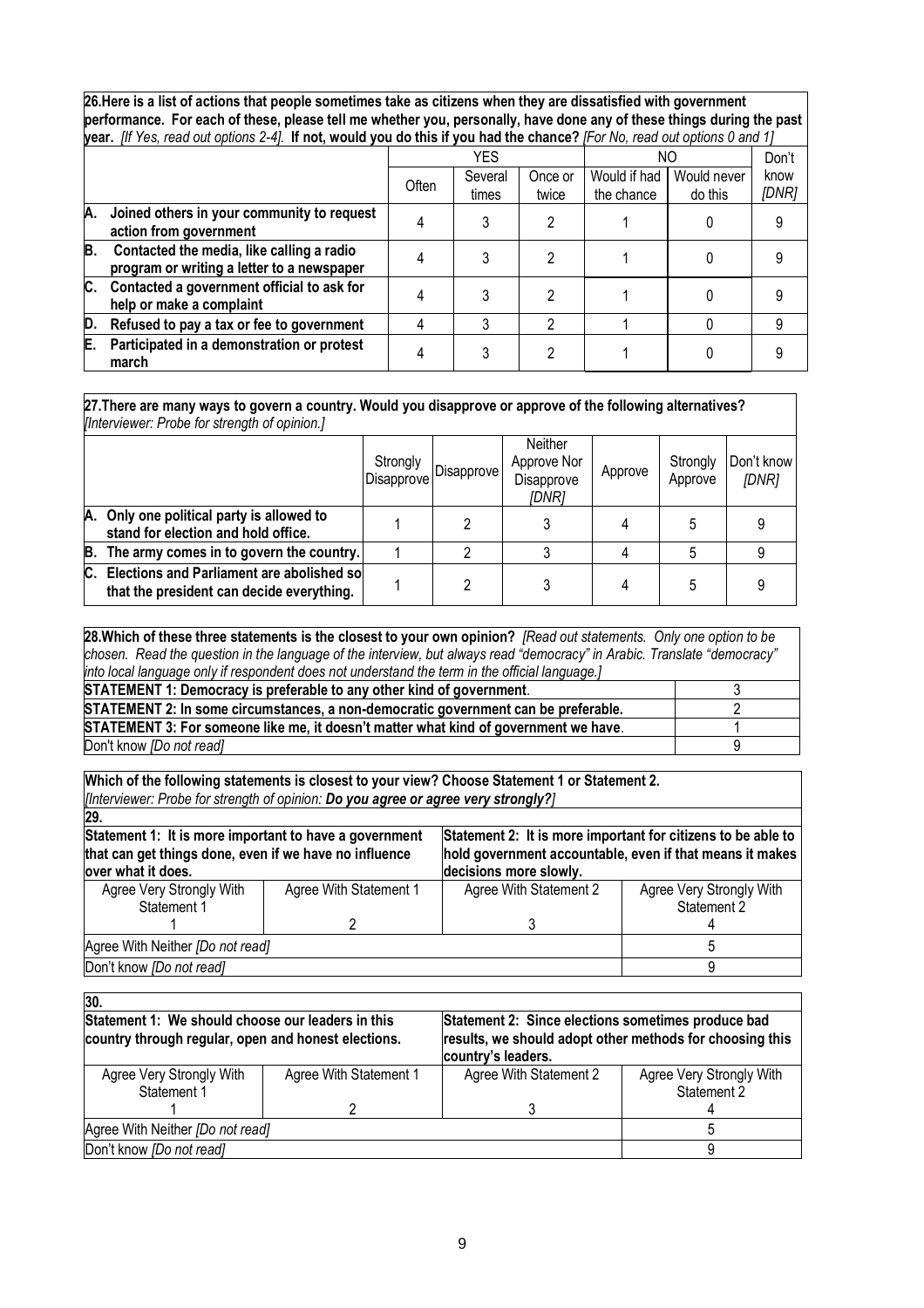| Statement 1: Political parties create division and                                   | Statement 2: Many political parties are needed to make |                                                     |  |  |  |
|--------------------------------------------------------------------------------------|--------------------------------------------------------|-----------------------------------------------------|--|--|--|
| confusion; it is therefore unnecessary to have many<br>political parties in Morocco. |                                                        |                                                     |  |  |  |
|                                                                                      | them.                                                  |                                                     |  |  |  |
| Agree With Statement 1                                                               | Agree With Statement 2                                 | Agree Very Strongly With                            |  |  |  |
|                                                                                      |                                                        | Statement 2                                         |  |  |  |
|                                                                                      |                                                        |                                                     |  |  |  |
|                                                                                      |                                                        |                                                     |  |  |  |
| Agree With Neither [Do not read]<br>Don't know [Do not read]                         |                                                        |                                                     |  |  |  |
|                                                                                      |                                                        | sure that Moroccan have real choices in who governs |  |  |  |

#### **32.**

**Statement 1: Parliament should ensure that the President Statement 2: the President of the government should be of the government explains to it on a regular basis how his government spends taxpayers' money. able to devote his full attention to developing the country rather than wasting time justifying his actions.**  $\overline{\mathsf{a}}$ ly With Agree With Statement 1 Agree With Statement 2 .<br>Agree VA*I*: Ala

| Agree very Strongly With<br>Statement 1 | Agree <i>VVIIII</i> Statement T<br>Agree <i>VIIII</i> Statement Z |  | <b>Agree very Strongly With</b><br>Statement 2 |
|-----------------------------------------|-------------------------------------------------------------------|--|------------------------------------------------|
|                                         |                                                                   |  |                                                |
| Agree With Neither <i>[Do not read]</i> |                                                                   |  |                                                |
| Don't know <i>IDo not readl</i>         |                                                                   |  |                                                |

| 33.                                                                                                                                                                   |                        |                                                                                                                                |                                         |  |  |  |
|-----------------------------------------------------------------------------------------------------------------------------------------------------------------------|------------------------|--------------------------------------------------------------------------------------------------------------------------------|-----------------------------------------|--|--|--|
| Statement 1: Since the President of the government was<br>elected to lead the country, he should not be bound by<br>laws or court decisions that he thinks are wrong. |                        | Statement 2: the President of the government must<br>always obey the laws and the courts, even if he thinks<br>they are wrong. |                                         |  |  |  |
| Agree Very Strongly With<br>Statement 1                                                                                                                               | Agree With Statement 1 | Agree With Statement 2                                                                                                         | Agree Very Strongly With<br>Statement 2 |  |  |  |
|                                                                                                                                                                       |                        |                                                                                                                                |                                         |  |  |  |
| Agree With Neither [Do not read]                                                                                                                                      |                        |                                                                                                                                |                                         |  |  |  |
| Don't know [Do not read]                                                                                                                                              |                        |                                                                                                                                |                                         |  |  |  |

| 34                                                                                                                                  |                        |                                                                                                                |                                         |  |  |  |
|-------------------------------------------------------------------------------------------------------------------------------------|------------------------|----------------------------------------------------------------------------------------------------------------|-----------------------------------------|--|--|--|
| <b>Statement 1: The Constitution should limit the President</b><br>of the governmentto serving a maximum of two terms in<br>office. |                        | Statement 2: There should be no constitutional limit on<br>how long the President of the government can serve. |                                         |  |  |  |
| Agree Very Strongly With<br>Statement 1                                                                                             | Agree With Statement 1 | Agree With Statement 2                                                                                         | Agree Very Strongly With<br>Statement 2 |  |  |  |
|                                                                                                                                     | っ                      |                                                                                                                |                                         |  |  |  |
| Agree With Neither [Do not read]                                                                                                    |                        |                                                                                                                |                                         |  |  |  |
| Don't know <i>[Do not read]</i>                                                                                                     |                        |                                                                                                                |                                         |  |  |  |

#### **Now let us speak about the political system in this country**

**35.In your opinion how much of a democracy is Moroccotoday?** *[Read out options. Accept only one option. Read the question in the language of the interview, but always read "democracy" in Arabic. Translate "democracy" into local language if the respondent does not understand the word democracy.*

| A full democracy                                                                       |  |
|----------------------------------------------------------------------------------------|--|
| A democracy, but with minor problems                                                   |  |
| A democracy, with major problems                                                       |  |
| Not a democracy                                                                        |  |
| Do not understand question /do not understand what 'democracy' is <i>[Do not read]</i> |  |
| Don't know [Do not read]                                                               |  |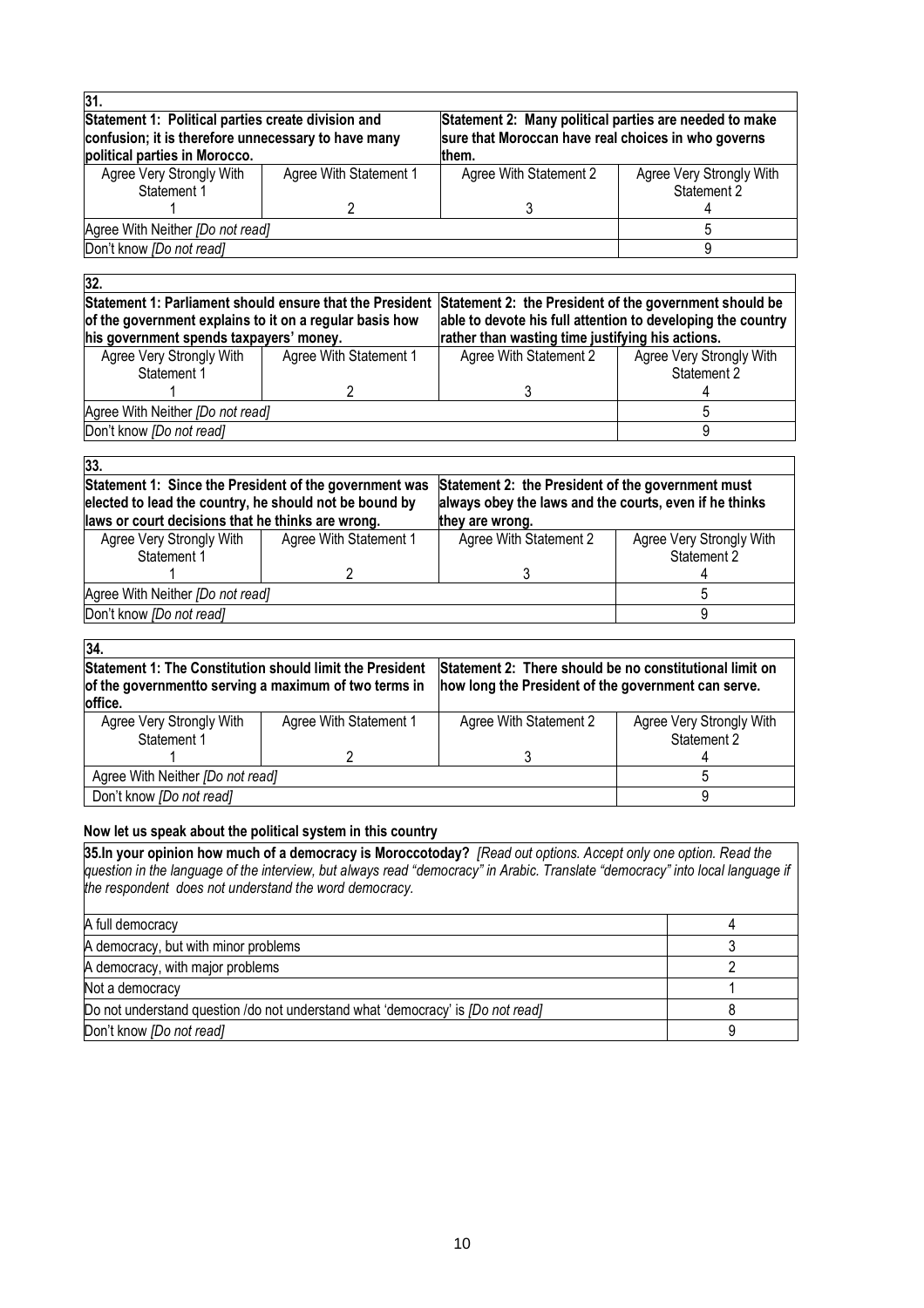| 36. Overall, how satisfied are you with the way democracy works in Morocco? Are you: [Read out options. Only one<br>option to be chosen. Read the question in the language of the interview, but always read "democracy" in Arabic. Translate<br>e democracy" into local language only if respondent does not understand term in official language.] |   |  |  |  |
|------------------------------------------------------------------------------------------------------------------------------------------------------------------------------------------------------------------------------------------------------------------------------------------------------------------------------------------------------|---|--|--|--|
| Very satisfied                                                                                                                                                                                                                                                                                                                                       |   |  |  |  |
| Fairly satisfied                                                                                                                                                                                                                                                                                                                                     |   |  |  |  |
| Not very satisfied                                                                                                                                                                                                                                                                                                                                   |   |  |  |  |
| Not at all satisfied                                                                                                                                                                                                                                                                                                                                 |   |  |  |  |
| Morocco is not a democracy [Do not read]                                                                                                                                                                                                                                                                                                             |   |  |  |  |
| Do not know [Do not read]                                                                                                                                                                                                                                                                                                                            | 9 |  |  |  |

#### **Which of the following statements is closest to your view? Choose Statement 1 or Statement 2.**  *[Interviewer: Probe for strength of opinion: Do you agree or agree very strongly?]*

| 37.                                                                                           |                        |                                                                                                 |                          |
|-----------------------------------------------------------------------------------------------|------------------------|-------------------------------------------------------------------------------------------------|--------------------------|
| Statement 1: It is important to obey the government in<br>power, no matter who you voted for. |                        | Statement 2: It is not necessary to obey the laws of a<br>government that you did not vote for. |                          |
|                                                                                               |                        |                                                                                                 |                          |
| Agree Very Strongly With                                                                      | Agree With Statement 1 | Agree With Statement 2                                                                          | Agree Very Strongly With |
| Statement 1                                                                                   |                        |                                                                                                 | Statement 2              |
|                                                                                               |                        |                                                                                                 |                          |
| Agree With Neither [Do not read]                                                              |                        |                                                                                                 |                          |
| Don't know [Do not read]                                                                      |                        |                                                                                                 |                          |

#### **38.For each of the following statements, please tell me whether you disagree or agree?** *[Interviewer: Probe for strength of opinion]*

|    |                                                                                                                                                | Strongly<br>Disagree | Disagree       | Neither<br>AgreeNor<br>Disagree<br>[DNR] | Agree | Strongly<br>Agree | Don'tKnow<br>[DNR] |
|----|------------------------------------------------------------------------------------------------------------------------------------------------|----------------------|----------------|------------------------------------------|-------|-------------------|--------------------|
|    | A. The courts have the right to make decisions<br>that people always have to abide by.                                                         |                      | 2              | 3                                        | 4     | 5                 | 9                  |
| B. | The police always have the right to make<br>people obey the law.                                                                               |                      | $\overline{c}$ | 3                                        | 4     | 5                 | 9                  |
|    | C. The tax authorities (the) always have the<br>right to make people pay taxes.                                                                |                      | 2              | 3                                        | 4     | 5                 | 9                  |
| D  | When jobs are scarce, men should have more<br>right to a job than women.                                                                       |                      | 2              | 3                                        | 4     | 5                 | 9                  |
| E. | Women should have the same rights as men<br>to own and inherit land.                                                                           |                      | $\mathfrak{p}$ | 3                                        | 4     | 5                 | 9                  |
| F  | In general, it is better for a family if a woman<br>has the main responsibility for taking care of<br>the home and children rather than a man. |                      | $\mathfrak{p}$ | 3                                        | 4     | 5                 | 9                  |
| G  | Information held by public authorities is only<br>for use by government officials; it should not<br>have to be shared with the public.         |                      | 2              | 3                                        | 4     | 5                 | 9                  |

|    | 39. In your opinion, how often, in this country: [Read out options]                  |        |       |        |       |                     |  |  |
|----|--------------------------------------------------------------------------------------|--------|-------|--------|-------|---------------------|--|--|
|    |                                                                                      | Always | Often | Rarely | Never | Don't know<br>[DNR] |  |  |
| А. | Does competition between political parties lead to<br>violent conflict?              |        |       |        |       |                     |  |  |
| B. | Does the President of the government ignore the<br>courts and laws of this country?  |        |       |        |       |                     |  |  |
| C. | Does the President of the government ignore<br>parliament and just do what he wants? |        |       |        |       |                     |  |  |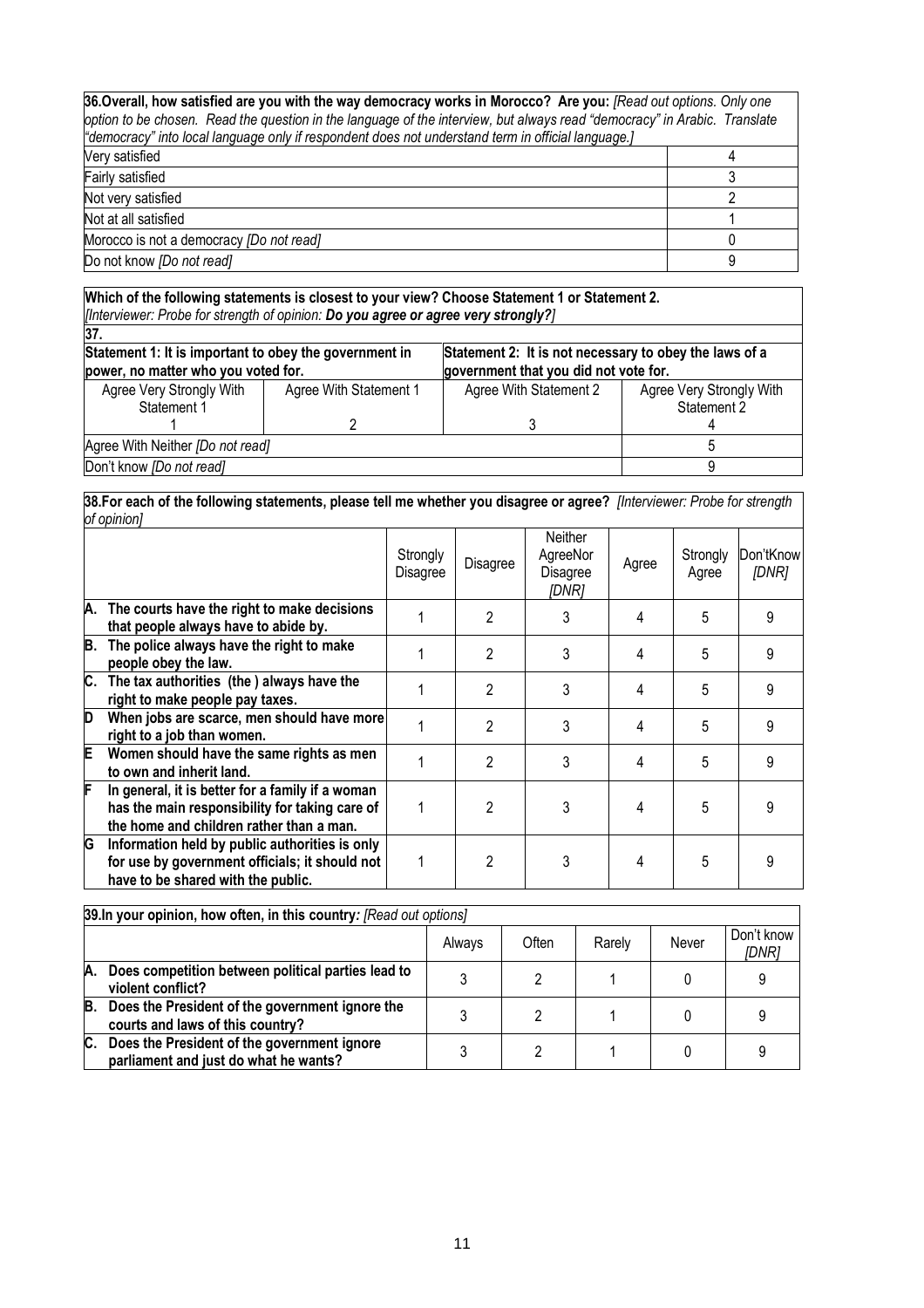| 40. During election campaigns in this country, how much do you personally fear becoming a victim of political<br>intimidation or violence? [Read out options] |  |  |  |  |
|---------------------------------------------------------------------------------------------------------------------------------------------------------------|--|--|--|--|
| Not at all                                                                                                                                                    |  |  |  |  |
| A little bit                                                                                                                                                  |  |  |  |  |
| Somewhat                                                                                                                                                      |  |  |  |  |
| A lot                                                                                                                                                         |  |  |  |  |
| Don't know [Do not read]                                                                                                                                      |  |  |  |  |

**41. In your opinion, during this country's elections how often are opposition candidates prevented from running for office?***[Read out options]* Never 0 Sometimes 1 Often 2 Always 3 Don't know*[Do not read]* 9

|                                                                                    | 42. In your opinion, how often, in this country: [Read out options] |       |        |       |                     |  |  |
|------------------------------------------------------------------------------------|---------------------------------------------------------------------|-------|--------|-------|---------------------|--|--|
|                                                                                    | Always                                                              | Often | Rarely | Never | Don't know<br>[DNR] |  |  |
| Do people have to be careful of what they say about<br>A.<br>politics?             |                                                                     | 2     |        |       |                     |  |  |
| В.<br>Do people have to be careful about what political<br>organizations they join |                                                                     | 2     |        |       |                     |  |  |
| C. Do people have to be careful about how they vote in an<br>election              |                                                                     | 2     |        |       |                     |  |  |
| D. Are people treated unequally under the law?                                     |                                                                     | າ     |        |       |                     |  |  |
| Do officials who commit crimes go unpunished?<br>Е.                                |                                                                     | ົ     |        |       | g                   |  |  |
| Do ordinary people who break the law go unpunished?<br>F.                          |                                                                     | າ     |        |       |                     |  |  |

|     | [43. How much do you trust each of the following, or haven't you heard enough about them to say? [Read out options] |              |                  |                |       |                                       |
|-----|---------------------------------------------------------------------------------------------------------------------|--------------|------------------|----------------|-------|---------------------------------------|
|     |                                                                                                                     | Not at all   | Just a<br>little | Somewhat       | A lot | Don't know/<br>Haven't heard<br>[DNR] |
| Α.  | The President of the government                                                                                     | 0            |                  | 2              | 3     | 9                                     |
| B.  | <b>Parliament</b>                                                                                                   | 0            |                  |                | 3     | 9                                     |
| C.  | The Electoral Commission (EC)                                                                                       | 0            |                  | 2              | 3     | 9                                     |
| D.  | Your local council                                                                                                  | <sup>0</sup> |                  |                | 3     | 9                                     |
| E.  | <b>The Ruling Party</b>                                                                                             | 0            |                  | 2              | 3     | 9                                     |
| F.  | <b>Opposition Political Parties</b>                                                                                 | <sup>0</sup> |                  | 2              | 3     | 9                                     |
| G.  | <b>The Police</b>                                                                                                   | 0            |                  | 2              | 3     | 9                                     |
| H.  | The Royal Army                                                                                                      | <sup>0</sup> |                  | 2              | 3     | 9                                     |
|     | Courts of law                                                                                                       | 0            |                  | $\mathfrak{p}$ | 3     | 9                                     |
| IJ. | <b>Traditional leaders</b>                                                                                          | <sup>0</sup> |                  | 2              | 3     | 9                                     |
| K.  | <b>Religious leaders</b>                                                                                            | 0            |                  | 2              | 3     | 9                                     |
|     | L-MOR. Information from government sources                                                                          | 0            |                  | $\mathfrak{p}$ | 3     | 9                                     |
|     | M-MOR. Information from public media institutions                                                                   | 0            |                  | 2              | 3     | 9                                     |
|     | N-MOR. Information from private media institutions                                                                  | 0            |                  |                | 3     | 9                                     |
|     | O-MOR. Information from Social Media                                                                                | 0            |                  | 2              | 3     | 9                                     |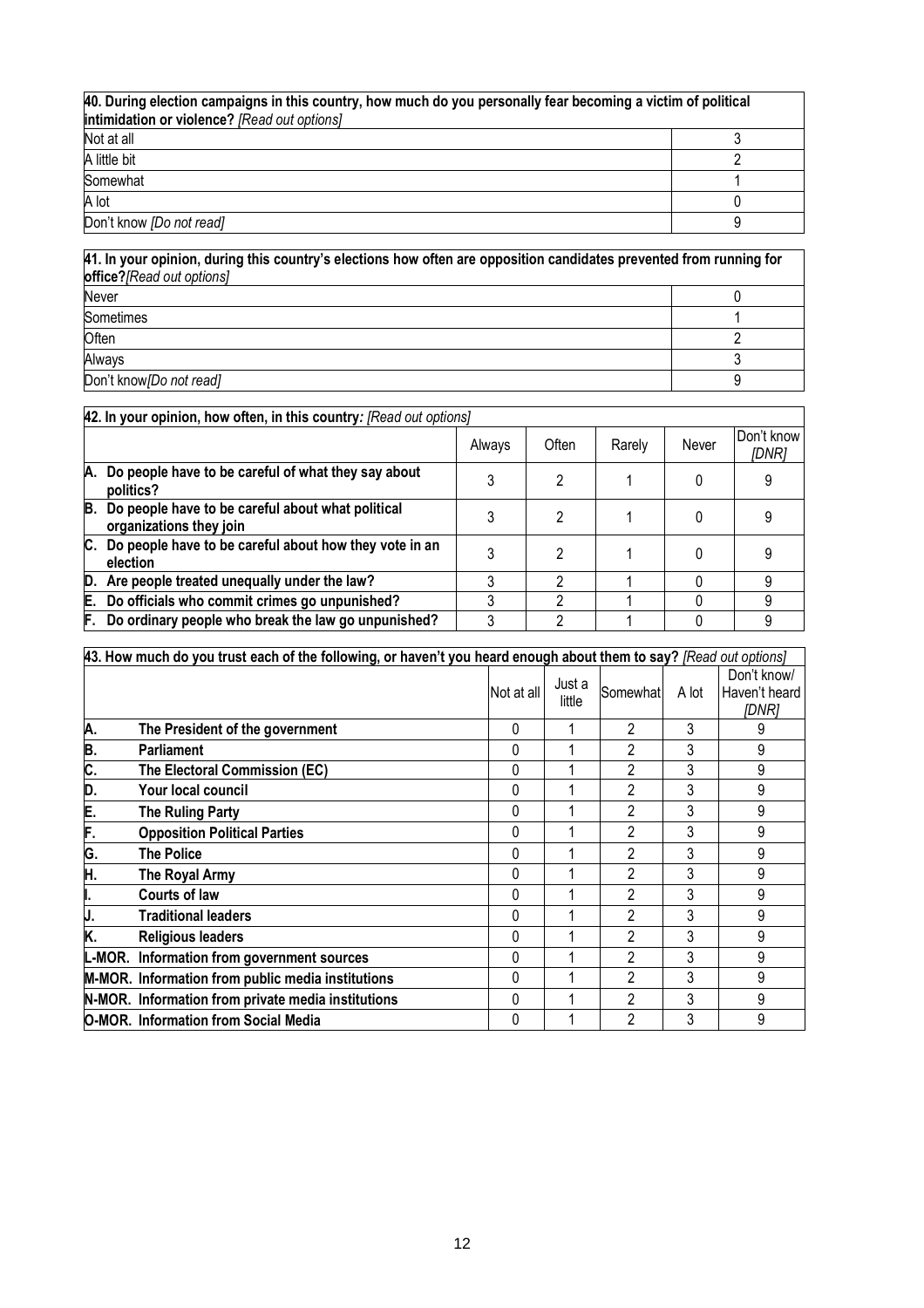**44.How many of the following people do you think are involved in corruption, or haven't you heard enough about them to say?***[Read out options]*

|    | <b>ID Say:</b> The and one options                          |          |                 |                 |                |                                       |
|----|-------------------------------------------------------------|----------|-----------------|-----------------|----------------|---------------------------------------|
|    |                                                             | None     | Some of<br>them | Most of<br>them | All of<br>them | Don't know/<br>Haven't heard<br>[DNR] |
| A. | the President of the government and Officials in his Office | 0        |                 | 2               |                | 9                                     |
| B. | <b>Members of Parliament</b>                                | 0        |                 | 2               |                | 9                                     |
| C. | Government officials                                        | 0        |                 | 2               |                | 9                                     |
| D. | Members of the local council                                | 0        |                 | 2               |                | 9                                     |
| E. | <b>Police</b>                                               | 0        |                 | 2               |                | 9                                     |
| F. | <b>Judges and Magistrates</b>                               | 0        |                 | 2               |                | 9                                     |
| G. | <b>Traditional leaders</b>                                  | $\Omega$ |                 | っ               |                | 9                                     |
| H. | <b>Religious leaders</b>                                    | 0        |                 | ∩               |                | 9                                     |
| I. | <b>Business executives</b>                                  | 0        |                 | າ               |                | 9                                     |
|    | Non-governmental organizations                              | 0        |                 | າ               |                | 9                                     |
|    | K-MOR. Media persons from public media institutions         | 0        |                 | ົ               |                | 9                                     |
|    | L-MOR. Media persons from private media institutions        | 0        |                 | 2               |                | 9                                     |

# **45. In your opinion, over the past year, has the level of corruption in this country increased, decreased, or stayed the**

| same? [Interviewer: Probe for strength of opinion.] |  |  |  |  |
|-----------------------------------------------------|--|--|--|--|
| Increased a lot                                     |  |  |  |  |
| Increased somewhat                                  |  |  |  |  |
| Stayed the same                                     |  |  |  |  |
| Decreased somewhat                                  |  |  |  |  |
| Decreased a lot                                     |  |  |  |  |
| Don't know [Do not read]                            |  |  |  |  |

#### **46. Please tell me whether you agree or disagree with the following statement: ordinary people can make a difference in the fight against corruption?** *[Interviewer: Probe for strength of opinion.]*

| Strongly disagree                        |  |
|------------------------------------------|--|
| <b>Disagree</b>                          |  |
| Neither agree nor disagree [Do not read] |  |
| Agree                                    |  |
| Strongly agree                           |  |
| Don't know [Do not read]                 |  |

#### **47. In this country, can ordinary people report incidents of corruption without fear, or do they risk retaliation or other negative consequences if they speak out?**  Can report without fear 0

| <b>Risk</b><br>uences<br>--<br>etaliatio<br>*IVA<br>otne<br>ιH<br>זר<br>ш |  |
|---------------------------------------------------------------------------|--|
| Don't<br>read<br>10W'<br>noi<br>ĸ                                         |  |

#### **48. In this country, how likely do you think it is that an ordinary person could pay a bribe or use personal connections to get away with:***[Read out options]*

|     |                                                                                                                                         | Not at all | Not very | Somewhat |             | Don't know/       |  |  |  |  |  |
|-----|-----------------------------------------------------------------------------------------------------------------------------------------|------------|----------|----------|-------------|-------------------|--|--|--|--|--|
|     |                                                                                                                                         | likely     | likelv   | likely   | Very likely | Haven'theard/DNR] |  |  |  |  |  |
| IA. | Avoiding paying taxes they owe to government                                                                                            |            |          |          |             |                   |  |  |  |  |  |
| B.  | Avoiding going to court                                                                                                                 |            |          |          |             |                   |  |  |  |  |  |
| IC. | Registering land that does not belong to them                                                                                           |            |          |          |             |                   |  |  |  |  |  |
|     | And in this country how likely do you think it is that a rich person could pay a bribe or use personal connections to get<br>away with: |            |          |          |             |                   |  |  |  |  |  |
| D.  | Avoiding paying taxes they owe to government                                                                                            |            |          |          |             |                   |  |  |  |  |  |
| E.  | Avoiding going to court                                                                                                                 |            |          |          |             |                   |  |  |  |  |  |
| F.  | Registering land that does not belong to them                                                                                           |            |          |          |             |                   |  |  |  |  |  |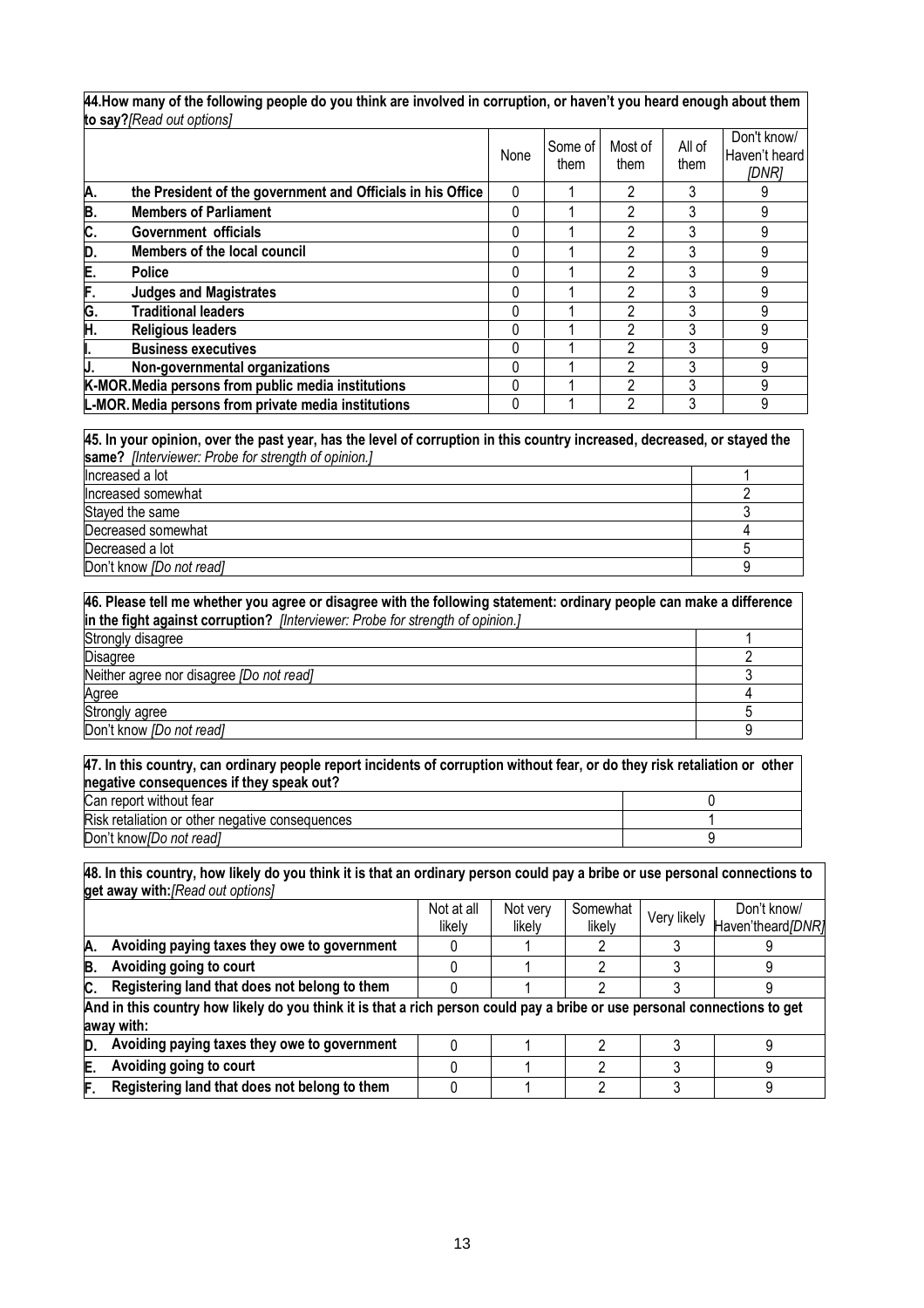|     | 49. Now I would like to talk to you about experiences that some people have in accessing certain essential government<br>services.                                                                                                                    |  |                           |                |                        |               |                       |                       |                      |                  |                  |                   |                      |                     |
|-----|-------------------------------------------------------------------------------------------------------------------------------------------------------------------------------------------------------------------------------------------------------|--|---------------------------|----------------|------------------------|---------------|-----------------------|-----------------------|----------------------|------------------|------------------|-------------------|----------------------|---------------------|
|     |                                                                                                                                                                                                                                                       |  | No                        |                |                        |               |                       | Yes                   |                      |                  |                  | Don't Know [DNR]  |                      |                     |
| А.  | In the past 12 months have you had<br>contact with a public school?                                                                                                                                                                                   |  | 0                         |                |                        |               |                       | 1                     |                      |                  |                  |                   | 9                    |                     |
|     |                                                                                                                                                                                                                                                       |  | No contact<br>[DNR]       |                | Very easy              |               | Easy                  |                       | <b>Difficult</b>     |                  | <b>Difficult</b> | Very              | Don't Know<br>[DNR]  |                     |
| B.  | How easy or difficult was it to obtain the<br>services you needed from teachers or school<br>officials? [Interviewer: If 'no' at A, circle 7 for<br>both parts B and C and continue to D. If yes,<br>continue with parts B and C]: [Read out options] |  | $\overline{7}$            |                | 1                      |               | $\overline{2}$        |                       | 3                    |                  | 4                |                   | 9                    |                     |
|     |                                                                                                                                                                                                                                                       |  |                           |                | No contact<br>[DNR]    | Never         |                       | Once or<br>twice      |                      | A few<br>times   |                  | Often             | Don't Know<br>[DNR]  |                     |
|     | C. And how often, if ever, did you have to pay a bribe, give<br>a gift, or do a favour for a teacher or school official in<br>order to get the services you needed from the schools?                                                                  |  |                           |                | $\overline{7}$         | 0             |                       | 1                     |                      | $\overline{2}$   |                  | 3                 | 9                    |                     |
| D.  | In the past 12 months have you had contact with a public clinic or hospital?                                                                                                                                                                          |  |                           |                |                        |               |                       | No<br>0               |                      | Yes<br>1         |                  |                   | Don't Know[DNR]<br>9 |                     |
|     |                                                                                                                                                                                                                                                       |  | No contact                |                | Very                   |               |                       |                       |                      |                  | Very             |                   | Don't Know           |                     |
|     |                                                                                                                                                                                                                                                       |  | [DNR]                     |                | easy                   |               | Easy                  |                       | <b>Difficult</b>     |                  | <b>Difficult</b> |                   | [DNR]                |                     |
| E.  | How easy or difficult was it to obtain the medical<br>care you needed? [Interviewer: If 'no' at D, circle 7<br>for parts E, F and G and continue to H. If yes,<br>continue with parts E, F and G]: [Read out options]                                 |  | 7                         |                | 1                      |               | $\overline{2}$        |                       | 3                    |                  | 4                |                   | 9                    |                     |
|     |                                                                                                                                                                                                                                                       |  | No contact<br><b>JDNR</b> |                | Right<br>away          |               | After a<br>short time |                       | After a long         |                  | Never<br>time    |                   |                      | Don't Know<br>[DNR] |
| F.  | How long did it take you to receive the medical<br>care that you needed? Was it right away, after a<br>short time, after a long time, or never?                                                                                                       |  | 7                         |                | 3                      |               | $\overline{2}$        |                       | 1                    |                  | 0                |                   | 9                    |                     |
|     |                                                                                                                                                                                                                                                       |  |                           |                | No<br>contact<br>[DNR] | Never         |                       | Once or<br>twice      |                      | A few<br>times   |                  | Often             | Don't Know<br>[DNR]  |                     |
| IG. | And how often, if ever, did you have to pay a bribe, give a<br>gift, or do a favour for a health worker or clinic or hospital<br>staff in order to get the medical care you needed?                                                                   |  |                           |                | $\overline{7}$         | 0             |                       | 1                     |                      | $\overline{2}$   |                  | 3                 | 9                    |                     |
| H.  | In the past 12 months have you tried to get an identity document like a birth                                                                                                                                                                         |  |                           |                |                        |               |                       |                       | No<br>0              |                  | Yes<br>1         |                   | Don't Know[DNR]<br>9 |                     |
|     | certificate, driver's license, passport or voter's card, or a permit, from government?                                                                                                                                                                |  | No contact                |                |                        |               |                       |                       |                      |                  |                  |                   | Don't Know           |                     |
|     |                                                                                                                                                                                                                                                       |  |                           | [DNR]          |                        | Very<br>easy  |                       | Easy                  |                      | <b>Difficult</b> |                  | Very<br>Difficult | [DNR]                |                     |
|     | How easy or difficult was it to obtain the document<br>you needed? [[Interviewer: If 'no'at H, circle 7 for<br>parts I, J and K and continue L. If yes, continue with<br>parts I, J and K] : [Read out options]                                       |  |                           | 7              |                        | 1             |                       | $\overline{c}$        |                      | 3                |                  | 4                 | 9                    |                     |
|     |                                                                                                                                                                                                                                                       |  | No contact                | <b>IDNR</b>    |                        | Right<br>away |                       | After a<br>short time | After a<br>long time |                  |                  | Never             | Don't Know<br>[DNR]  |                     |
| IJ. | How long did it take you to obtain the document<br>that you needed? Was it right away, after a short<br>time, after a long time, or never?                                                                                                            |  | 7                         |                |                        | 3             |                       | $\overline{c}$        |                      | 1                |                  | 0                 | 9                    |                     |
|     |                                                                                                                                                                                                                                                       |  | No contact                | [DNR]          |                        | Never         |                       | Once or<br>twice      |                      | A few<br>times   |                  | Often             | Don't Know<br>[DNR]  |                     |
| K.  | And how often, if ever, did you have to pay a bribe,<br>give a gift, or do a favour for a government official<br>in order to get the document you needed?                                                                                             |  |                           | $\overline{7}$ |                        | 0             |                       | 1                     |                      | $\overline{c}$   |                  | 3                 | 9                    |                     |
|     |                                                                                                                                                                                                                                                       |  |                           |                |                        | No            |                       |                       |                      | Yes              |                  |                   | Don't Know [DNR]     |                     |
|     | In the past 12 months have you tried to get water, sanitation or<br>electric services from government?                                                                                                                                                |  |                           |                |                        | 0             |                       |                       |                      | 1                |                  |                   | 9                    |                     |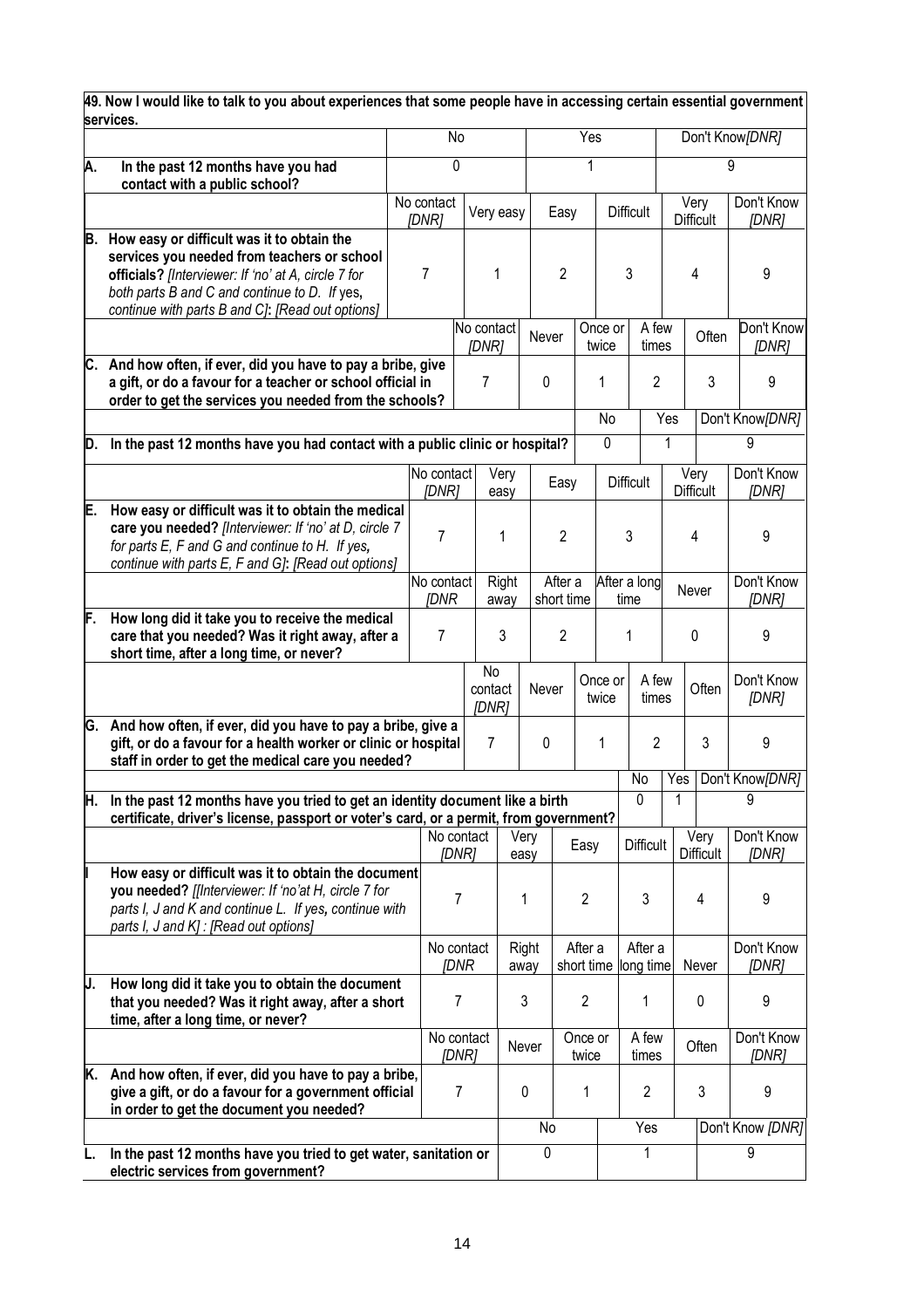|     |                                                                                                                                                                                                                                                  |                           | No contact<br>[DNR] | Very<br>easy     |                                    | Easy             | <b>Difficult</b> | Very<br><b>Difficult</b> | Don't Know<br>[DNR] |  |   |          |   |
|-----|--------------------------------------------------------------------------------------------------------------------------------------------------------------------------------------------------------------------------------------------------|---------------------------|---------------------|------------------|------------------------------------|------------------|------------------|--------------------------|---------------------|--|---|----------|---|
| М.  | How easy or difficult was it to obtain the services you<br>needed? [Interviewer: If 'no' at L, circle 7 for parts M and<br>N and continue to O. If yes, continue with parts M and N]:<br>[Read out options]                                      |                           | 7                   | 1                |                                    | $\overline{2}$   | 3                | 4                        | 9                   |  |   |          |   |
|     |                                                                                                                                                                                                                                                  |                           | No contact<br>[DNR] | Never            |                                    | Once or<br>twice | A few<br>times   | Often                    | Don't Know<br>[DNR] |  |   |          |   |
|     | N. And how often, if ever, did you have to pay a bribe,<br>give a gift, or do a favour for a government official in<br>order to get the services you needed?                                                                                     |                           | $\overline{7}$      | $\Omega$         |                                    | 1                | 2                | 3                        | 9                   |  |   |          |   |
|     |                                                                                                                                                                                                                                                  |                           | No                  |                  |                                    | Yes              |                  |                          | Don't Know<br>[DNR] |  |   |          |   |
| О.  | In the past 12 months have you<br>requested assistance from the police?                                                                                                                                                                          |                           | 0                   |                  |                                    | 1                |                  | 9                        |                     |  |   |          |   |
|     |                                                                                                                                                                                                                                                  | No contact<br>[DNR]       | Very easy           |                  | Easy                               |                  | <b>Difficult</b> | Very<br><b>Difficult</b> | Don't Know<br>[DNR] |  |   |          |   |
| P.  | How easy or difficult was it to obtain the<br>assistance you needed? [Interviewer: If<br>'no' at O, circle 7 for parts P, Q and R and<br>continue to S. If yes, continue with parts P,<br>Q and R]: [Read out options]                           | 7                         | 1                   |                  | 2                                  |                  | 3                | 4                        | 9                   |  |   |          |   |
|     |                                                                                                                                                                                                                                                  | No contact<br><b>IDNR</b> | Right away          |                  | After a short After a long<br>time |                  | time             | Never                    | Don't Know<br>[DNR] |  |   |          |   |
| Q.  | How long did it take you to receive the<br>help you needed from the police?                                                                                                                                                                      | $\overline{7}$            | 3                   |                  | $\overline{2}$                     |                  |                  |                          |                     |  | 1 | $\Omega$ | 9 |
|     |                                                                                                                                                                                                                                                  | No contact<br>[DNR]       | Never               |                  | Once or<br>twice                   |                  | A few times      | Often                    | Don't Know<br>[DNR] |  |   |          |   |
| R.  | And how often, if ever, did you have to<br>pay a bribe, give a gift, or do a favour for<br>a police officer in order to get the<br>assistance you needed.                                                                                        | 7                         | 0                   |                  | 1                                  |                  | $\overline{2}$   | 3                        | 9                   |  |   |          |   |
|     |                                                                                                                                                                                                                                                  | No contact<br>[DNR]       | Never               | Once or<br>twice |                                    |                  | A few times      | Often                    | Don't Know<br>[DNR] |  |   |          |   |
| ls. | In the past 12 months, how often have<br>you encountered the police in other<br>situations, like at checkpoints, during<br>identity checks or traffic stops, or during<br>an investigation?                                                      |                           | $\pmb{0}$           |                  | 1                                  |                  | 2                | 3                        | 9                   |  |   |          |   |
| Τ.  | How often, if ever did you have to pay a<br>bribe, give a gift, or do a favour for a<br>police officer in order to avoid a problem<br>during one of these encounters. [If answer<br>to S was 0=never, select 7=No contact and<br>continue to Q50 | 7                         | 0                   |                  | 1                                  |                  | $\overline{2}$   | 3                        | 9                   |  |   |          |   |

| 50. In general, when you dealing with public officials, how much do you feel that they treat you with respect? [Read out |  |  |  |  |  |  |
|--------------------------------------------------------------------------------------------------------------------------|--|--|--|--|--|--|
| options]                                                                                                                 |  |  |  |  |  |  |
| Not at all                                                                                                               |  |  |  |  |  |  |
| A little bit                                                                                                             |  |  |  |  |  |  |
| Somewhat                                                                                                                 |  |  |  |  |  |  |
| A lot                                                                                                                    |  |  |  |  |  |  |
| Don't know [Do not read]                                                                                                 |  |  |  |  |  |  |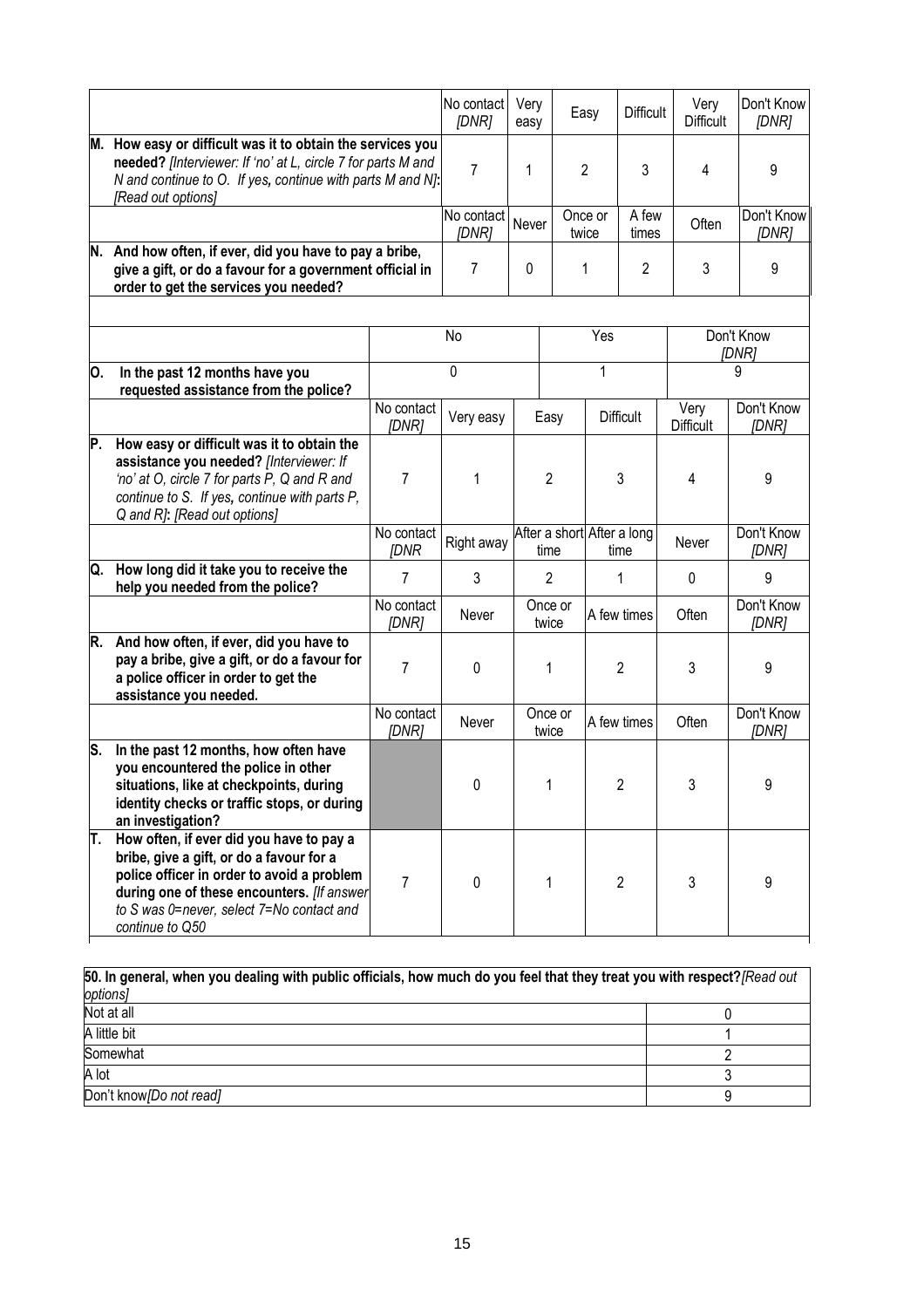| 51. In general, when you dealing with public officials, do you think that they treat you better, the same, or worse than |  |  |  |  |  |  |  |
|--------------------------------------------------------------------------------------------------------------------------|--|--|--|--|--|--|--|
| other people? [Read out options]                                                                                         |  |  |  |  |  |  |  |
| Much Worse                                                                                                               |  |  |  |  |  |  |  |
| Worse                                                                                                                    |  |  |  |  |  |  |  |
| Same                                                                                                                     |  |  |  |  |  |  |  |
| <b>Better</b>                                                                                                            |  |  |  |  |  |  |  |
| Much Better                                                                                                              |  |  |  |  |  |  |  |
| Don't know [Do not read]                                                                                                 |  |  |  |  |  |  |  |

| 52. When a vendor sells you a kilogramme of maize, rice or gari, how sure are you that you get the correct amount? |  |  |  |  |  |  |
|--------------------------------------------------------------------------------------------------------------------|--|--|--|--|--|--|
| [Read out options]                                                                                                 |  |  |  |  |  |  |
| Never                                                                                                              |  |  |  |  |  |  |
| <b>Sometimes</b>                                                                                                   |  |  |  |  |  |  |
| Always                                                                                                             |  |  |  |  |  |  |
| Don't know [Do not read]                                                                                           |  |  |  |  |  |  |

|     | 53. How likely is it that you could get someone to take action if you went to a government office or other public<br>institution to report the following problems, or haven't you heard enough to say? [Read out options] |                      |                    |                    |                |                                      |  |  |  |  |  |
|-----|---------------------------------------------------------------------------------------------------------------------------------------------------------------------------------------------------------------------------|----------------------|--------------------|--------------------|----------------|--------------------------------------|--|--|--|--|--|
|     |                                                                                                                                                                                                                           | Not at all<br>likelv | Not very<br>likely | Somewhat<br>likely | Very<br>likely | Don't know/<br>Haven'thear<br>d/DNR] |  |  |  |  |  |
| A.  | If you went to the local school to report teacher misbehavior<br>such as absenteeism or mistreatment of students.                                                                                                         |                      |                    |                    |                |                                      |  |  |  |  |  |
| B.  | If you went to your local council to report corrupt behavior<br>like misuse of funds or requests for bribes by government<br>officers, police, or school or clinic staff                                                  |                      |                    |                    |                |                                      |  |  |  |  |  |
| IC. | If you went to the local police to report a crime.                                                                                                                                                                        |                      |                    | റ                  | 2              | a                                    |  |  |  |  |  |

**54. How much of the time do you think the following try their best to listen to what people like you have to say?***[Read out options]*

|                                    | Never | Only<br>Sometimes | Often | Always | Don't know<br>IDNRi |
|------------------------------------|-------|-------------------|-------|--------|---------------------|
| <b>Members of Parliament</b><br>Α. |       |                   |       |        |                     |
| B.<br>Assembly men or women        |       |                   |       |        |                     |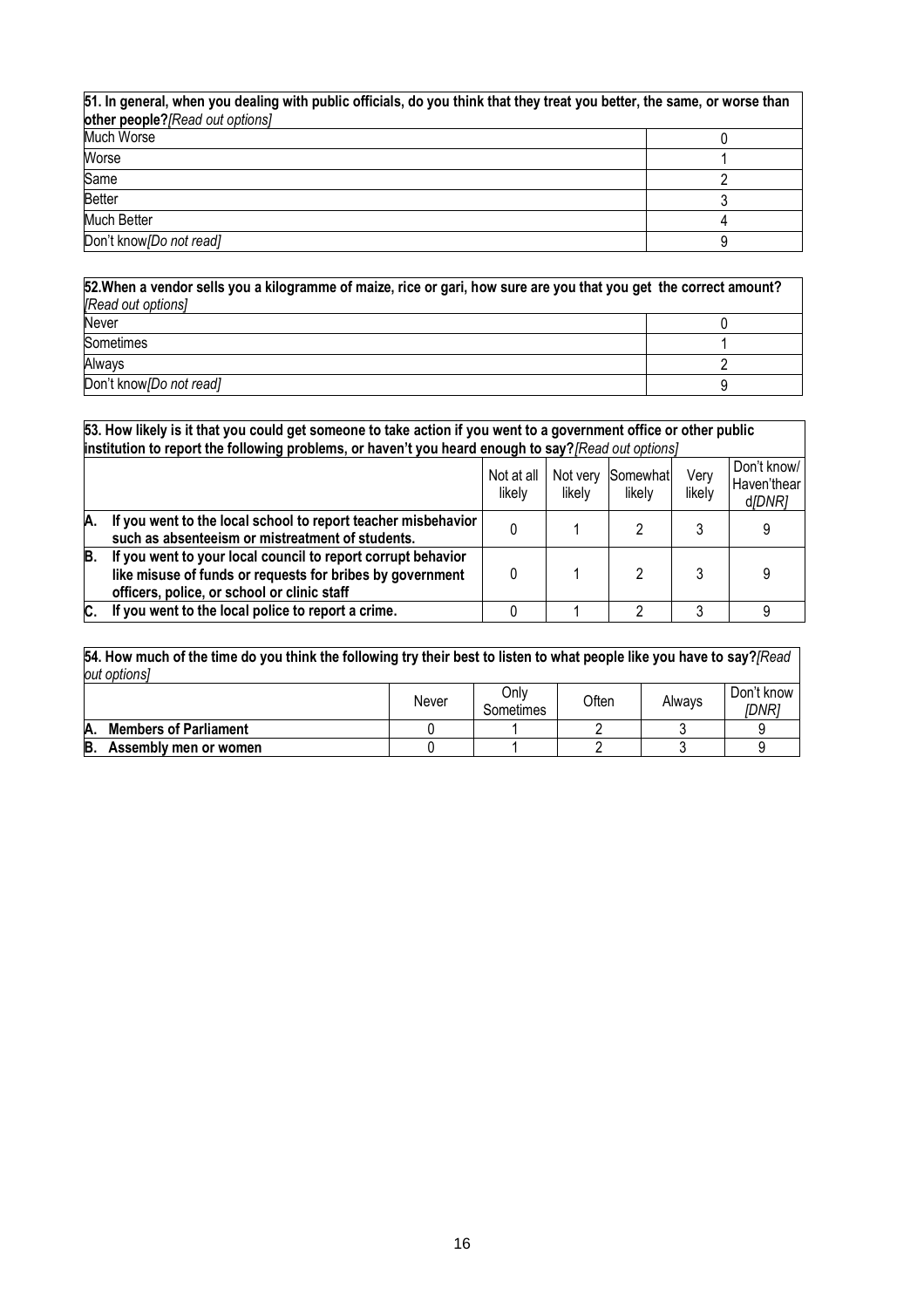|  | 55. In your opinion, what are the most important problems facing this country that government should address? $\sqrt{D}\text{o}$ |  |  |
|--|----------------------------------------------------------------------------------------------------------------------------------|--|--|
|  | not read options. Code from responses. Accept up to three answers. If respondent offers more than three options, ask "Which      |  |  |
|  | three of these are the most important?" If respondent offers one or two answers. ask "Anvthing else?"I                           |  |  |
|  |                                                                                                                                  |  |  |

|                                                            |           | 1 <sup>st</sup> response | 2 <sup>nd</sup> response | 3rd response    |
|------------------------------------------------------------|-----------|--------------------------|--------------------------|-----------------|
| <b>Economics</b>                                           |           |                          |                          |                 |
| Management of the economy                                  |           | 1                        | 1                        | 1               |
| Wages, incomes and salaries                                |           | $\overline{2}$           | $\overline{c}$           | $\overline{2}$  |
| Unemployment                                               |           | 3                        | 3                        | 3               |
| Poverty/destitution                                        |           | 4                        | $\overline{\mathbf{4}}$  | $\overline{4}$  |
| Rates and Taxes                                            |           | 5                        | 5                        | 5               |
| Loans / credit                                             |           | 6                        | 6                        | 6               |
| Food / Agriculture                                         |           |                          |                          |                 |
| Farming/agriculture                                        |           | $\overline{7}$           | 7                        | $\overline{7}$  |
| Agricultural marketing                                     |           | 32                       | 32                       | 32              |
| Food shortage/famine                                       |           | 8                        | 8                        | 8               |
| Drought                                                    |           | $\overline{9}$           | 9                        | 9               |
| Land                                                       |           | 10                       | 10                       | 10              |
| Infrastructure                                             |           |                          |                          |                 |
| Transportation                                             |           | 11                       | 11                       | 11              |
| Communications                                             |           | 12                       | 12                       | 12              |
| Infrastructure / roads                                     |           | 13                       | 13                       | 13              |
| <b>Government Services</b>                                 |           |                          |                          |                 |
| Education                                                  |           | 14                       | 14                       | 14              |
| Housing                                                    |           | 15                       | 15                       | 15              |
| Electricity                                                |           | 16                       | 16                       | 16              |
| Water supply                                               |           | 17                       | 17                       | 17              |
| Orphans/street children/homeless children                  |           | 18                       | 18                       | 18              |
| Services (other)                                           |           | 19                       | 19                       | 19              |
| <b>Health</b>                                              |           |                          |                          |                 |
| Health                                                     |           | 20                       | 20                       | 20              |
| <b>AIDS</b>                                                |           | 21                       | 21                       | $\overline{21}$ |
| Sickness / Disease                                         |           | 22                       | 22                       | 22              |
| Governance                                                 |           |                          |                          |                 |
| Crime and Security                                         |           | 23                       | 23                       | 23              |
| Corruption                                                 |           | 24                       | 24                       | 24              |
| Political violence                                         |           | 25                       | 25                       | 25              |
| Political instability/political divisions/ ethnic tensions |           | 26                       | 26                       | 26              |
| Discrimination/ inequality                                 |           | 27                       | 27                       | 27              |
| Gender issues / women's rights                             |           | 28                       | 28                       | 28              |
| Democracy/political rights                                 |           | 29                       | 29                       | 29              |
| War (international)                                        |           | 30                       | 30                       | 30              |
| Civil war                                                  |           | 31                       | 31                       | 31              |
| Other responses                                            |           |                          |                          |                 |
| Nothing/ no problems                                       |           | 0                        |                          |                 |
| Other (1 <sup>st</sup> response) Specify                   | Post Code |                          |                          |                 |
| Other (2 <sup>nd</sup> response) Specify                   | Post Code |                          |                          |                 |
| Other (3rd response) Specify                               | Post Code |                          |                          |                 |
| No further reply                                           |           |                          | 9996                     | 9996            |
| Don't know                                                 |           | 9999                     |                          |                 |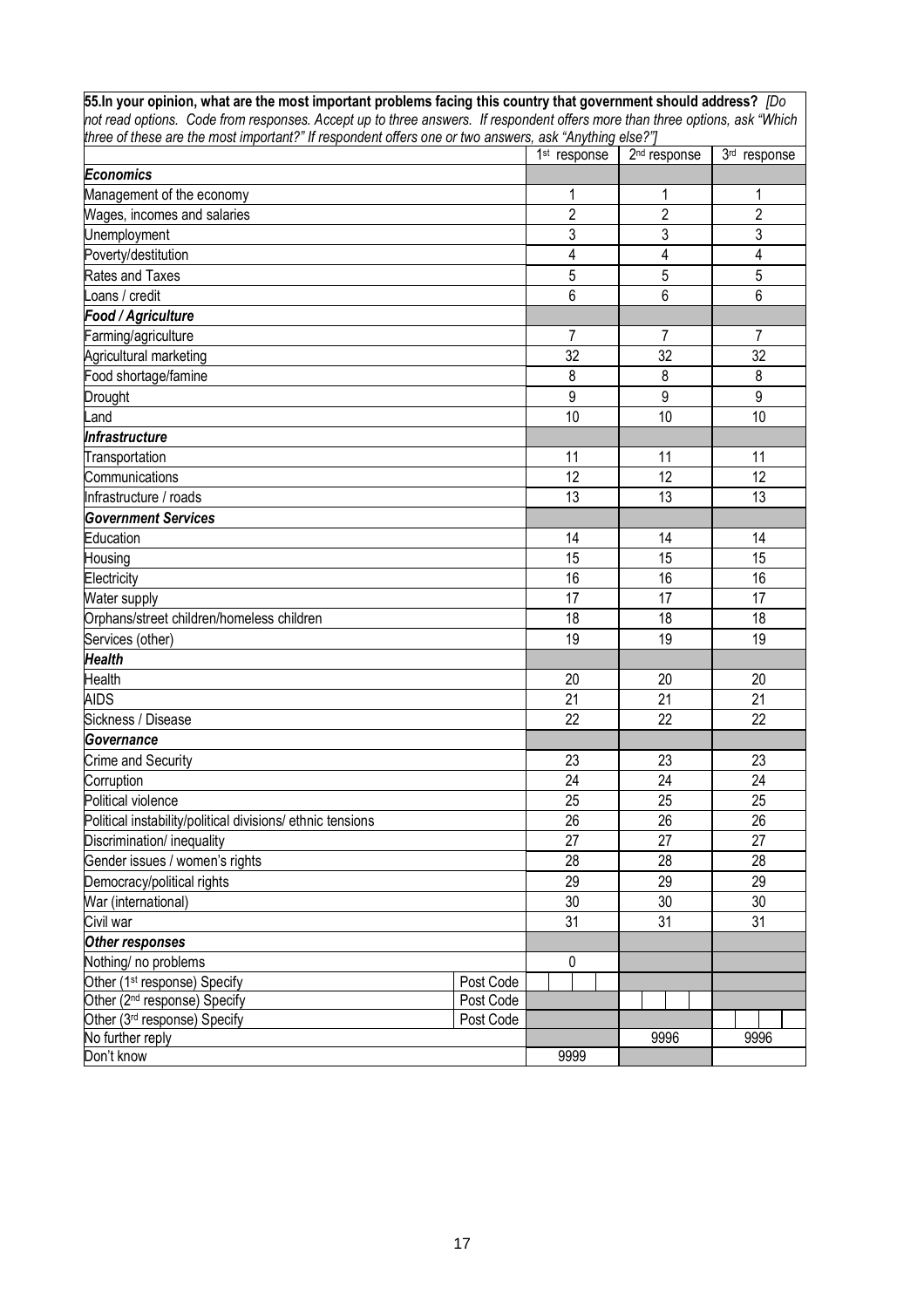|    | Now let's speak about the performance of the present government of this country.                                               |               |                |                |               |                       |                               |
|----|--------------------------------------------------------------------------------------------------------------------------------|---------------|----------------|----------------|---------------|-----------------------|-------------------------------|
|    | 56. How well or badly would you say the current government is handling the following matters, or haven't you heard             |               |                |                |               |                       |                               |
|    | enough to say? [Interviewer: Probe for strength of opinion]                                                                    |               |                |                |               |                       |                               |
|    |                                                                                                                                | Very          | Fairly         | Fairly         | Very          |                       | DK / Haven't<br>heard enough  |
|    |                                                                                                                                | Badly         | <b>Badly</b>   | Well           | Well          |                       | [DNR]                         |
| A. | <b>Managing the economy</b>                                                                                                    |               | 2              | 3              | 4             |                       | 9                             |
| B. | Improving the living standards of the poor                                                                                     | 1             | 2              | 3              | 4             |                       | 9                             |
| C. | <b>Creating jobs</b>                                                                                                           | 1             | $\overline{2}$ | 3              | 4             |                       | 9                             |
| D. | Keeping prices stable                                                                                                          | 1             | $\overline{2}$ | 3              | 4             |                       | 9                             |
| E. | Narrowing gaps between rich and poor                                                                                           | 1             | $\overline{2}$ | 3              | 4             |                       | 9                             |
| F. | <b>Reducing crime</b>                                                                                                          | 1             | $\overline{2}$ | 3              | 4             |                       | 9                             |
| G. | Improving basic health services                                                                                                | 1             | $\overline{2}$ | 3              | 4             |                       | 9                             |
| Η. | Addressing educational needs                                                                                                   | 1             | $\overline{2}$ | 3              | 4             |                       | 9                             |
| I. | Providing water and sanitation services                                                                                        | 1             | $\overline{2}$ | 3              | 4             |                       | 9                             |
| J. | Ensuring everyone has enough to eat                                                                                            | 1             | $\overline{2}$ | 3              | 4             |                       | 9                             |
| K. | <b>Fighting corruption in government</b>                                                                                       | 1             | $\overline{2}$ | 3              | 4             |                       | 9                             |
| L. | <b>Maintaining roads and bridges</b>                                                                                           | 1             | $\overline{2}$ | $\overline{3}$ | 4             |                       | 9                             |
| M. | Providing a reliable supply of electricity                                                                                     | 1             | $\overline{2}$ | 3              | 4             |                       | 9                             |
| N. | Preventing political violence during election<br>campaigns.                                                                    | 1             | $\overline{2}$ | 3              | 4             |                       | 9                             |
| О. | Preventing or resolving violent conflict<br>between communities.                                                               | 1             | $\overline{2}$ | 3              | 4             |                       | 9                             |
| P. | <b>NOT ASKED IN MOROCCO</b>                                                                                                    |               |                |                |               |                       |                               |
| Q. | Promoting opportunities and equality for<br>women                                                                              | 1             | $\overline{2}$ | 3              | 4             |                       | 9                             |
| R. | Addressing the needs of youth                                                                                                  | 1             | $\overline{2}$ | 3              | 4             |                       | 9                             |
| S. | Protecting rights and promoting opportunities<br>for disabled people                                                           | 1             | $\overline{2}$ | 3              | 4             |                       | 9                             |
|    | 57. Please tell me if the following things are worse or better now than they were a few years ago, or are they about the       |               |                |                |               |                       |                               |
|    | same?[Probe for strength of opinion]                                                                                           |               |                |                |               |                       |                               |
|    |                                                                                                                                | Much<br>worse | Worse          | Same           | <b>Better</b> | Much<br><b>Better</b> | Don'tkn<br><b>OW</b><br>[DNR] |
| Α. | Your ability to get medical care when you need it.                                                                             | 1             | 2              | 3              | 4             | 5                     | 9                             |
| В. | Your personal safety from crime and violence                                                                                   | 1             | $\overline{2}$ | 3              | 4             | 5                     | 9                             |
| C. | The government's effectiveness in addressing<br>educational needs                                                              | 1             | $\overline{2}$ | 3              | 4             | 5                     | 9                             |
| D. | The ability of ordinary people to get help from the<br>police when they need it.                                               | 1             | 2              | 3              | 4             | 5                     | 9                             |
| E. | The ability of ordinary people to get assistance<br>from government to resolve problems for<br>themselves or their communities | 1             | $\overline{2}$ | 3              | 4             | 5                     | 9                             |
| F. | The extent to which Members of Parliament listen<br>to what ordinary people have to say                                        | 1             | $\overline{2}$ | 3              | 4             | 5                     | 9                             |
| G  | Equal opportunities and treatment for women                                                                                    | 1             | $\overline{2}$ | 3              | 4             | 5                     | 9                             |
|    |                                                                                                                                |               |                |                |               |                       |                               |

**58.Do you approve or disapprove of the way that the following people have performed their jobs over the past year or haven't you heard enough about them to say?***[Interviewer: Probe for strength of opinion]* 

|   |                                                           | Not<br>Applicable | Strongly<br>Disapprove | Disapprove | Approve | Strongly<br>Approve | Don't know/<br>Haven't heard<br>enough [DNR] |
|---|-----------------------------------------------------------|-------------------|------------------------|------------|---------|---------------------|----------------------------------------------|
|   | A. The President of the government,<br>Saadeddine Othmani |                   |                        |            |         |                     |                                              |
|   | <b>B.</b> Your Member of Parliament                       |                   |                        |            |         |                     |                                              |
|   | C. Your local councilor                                   |                   |                        |            |         |                     |                                              |
|   | D. Your traditional leaders                               |                   |                        |            |         |                     |                                              |
| E | Your President of the local council                       |                   |                        |            |         |                     |                                              |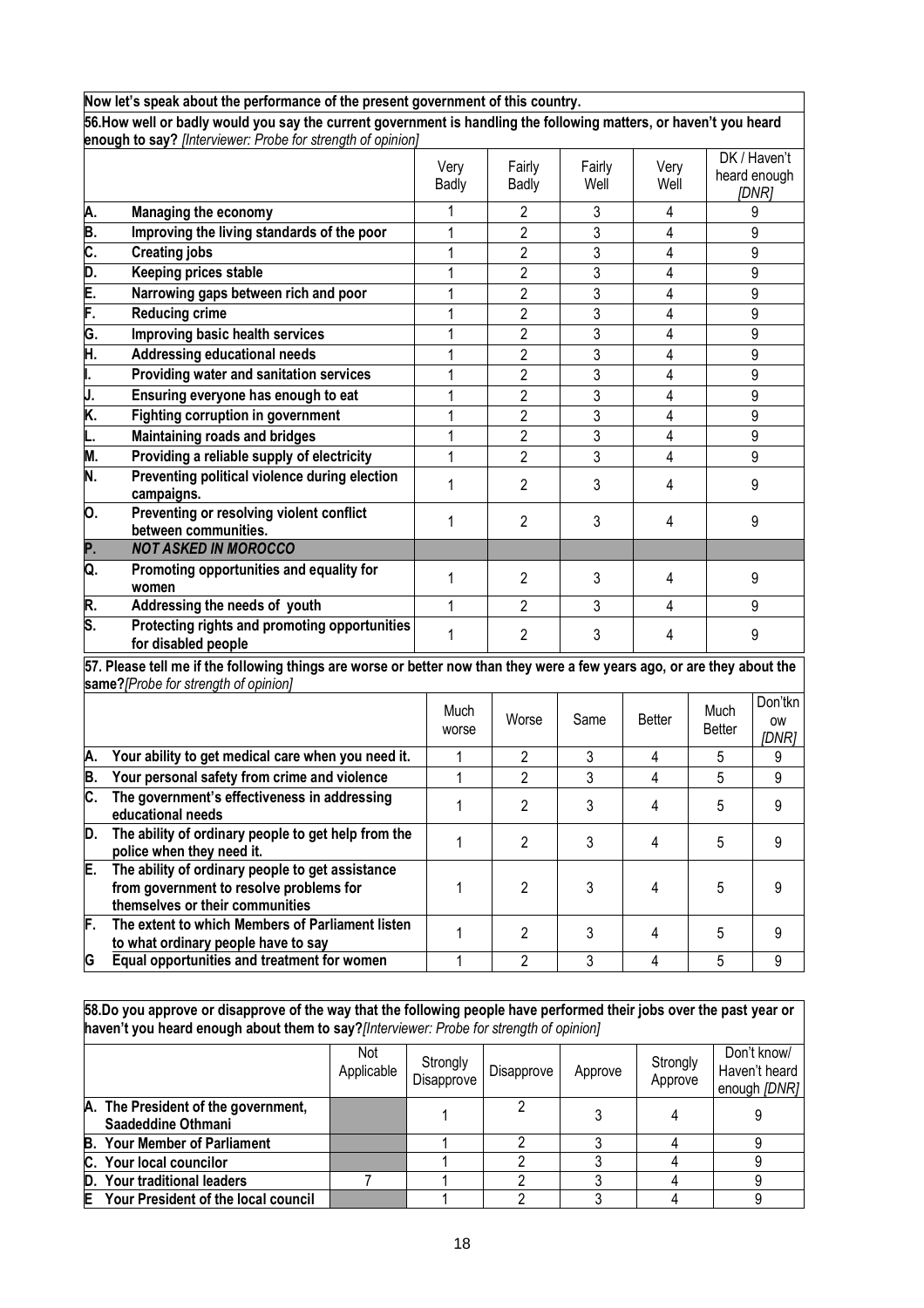| 59. Who should be responsible for: [Read out options]                                  |                                 |                                           |                             |            |                 |                     |
|----------------------------------------------------------------------------------------|---------------------------------|-------------------------------------------|-----------------------------|------------|-----------------|---------------------|
|                                                                                        | The<br>President /<br>Executive | The<br>Parliament /<br>County<br>Assembly | Their<br>Political<br>Party | The Voters | No One<br>[DNR] | Don't know<br>[DNR] |
| A. Making sure that, once elected, Members<br>of Parliament do their jobs?             | 0                               |                                           |                             |            |                 | 9                   |
| B. Making sure that, once elected, local<br>government councilors do their jobs?       | 0                               |                                           |                             |            |                 | 9                   |
| C. Making sure that, once elected, the<br>president of the government does his<br>iob? |                                 |                                           | 2                           |            |                 | 9                   |

**60. In any society, people will sometimes disagree with one another. These disagreements occasionally escalate into physical violence. Please tell me whether, in the past two years, you have ever personally feared any of the following types of violence?***[If yes]* **Have you actually personally experienced this type of violence in the past two years?**

|    |                                                        | NO.   | YES                                          |            |                     |
|----|--------------------------------------------------------|-------|----------------------------------------------|------------|---------------------|
|    |                                                        | Never | Feared, but<br>didn't experience experienced | Feared and | Don't Know<br>[DNR] |
| А. | Violence among people in your neighbourhood or village |       |                                              |            |                     |
| B. | Violence at a political rally or campaign event        |       |                                              |            |                     |
| C. | Violence occurring during a public protest or march    |       |                                              |            |                     |
| D. | <b>NOT ASKED IN MOROCCO</b>                            |       |                                              |            |                     |

|    | 61. In your opinion, to what extent do the armed forces of our country: [read out options]      |  |  |  |   |   |  |  |
|----|-------------------------------------------------------------------------------------------------|--|--|--|---|---|--|--|
|    | Don't know/<br>Haven't heard<br>Often<br>Always<br>Sometimes<br>Never<br>Rarely<br>enough [DNR] |  |  |  |   |   |  |  |
| A. | Keep our country safe from external and<br>internal security threats                            |  |  |  | 4 | ხ |  |  |
| В. | Get the training and equipment needed to be<br>effective?                                       |  |  |  | 4 | 5 |  |  |
| C. | Operate in a professional manner and respect<br>the rights of all citizens                      |  |  |  | 4 | ხ |  |  |

**Lets talk for a moment about the kind of society you would like to have in this country. Some people say that, in order to**  enjoy security from violence in our society, we must limit the amount of freedom that citizens are allowed to enjoy. **Others say that political liberty is too important to sacrifice and must always be maintained, even if it threatens the security of the country.**

**Which of the following statements is closest to your view? Choose Statement 1 or Statement 2.***[Interviewer: Probe for strength of opinion: Do you agree or agree very strongly?]*

| 62. Which of the following statements is closest to your view? Choose Statement 1 or Statement 2. [Interviewer: Probe |                                                                |                                                          |                          |  |  |  |  |
|-----------------------------------------------------------------------------------------------------------------------|----------------------------------------------------------------|----------------------------------------------------------|--------------------------|--|--|--|--|
|                                                                                                                       | for strength of opinion: Do you agree or agree very strongly?] |                                                          |                          |  |  |  |  |
| Statement 1: Even if faced with threats to public<br>Statement 2: When faced with threats to public security, the     |                                                                |                                                          |                          |  |  |  |  |
| security, people should be free to move about the                                                                     | government should be able to impose curfews and set up         |                                                          |                          |  |  |  |  |
| country at any time of day or night.                                                                                  |                                                                | special roadblocks to prevent people from moving around. |                          |  |  |  |  |
| Agree Very Strongly With                                                                                              | Agree With Statement 1                                         | Agree With Statement 2                                   | Agree Very Strongly With |  |  |  |  |
| Statement 1                                                                                                           |                                                                |                                                          | Statement 2              |  |  |  |  |
|                                                                                                                       |                                                                |                                                          |                          |  |  |  |  |
| Agree With Neither/Do not read]                                                                                       |                                                                |                                                          |                          |  |  |  |  |
| Don't know [Do not read]                                                                                              |                                                                |                                                          |                          |  |  |  |  |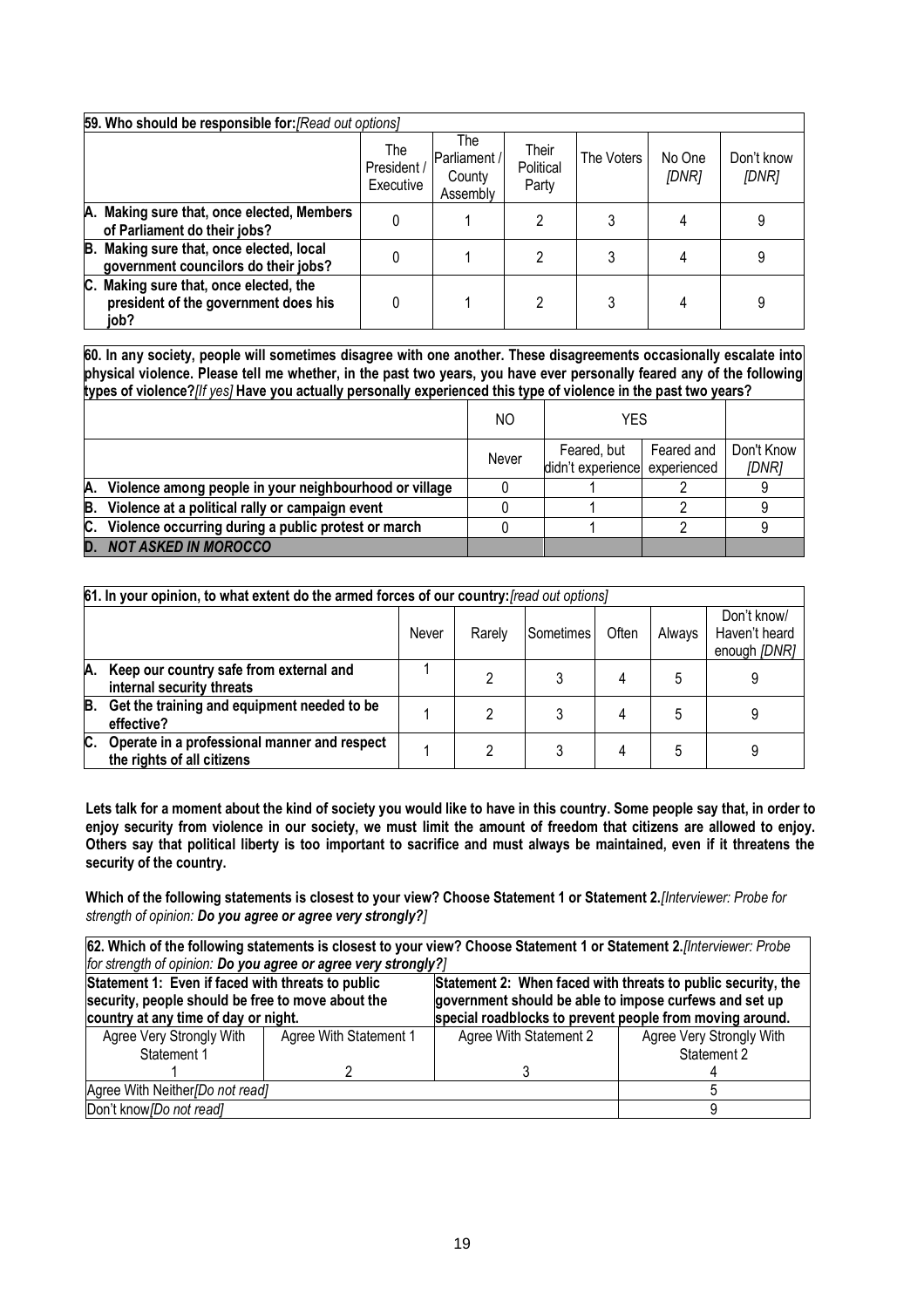| 63. Which of the following statements is closest to your view? Choose Statement 1 or Statement 2. [Interviewer: Probe |                                                                                                               |                          |                          |  |  |
|-----------------------------------------------------------------------------------------------------------------------|---------------------------------------------------------------------------------------------------------------|--------------------------|--------------------------|--|--|
| for strength of opinion: Do you agree or agree very strongly?]                                                        |                                                                                                               |                          |                          |  |  |
|                                                                                                                       | Statement 1: Government should be able to monitor<br>Statement 2: People should have the right to communicate |                          |                          |  |  |
| in private without a government agency reading or listening<br>private communications, for example on mobile phones,  |                                                                                                               |                          |                          |  |  |
| to make sure that people are not plotting violence.                                                                   |                                                                                                               | to what they are saying. |                          |  |  |
| Agree Very Strongly With                                                                                              | Agree With Statement 1                                                                                        | Agree With Statement 2   | Agree Very Strongly With |  |  |
| Statement 1                                                                                                           |                                                                                                               |                          | Statement 2              |  |  |
|                                                                                                                       |                                                                                                               |                          |                          |  |  |
| Agree With Neither/Do not read]                                                                                       |                                                                                                               |                          |                          |  |  |
| Don't know [Do not read]                                                                                              |                                                                                                               |                          |                          |  |  |

**64. Which of the following statements is closest to your view? Choose Statement 1 or Statement 2.***[Interviewer: Probe for strength of opinion: Do you agree or agree very strongly?]*

| Statement 1: Freedom of religion and worship are<br>absolute, meaning that government should never limit |                        | Statement 2: Government should have the power to regulate<br>what is said in places of worship, especially if preachers or |                          |  |  |
|----------------------------------------------------------------------------------------------------------|------------------------|----------------------------------------------------------------------------------------------------------------------------|--------------------------|--|--|
| what is said in a place of worship.                                                                      |                        | congregants threaten public security                                                                                       |                          |  |  |
| Agree Very Strongly With                                                                                 | Agree With Statement 1 | Agree With Statement 2                                                                                                     | Agree Very Strongly With |  |  |
| Statement 1                                                                                              |                        |                                                                                                                            | Statement 2              |  |  |
|                                                                                                          |                        |                                                                                                                            |                          |  |  |
| Agree With Neither/Do not read]                                                                          |                        |                                                                                                                            |                          |  |  |
| Don't know [Do not read]                                                                                 |                        |                                                                                                                            |                          |  |  |

**65. Which of the following statements is closest to your view? Choose Statement 1 or Statement 2.***[Interviewer: Probe for strength of opinion: Do you agree or agree very strongly?]* **Statement 1: Our country should be governed primarily by religious law. Statement 2: Our country should be governed only by civil law.** Agree Very Strongly With Statement 1 1 Agree With Statement 1 2 Agree With Statement 2 3 Agree Very Strongly With Statement 2 4 Agree With Neither*[Do not read]* 5 Don't know*[Do not read]* 9

| 66.In your opinion, how easy or difficult is it for people in North Africa to cross international borders in order to work<br>or trade in other countries, or haven't you heard enough to say? [Interviewer: Probe for strength of opinion.] |  |  |  |  |
|----------------------------------------------------------------------------------------------------------------------------------------------------------------------------------------------------------------------------------------------|--|--|--|--|
| Very easy                                                                                                                                                                                                                                    |  |  |  |  |
| Easy                                                                                                                                                                                                                                         |  |  |  |  |
| <b>Difficult</b>                                                                                                                                                                                                                             |  |  |  |  |
| Very difficult                                                                                                                                                                                                                               |  |  |  |  |
| Never try                                                                                                                                                                                                                                    |  |  |  |  |
| Don't know <i>[Do not read]</i>                                                                                                                                                                                                              |  |  |  |  |

**67. During the past three years, have you or anyone in your household gone to live in another country outside Morocco for more than three months?***[Code from response]* No 0  $\gamma$ es the contract of the contract of the contract of the contract of the contract of the contract of the contract of the contract of the contract of the contract of the contract of the contract of the contract of the co Don't know*[Do not read]* 9

| 68A. How much, if at all, have you considered moving to another country to live? [Interviewer: read out options] |  |  |  |
|------------------------------------------------------------------------------------------------------------------|--|--|--|
| Not at all [skip to Q71]                                                                                         |  |  |  |
| A little bit                                                                                                     |  |  |  |
| Somewhat                                                                                                         |  |  |  |
| A lot                                                                                                            |  |  |  |
| Don't know [Do not read]                                                                                         |  |  |  |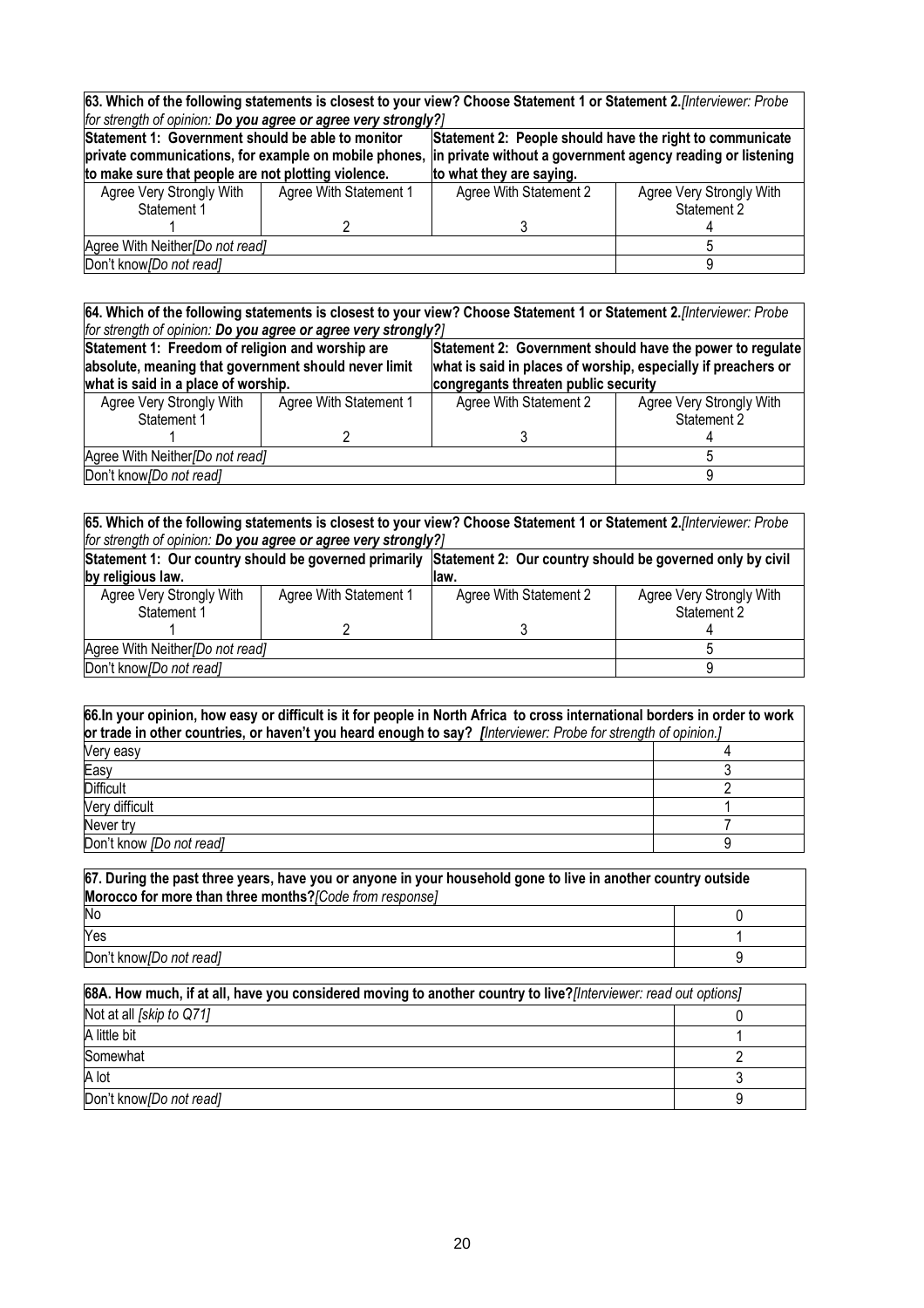| 68B. [If answer to Q68A was "A little bit," "Somewhat," "A lot" or "Don't know", ask:] How much planning or preparation have |  |  |  |  |
|------------------------------------------------------------------------------------------------------------------------------|--|--|--|--|
| you done in order to move to another country to live? [Interviewer: Read out options]                                        |  |  |  |  |
| Not applicable [If response to Q68A was 0=Not at all]                                                                        |  |  |  |  |
| You are not currently making any specific plans or preparations                                                              |  |  |  |  |
| You are planning to move in the next year or two, but not yet making preparations,                                           |  |  |  |  |
| You are currently making preparations to move, like getting a Visa                                                           |  |  |  |  |
| Don't know [Do not read]                                                                                                     |  |  |  |  |

**69.** *[If answer to Q68A was "a little bit", "somewhat", "a lot", or "don't know" ask:]* **If you were to move to another country, where would you be most likely to go?** *[Read out options]*

| Not Applicable[If response to Q68A was 0=Not at all] | 97 |
|------------------------------------------------------|----|
| Tunisia                                              |    |
| Another country in North Africa                      | າ  |
| Elsewhere in Africa                                  | າ  |
| Europe                                               | 4  |
| North America (ie, USA or Canada)                    | 5  |
| Central/South America                                | 6  |
| Middle East                                          |    |
| Asia                                                 | 8  |
| Australia                                            | 9  |
| Outside of Africa (place not specified)              | 10 |
| Don't know [Do not read]                             | 99 |

**70.** *[If answer to Q68A was "A little bit,", "Somewhat," "A lot," or "Don't know," ask:].***There are several reasons why people leave their home to live in another country for an extended period of time. What about you. What is the most important reason why you would consider moving from Morocco?***[Interviewer: Do not read options. Code from response.] Economic* Find work/ better job/ better work opportunities 1 Economic hardship 2 Lower taxes at destination and  $\sim$  3 and  $\sim$  3 and  $\sim$  3 and  $\sim$  3 and 3 and 3 and 3 and 3 and 3 and 3 and 3 and 3 and 3 and 3 and 3 and 3 and 3 and 3 and 3 and 3 and 3 and 3 and 3 and 3 and 3 and 3 and 3 and 3 and 3 a Poverty/destitution **4** and 4 and 4 and 4 and 4 and 4 and 4 and 4 and 4 and 4 and 4 and 4 and 4 and 4 and 4 and 4 and 4 and 4 and 4 and 4 and 4 and 4 and 4 and 4 and 4 and 4 and 4 and 4 and 4 and 4 and 4 and 4 and 4 and 4 Poor infrastructure/ services 6 to the service of the service of the service of the service of the services of the services of the service of the services of the service of the service of the service of the service of the Better business prospects 6 Natural Disasters, including drought, disease outbreaks, flooding etc **7** 7 *Political* Better democratic environment/ personal freedom/ human rights/ civil liberties 8 Political persecution entry and the set of the set of the set of the set of the set of the set of the set of the set of the set of the set of the set of the set of the set of the set of the set of the set of the set of the Religious persecution and the contract of the contract of the contract of the contract of the contract of the contract of the contract of the contract of the contract of the contract of the contract of the contract of the Civil war / threat of civil war/ violent conflicts 11 and 200 minutes 11 and 200 minutes 11 and 200 minutes 11 Crime, or personal/ family insecurity 12 *Social Factors* Better schools for children 13 Better medical services for family 14 and 200 minutes for family 14 and 200 minutes of the 14 and 200 minutes of the 14 and 200 minutes of the 14 and 200 minutes of the 14 and 200 minutes of the 14 and 200 minutes of the 1 To pursue an education  $\overline{15}$  15 To accompany family members who are moving for work 16 and 16 and 16 and 16 and 16 and 16 and 16 and 16 and 16 and 16 and 16 and 16 and 16 and 16 and 16 and 16 and 16 and 16 and 16 and 16 and 16 and 16 and 16 and 16 and 16 To join spouse/ family members who have already migrated 17 and 17 and 17 and 17 and 17 and 17 and 17 and 17 and 17 and 17 and 17 and 17 and 17 and 17 and 17 and 17 and 17 and 17 and 17 and 17 and 17 and 17 and 17 and 17 a Travel/tourism/adventure/experience other cultures 18 18 18 Some other answer Specify\_\_\_\_\_\_\_\_\_\_\_\_\_\_\_\_\_\_\_\_\_\_\_\_\_\_\_\_\_\_\_\_\_\_\_\_\_\_\_\_\_\_\_\_\_\_\_\_ Post Code Not Applicable *[If response to Q68A was 0=Not at all]* 9997 **Propriet and Applicable** *[If response to Q68A was 0=Not at all]* **9997** Don't know *[Do Not Read]* 9999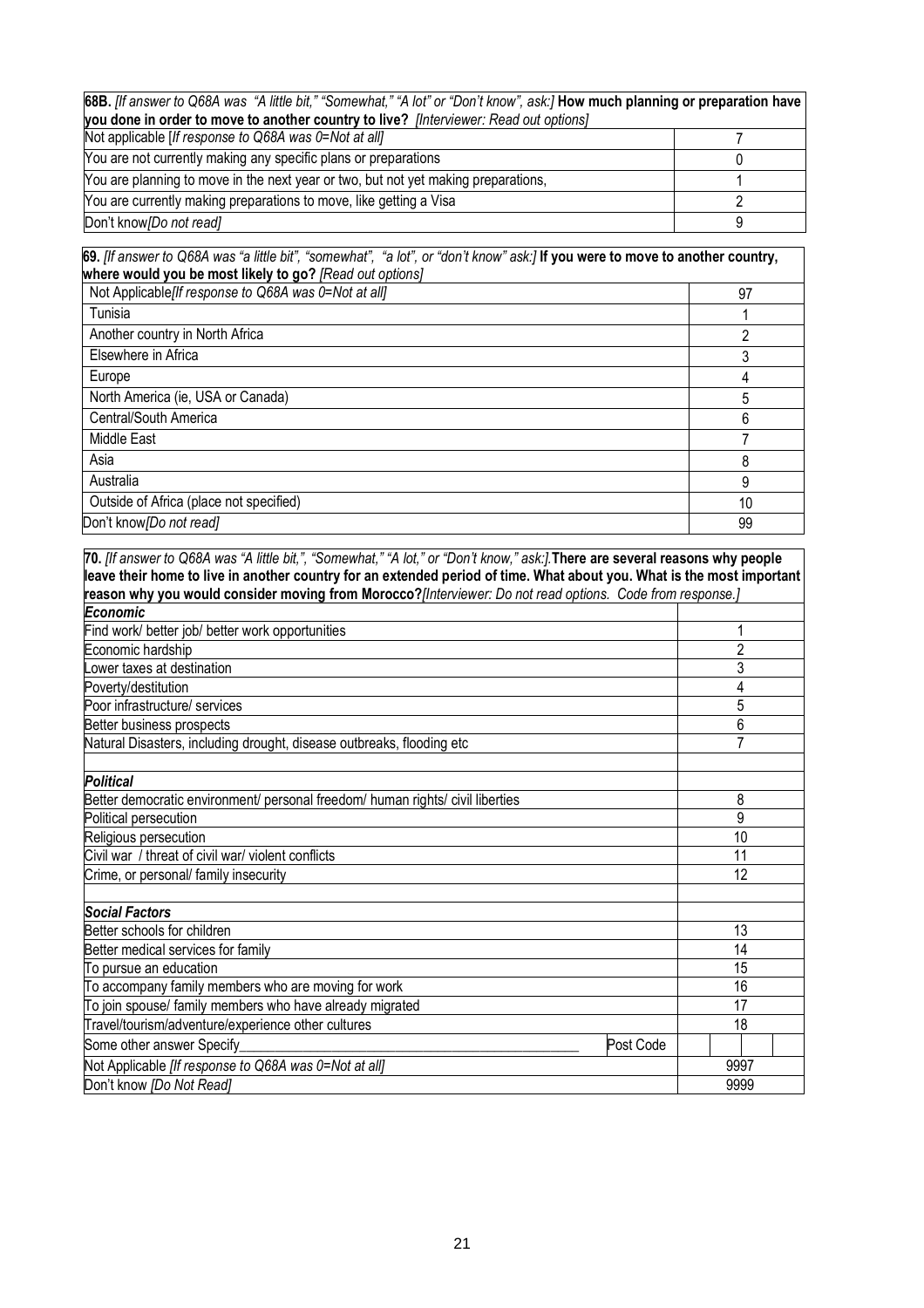**71. In your experience, would you say climate conditions for agricultural production in your area have gotten better, gotten worse, or stayed about the same over the last 10 years or haven't you heard enough to say?***[Interviewer: probe for strength of opinion]* No experience*[Do not read]* 0 Much worse 1<br>Worse 2 worse the contract of the contract of the contract of the contract of the contract of the contract of the contract of the contract of the contract of the contract of the contract of the contract of the contract of the cont About the same 3 Better the contract of the contract of the contract of the contract of the contract of the contract of the contract of the contract of the contract of the contract of the contract of the contract of the contract of the con Much better 5

Don't know / Haven't heard enough*[Do Not Read]* 9

**72. In your experience, over the past 10 years, has there been any change in the severity of the following events in the area where you live? Have they become more severe, less severe, or stayed about the same?** *[Interviewer: Probe for strength of opinion]*

|                       | Much more<br>severe | Somewhat<br>more severe | Staved the<br>same | Somewhat<br>less severe | Much less<br>severe | Don't<br>know<br>(DNR) |
|-----------------------|---------------------|-------------------------|--------------------|-------------------------|---------------------|------------------------|
| A.<br><b>Droughts</b> |                     |                         |                    |                         |                     |                        |
| <b>Flooding</b><br>B. |                     |                         |                    |                         |                     |                        |

| 73A. Have you heard about climate change or haven't you had the chance to hear about this yet? |  |  |  |  |
|------------------------------------------------------------------------------------------------|--|--|--|--|
| No [skip to Q77]                                                                               |  |  |  |  |
| Yes                                                                                            |  |  |  |  |
| Don't Know/ Havem't heard enough <i>[Do not read]</i>                                          |  |  |  |  |

| 73B. [If yes, to Q73A:] What does the phrase "climate change" mean to you? [Read out options] |  |  |  |  |
|-----------------------------------------------------------------------------------------------|--|--|--|--|
| Not applicable [haven't heard about climate change] [DNR]                                     |  |  |  |  |
| Yes, Negative changes in the weather like more droughts, floods or extreme heat               |  |  |  |  |
| Yes, Positive changes in the weather, like better rainfall patterns or longer growing seasons |  |  |  |  |
| Yes, Other changes in weather patterns                                                        |  |  |  |  |
| Don't Know/ Haven't heard enough [Do not read]                                                |  |  |  |  |

| 74. [If yes, to Q73A:] People have different ideas about what causes climate change. What about you, which of     |  |
|-------------------------------------------------------------------------------------------------------------------|--|
| the following do you think is the main cause of climate change, or haven't you heard enough to say? [Interviewer: |  |
| Read out response options. Code from response.]                                                                   |  |
| Not applicable <i>If</i> response to Q73A was $0 = N_0$                                                           |  |
| Human Activity, like burning fuel and other activities that pollute the atmosphere                                |  |
| Natural processes                                                                                                 |  |
| Both human activity and natural processes/Do not read]                                                            |  |
| None of these/Do not read]                                                                                        |  |
| Don't know / Haven't heard enough <i>[Do not read]</i>                                                            |  |

| 75. [If yes, to Q73A:] Do you think climate change is making life in Morocco better or worse, or haven't you |  |  |  |
|--------------------------------------------------------------------------------------------------------------|--|--|--|
| heard enough to say?[Interviewer: probe for strength of opinion]                                             |  |  |  |
| Not applicable f response to Q73A was 0=Nol                                                                  |  |  |  |
| Much better                                                                                                  |  |  |  |
| Somewhat better                                                                                              |  |  |  |
| Neither/ no change/about the same/Do not read]                                                               |  |  |  |
| Somewhat worse                                                                                               |  |  |  |
| Much worse                                                                                                   |  |  |  |
| Don't know / Haven't heard enough [ Do Not Read ]                                                            |  |  |  |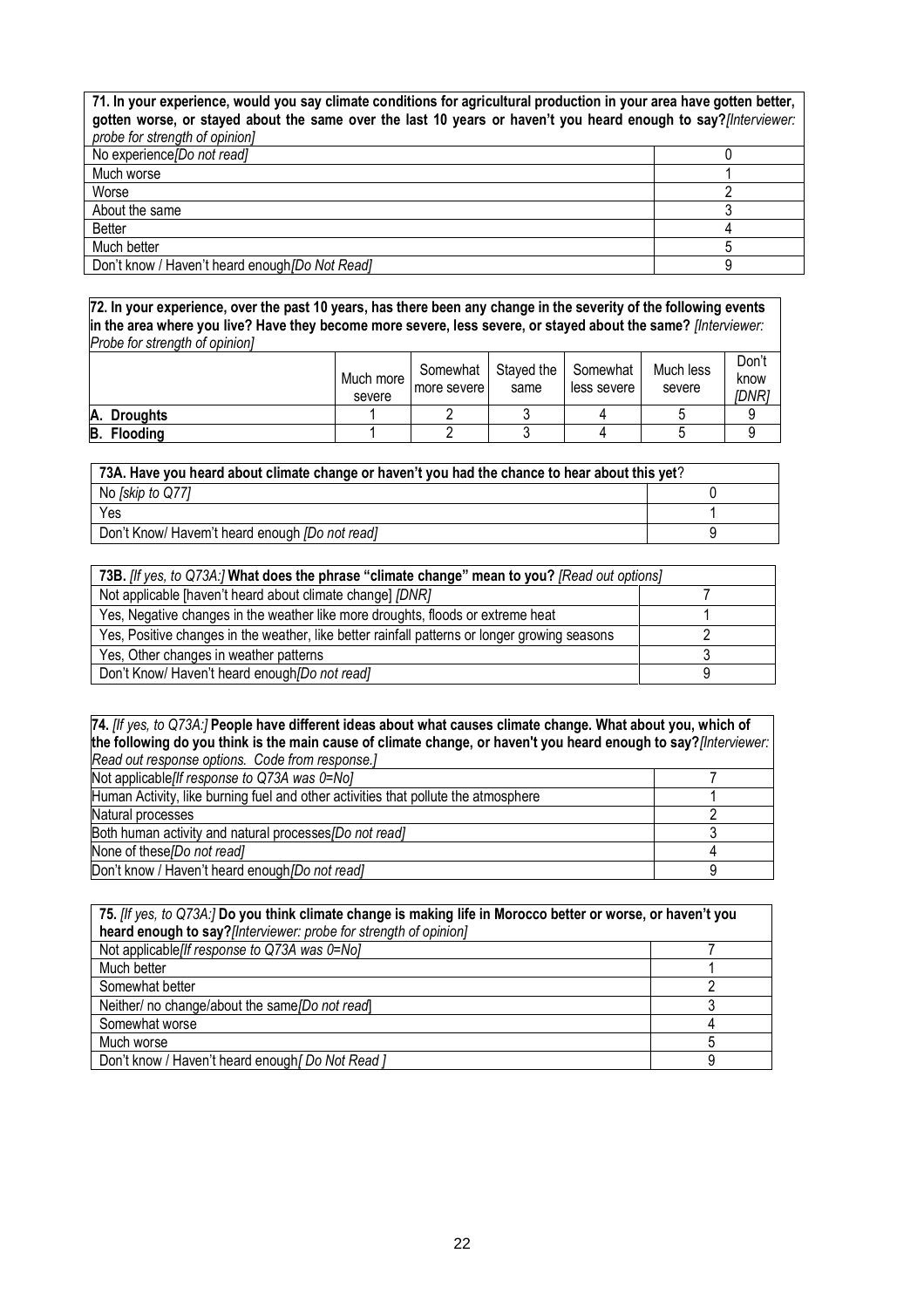# **76.** *[If yes, to Q73A:]* **Do you think that climate change needs to be stopped?** *[If yes]* **How much do you think that ordinary Moroccans can do to stop climate change?***[Read out options]*

| Not applicable <i>[If response to Q73A was <math>0 = N_O</math>]</i> |  |
|----------------------------------------------------------------------|--|
| climate change doesn't need to be stopped<br>NO.                     |  |
| <b>YES</b>                                                           |  |
| Ordinary Moroccans can do nothing at all                             |  |
| Ordinary Moroccanscan do a little bit                                |  |
| Ordinary Moroccanscan do a lot                                       |  |
| Don't know Do Not Read 1                                             |  |

#### **77. For each of the following statements, please tell me whether you disagree or agree, or haven't you heard enough to say?** *[Interviewer: Probe for strength of opinion]*

|                                                                                                                   | Strongly<br>Disagree | Disagree       | Neither<br>Agree nor<br>Disagree<br>IDNR1 | Agree | Strongly<br>Agree | Don't know/<br>Haven't heard<br>enough [DNR] |
|-------------------------------------------------------------------------------------------------------------------|----------------------|----------------|-------------------------------------------|-------|-------------------|----------------------------------------------|
| A. In our country today, girls and<br>boys have equal opportunities to<br>get an education.                       |                      | 2              | 3                                         | 4     | 5                 | 9                                            |
| B. In our country today, women and<br>men have equal opportunities to<br>earn an income.                          |                      | $\overline{c}$ | 3                                         |       | 5                 | 9                                            |
| C. In our country today, women and<br>men have equal opportunities to<br>get a job that pays a wage or<br>salary. |                      | $\mathfrak{p}$ | 3                                         | 4     | 5                 | 9                                            |
| D. In our country today, women and<br>men have equal opportunities to<br>own and inherit land.                    |                      | $\overline{2}$ | 3                                         | 4     | 5                 | 9                                            |

| 78. Please tell me for each of the following actions whether you think it can always be justified, sometimes be<br>justified, or never be justified? |  |  |   |  |  |  |  |
|------------------------------------------------------------------------------------------------------------------------------------------------------|--|--|---|--|--|--|--|
| Don't know<br>Sometimes<br>Always<br>Never<br>justified<br>justified<br>justified<br><i>IDNR1</i>                                                    |  |  |   |  |  |  |  |
| A. For parents to use physical force to discipline their<br>children?                                                                                |  |  | 2 |  |  |  |  |
| For a man to beat his wife?<br>B.                                                                                                                    |  |  |   |  |  |  |  |

#### **79-MOR. Which of the following interventions would you say the government should promote as the best way to tackle the problem of youth unemployment in this country ?***[Interviewer: Read out response options.Probe for strength of opinion]*

| Provide incentives (reduced taxes) to private companies that employ the youth                              |  |
|------------------------------------------------------------------------------------------------------------|--|
| Improve education and training curricula to make the youth more employable                                 |  |
| Increase the financial autonomy of the National Agency for the Promotion of Employment and Skills (ANAPEC) |  |
| Set up credit lines to finance businesses of young people                                                  |  |
| Nothing can be done [Do not read]                                                                          |  |
| Do not know <i>[Do not read]</i>                                                                           |  |

| 80-MOR. Which of the following statements is closest to your view? Choose Statement 1 or Statement 2.<br>[Interviewer: Probe for strength of opinion: Do you agree or agree very strongly?] |                                               |                                                |                          |  |  |
|---------------------------------------------------------------------------------------------------------------------------------------------------------------------------------------------|-----------------------------------------------|------------------------------------------------|--------------------------|--|--|
| Statement 1: It is better to have free schooling for our                                                                                                                                    |                                               | Statement2: It is better to raise the level of |                          |  |  |
| children, even if the quality of education is low.                                                                                                                                          | education, even if we have to pay school fees |                                                |                          |  |  |
| Agree Very Strongly With                                                                                                                                                                    | Agree With Statement 1                        | Agree With Statement 2                         | Agree Very Strongly With |  |  |
| Statement 1                                                                                                                                                                                 |                                               |                                                | Statement <sub>2</sub>   |  |  |
|                                                                                                                                                                                             |                                               |                                                |                          |  |  |
| Agree With Neither/Do not read]                                                                                                                                                             |                                               |                                                |                          |  |  |
| Don't know [Do not read]                                                                                                                                                                    |                                               |                                                |                          |  |  |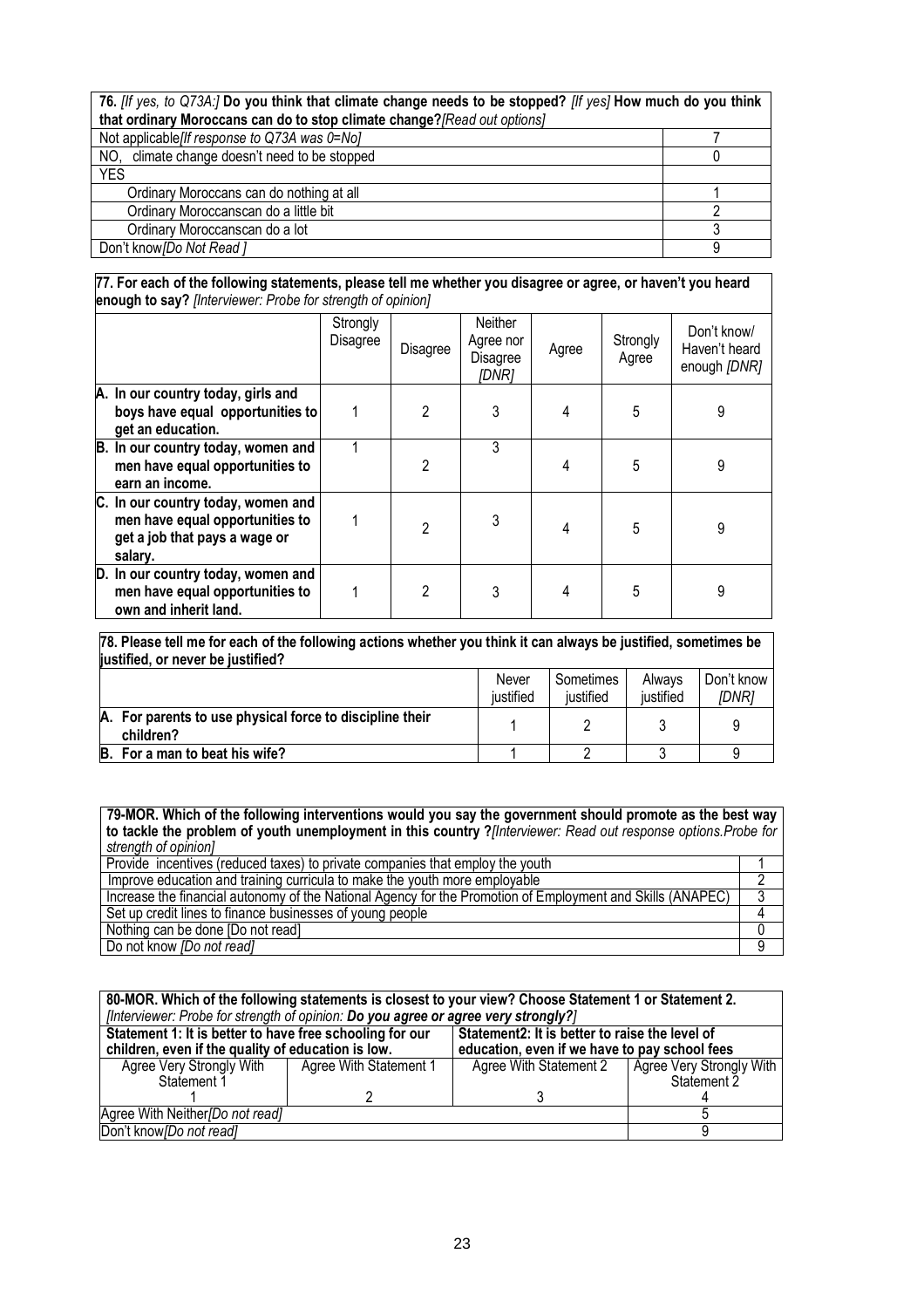**81-MOR. Now I am going to read to you a number of statements on education policy in this country. For each statement, please tell me whether you agree , disagree or haven't you heard enough to say?** *[Interviewer: Probe for strength of opinion]*

|                                                                                                                                                    | Strongly<br>Disagree | Disagree       | Neither Agree<br>nor Disagree<br>[DNR] | Agree | Strongly<br>Agree | Don't know/<br>Haven't heard<br>enough [DNR] |
|----------------------------------------------------------------------------------------------------------------------------------------------------|----------------------|----------------|----------------------------------------|-------|-------------------|----------------------------------------------|
| A. Although free primary and/or<br>secondary schooling has<br>resulted in high enrolment<br>rates, it does so at the<br>expense of overall quality |                      | 2              |                                        | 4     | 5                 |                                              |
| B. The free education policy is<br>important way<br>οf<br>an<br>promoting girl education up<br>to the high school level in<br>this country         |                      | $\mathfrak{D}$ | 3                                      | 4     | 5                 |                                              |
| C. The free education policy<br>should be extended to the<br>university level                                                                      |                      |                | 3                                      | 4     | 5                 |                                              |

| 82A-MOR. In your opinion, do you think we should allow many, some, a few, or no refugees, migrants, and |  |
|---------------------------------------------------------------------------------------------------------|--|
| other displaced persons to live in Morocco? [Interviewer: Read out response options.]                   |  |
| Allow many                                                                                              |  |
| Allow some                                                                                              |  |
| Allow a few                                                                                             |  |
| Allow none                                                                                              |  |
| Don't know [DNR]                                                                                        |  |

**82B-MOR. Now I would like to ask you some questions about foreign immigrants, that is people who wish or have come to live and work in this country from another country. Please, tell me whether you, personally, think each of the following is a good or a bad thing.?** *[Interviewer: Probe for strength of opinion]*

|     |                                                                  | Very bad<br>thing | Bad thing | Neither bad<br>nor good<br>[DNR] | Good<br>thing | Very good<br>thing | Don't know/<br>Haven't heard<br>enough [DNR] |
|-----|------------------------------------------------------------------|-------------------|-----------|----------------------------------|---------------|--------------------|----------------------------------------------|
| IA. | More immigrants coming to live in<br>this country                |                   | 2         |                                  | 4             | 5                  |                                              |
| IB. | An immigrant<br>becoming<br><b>vour</b><br>neighbour             |                   | າ         |                                  |               | 5                  |                                              |
| C.  | An immigrant marrying one of<br>your close relatives             |                   | າ         |                                  |               | 5                  |                                              |
| ID. | An immigrant starting a business<br>that employs local Moroccans |                   |           |                                  |               | 5                  |                                              |

**83-MOR. For each of the following statements, please tell me whether you disagree or agreen or haven't you heard enough to say ?***[Interviewer:Probe for strength of opinion ]*

|   |                                                                                                                                            | Strongly<br>Disagree   Disagree |   | <b>Neither</b><br>Agree nor<br><b>Disagree</b><br>[DNR] | Agree | Strongly<br>Agree | Don't know/<br>Haven't<br>heard<br>enough<br>[DNR] |
|---|--------------------------------------------------------------------------------------------------------------------------------------------|---------------------------------|---|---------------------------------------------------------|-------|-------------------|----------------------------------------------------|
|   | Morocco has enough migrants and should therefore<br>not allow more people to come and live in this<br><b>country</b>                       |                                 |   |                                                         |       | 5                 |                                                    |
| B | Migrants are an economic asset to Morocco and and<br>the country should therefore be more welcoming                                        |                                 | っ |                                                         |       | 5                 |                                                    |
| C | People who come to live and work in Morocco take<br>away jobs from locals and the country should<br>therefore not accept any more migrants |                                 | 2 |                                                         |       | 5                 |                                                    |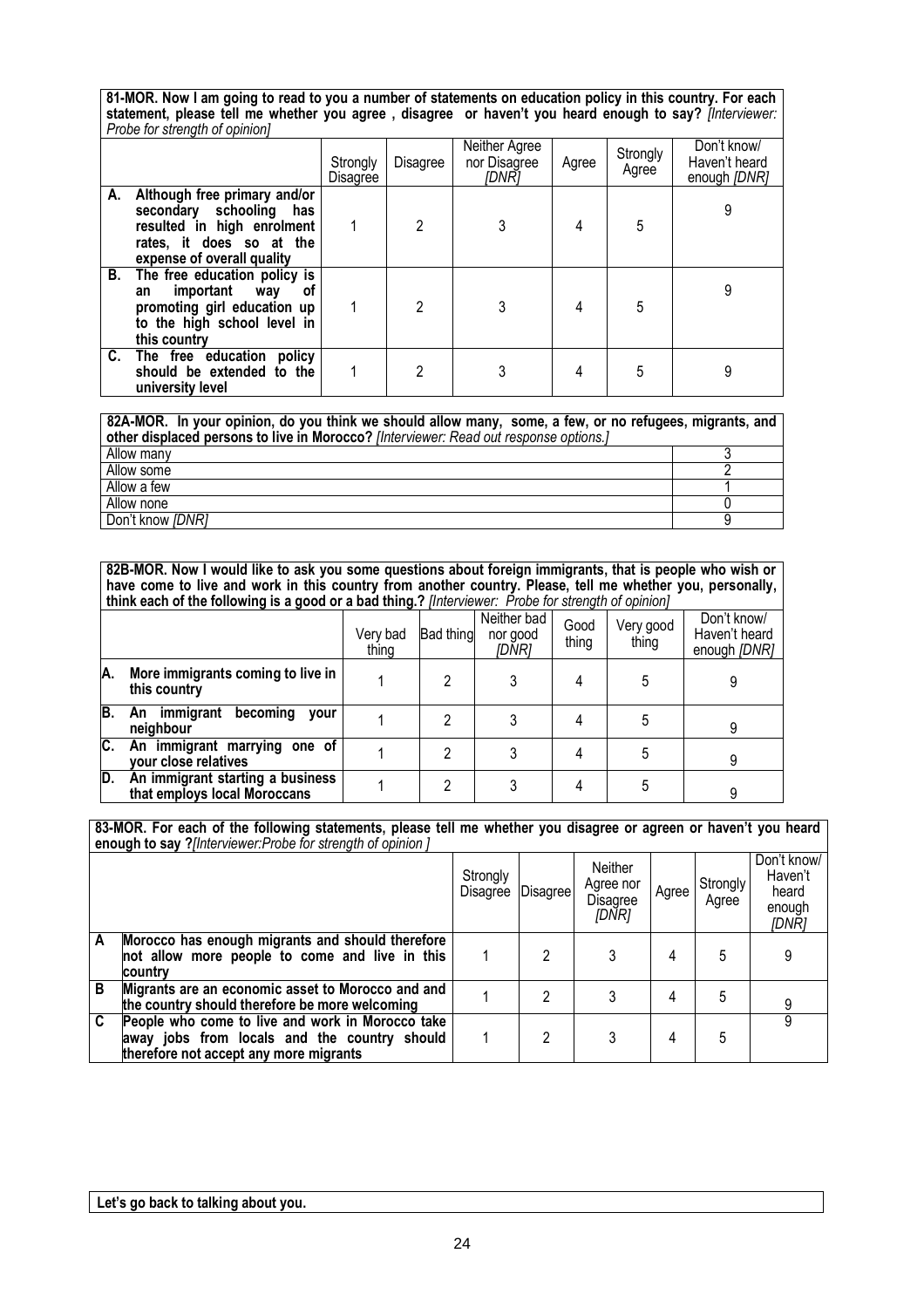**84. What is your ethnic community, cultural group, or tribe? [***Do NOT read options. Code from response] [If respondent does not identify any group on this question – that is, IF they REFUSE to answer (9998), DON'T KNOW (9999) or mention "[Moroccan] only (9990)"– then circle 7 = Not applicable for Q85A and Q85B and continue to Q86.]*

| $\mu$ prior occurry or $\mu$ (voco)<br>The applicable for wood raily would dily continue to wood, |      |                                                            |           |  |      |  |  |  |  |
|---------------------------------------------------------------------------------------------------|------|------------------------------------------------------------|-----------|--|------|--|--|--|--|
| Arab                                                                                              | 1500 | Sahraoui                                                   |           |  | 1504 |  |  |  |  |
| Rifi                                                                                              | 1501 | Refused to answer                                          | 9998      |  |      |  |  |  |  |
| Soussi                                                                                            | 1502 | Don't know                                                 |           |  | 9999 |  |  |  |  |
| Chalh                                                                                             | 1503 | [Moroccan] only, or "doesn't think of self in those terms" |           |  | 9990 |  |  |  |  |
| Other [Specify]:                                                                                  |      |                                                            | Post code |  |      |  |  |  |  |

**85A. How often, if ever, are \_\_\_\_\_\_\_\_\_\_\_s** *[R's ethnic group]* **treated unfairly by the government?** *[Read out options][If respondent did not identify any group on Q84 – that is, IF they REFUSED to answer (9998), DIDN'T KNOW (9999), or said "[Moroccan] only" (9990) – then circle 7 = Not applicable for Q85A and Q85B and continue to Q86.]* 

| Never                        |  |
|------------------------------|--|
| <b>Sometimes</b>             |  |
| Often                        |  |
| Always                       |  |
| Not applicable [Do not read] |  |
| Don't know [Do not read]     |  |

**85B. Let us suppose that you had to choose between being a Moroccan and being a \_\_\_\_\_\_\_\_***[R's ethnic group]***. Which of the following statements best expresses your feelings?***[If respondent did not identify any group on Q84 – that is, IF they REFUSED to answer (9998), DIDN'T KNOW (9999), or said "[Moroccan] only" (9990) – then circle 7 = Not applicable for Q85A and Q85B and continue to Q86.]* **In the latter only Moroccan** 5 and 10 and 10 and 10 and 10 and 10 and 10 and 10 and 10 and 10 and 10 and 10 and 10 and 10 and 10 and 10 and 10 and 10 and 10 and 10 and 10 and 10 and 10 and 10 and 10 and 10 and 10 and 10 a Feel more Moroccan than *\_\_\_\_\_\_\_\_\_\_\_ [insert R's ethnic group]* 4<br>
feel equally Moroccan and *finsert R's ethnic group*] 3 I feel equally Moroccan and **I american container and and and analytic experience in the set of the set of the set of the set of the set of the set of the set of the set of the set of the set of the set of the set of the s** feel more *linsert R's ethnic group]* than Moroccan feel only *linsert R's ethnic group]* 1 Not applicable *[Do not read]* 7 Don't know *[Do not read]* 9

| 86. In the past year, how often, if at all, have you personally been discriminated against based on any of the<br><b>following:</b> [Interviewer: Read out options] |                                         |       |                  |                  |            |                     |  |
|---------------------------------------------------------------------------------------------------------------------------------------------------------------------|-----------------------------------------|-------|------------------|------------------|------------|---------------------|--|
|                                                                                                                                                                     | Not<br>applicable<br>(no<br>disability) | Never | Once or<br>twice | Several<br>times | Many times | Don't know<br>[DNR] |  |
| А.<br>Your gender                                                                                                                                                   |                                         |       |                  |                  |            |                     |  |
| Your religion<br>B.                                                                                                                                                 |                                         |       |                  |                  |            |                     |  |
| Your ethnicity<br>C.                                                                                                                                                |                                         |       |                  |                  |            |                     |  |
| Any disability you might have<br>D.                                                                                                                                 |                                         |       |                  |                  |            |                     |  |

|                                                                                                                                          | 87.For each of the following types of people, please tell me whether you would like having people from this |  |  |  |  |  |            |  |  |  |  |  |  |  |  |
|------------------------------------------------------------------------------------------------------------------------------------------|-------------------------------------------------------------------------------------------------------------|--|--|--|--|--|------------|--|--|--|--|--|--|--|--|
|                                                                                                                                          | group as neighbors, dislike it, or not care. [Interviewer: Probe for strength of opinion]                   |  |  |  |  |  |            |  |  |  |  |  |  |  |  |
| <sub>nt</sub>   Would not   Somewhat  <br>Somewhat<br>Strongly<br>Strongly<br>care<br>dislike<br>[DNR]<br><b>Dislike</b><br>like<br>like |                                                                                                             |  |  |  |  |  | Don't know |  |  |  |  |  |  |  |  |
| Α.                                                                                                                                       | People of a different religion                                                                              |  |  |  |  |  |            |  |  |  |  |  |  |  |  |
| B.                                                                                                                                       | People from other ethnic groups                                                                             |  |  |  |  |  |            |  |  |  |  |  |  |  |  |
| IC.                                                                                                                                      | Homosexuals                                                                                                 |  |  |  |  |  |            |  |  |  |  |  |  |  |  |
| D                                                                                                                                        | Immigrants or foreign workers                                                                               |  |  |  |  |  |            |  |  |  |  |  |  |  |  |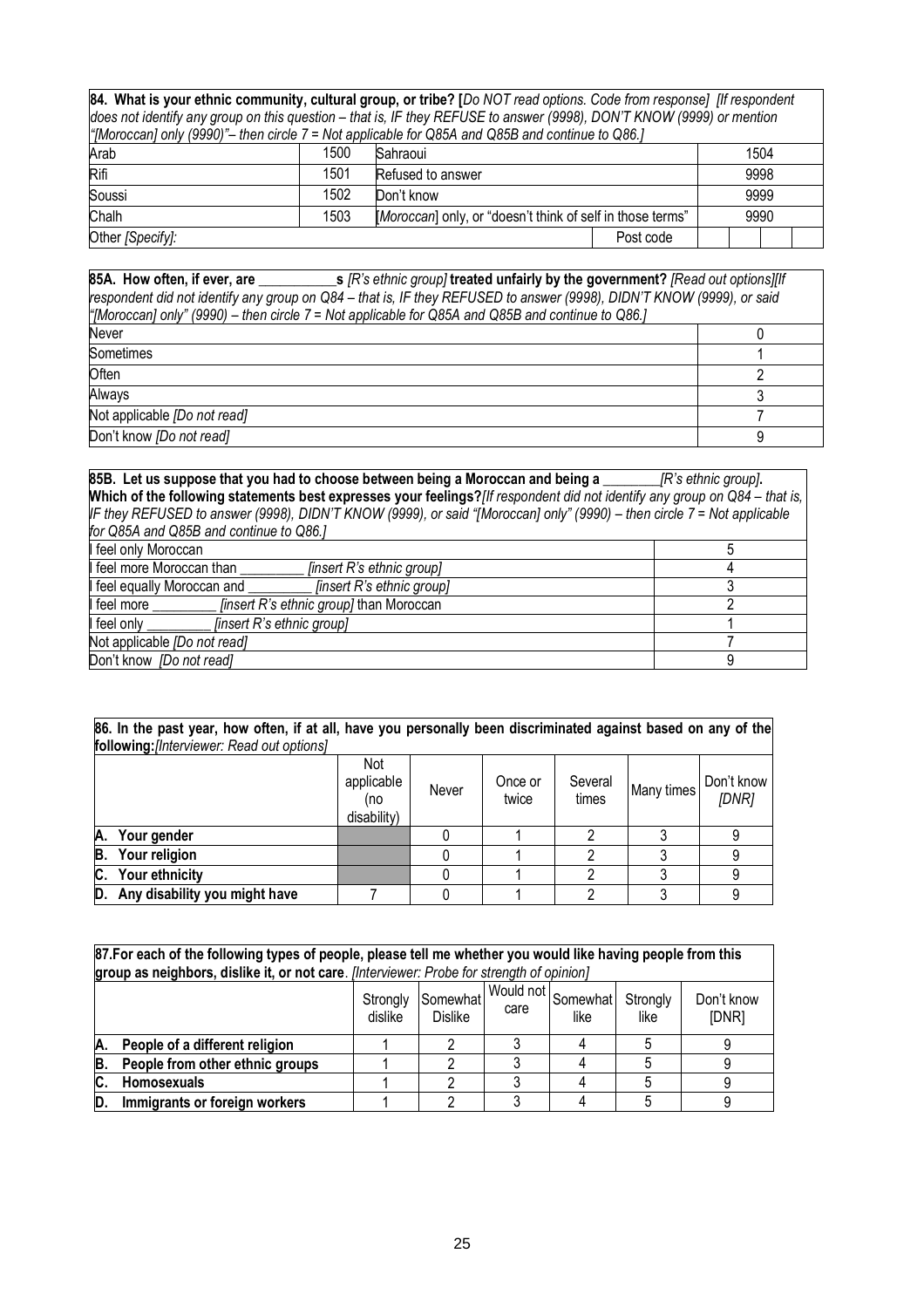| 88A. Do you feel close to any particular political party? |  |
|-----------------------------------------------------------|--|
| No (does NOT feel close to ANY party)                     |  |
| Yes (feels close to a party)                              |  |
| Refused to answer                                         |  |
| Does not know <i>[Do not read]</i>                        |  |

| 88B. Interviewer: if "Yes" to Q88A] Which party is that? [If answer to Q88A was "No," "Don't Know," or "Refused to answer, |      |
|----------------------------------------------------------------------------------------------------------------------------|------|
| circle $9997$ = Not applicable.                                                                                            |      |
| The Justice and Development Party (PJD)                                                                                    | 1500 |
| The Authenticity and Modernity Party (PAM)                                                                                 | 1501 |
| Istiglal Party (PI)                                                                                                        | 1502 |
| The National Rally of Independents (RNI)                                                                                   | 1503 |
| The Popular Movement (MP)                                                                                                  | 1504 |
| Socialist Union of Popular Forces (USSP)                                                                                   | 1505 |
| The Constitutional Union (UC)                                                                                              | 1506 |
| Party of Progress and Socialism (PPS)                                                                                      | 1507 |
| Social and Democratic Movement (MDS)                                                                                       | 1508 |
| Other [Specify]:<br>Post code                                                                                              |      |
| Not applicable [ONLY if response to Q88A was "No," "Don't Know," or "Refused to answer"]                                   | 9997 |
| Refused to answer <i>[i.e., answered "Yes" to Q88A, but will not identify party]</i>                                       | 9998 |
| Don't know                                                                                                                 | 9999 |

| 89. Which of these things do you personally own? [If no ask]: Does anyone else in your household own one? |                          |                                       |                             |                     |  |  |  |  |  |
|-----------------------------------------------------------------------------------------------------------|--------------------------|---------------------------------------|-----------------------------|---------------------|--|--|--|--|--|
|                                                                                                           | Yes<br>(personally owns) | Someone<br>else in household<br>owns) | No one in<br>household owns | Don't know<br>[DNR] |  |  |  |  |  |
| A. Radio                                                                                                  |                          |                                       |                             |                     |  |  |  |  |  |
| <b>B.</b> Television                                                                                      |                          |                                       |                             |                     |  |  |  |  |  |
| C. Motor vehicle or motorcycle                                                                            |                          |                                       |                             |                     |  |  |  |  |  |
| D. A Computer                                                                                             |                          |                                       |                             |                     |  |  |  |  |  |
| E. Bank Account                                                                                           |                          |                                       |                             |                     |  |  |  |  |  |
| F. Mobile phone                                                                                           |                          |                                       |                             |                     |  |  |  |  |  |

| 90. Ilf yes to personally owning a mobile phone] Does your phone have access to the internet? |  |  |  |  |  |
|-----------------------------------------------------------------------------------------------|--|--|--|--|--|
| No (Does not have Internet access)                                                            |  |  |  |  |  |
| Yes (Has Internet access)                                                                     |  |  |  |  |  |
| Not applicable (does not personally have mobile phone)                                        |  |  |  |  |  |
| Does not know <i>[Do not read]</i>                                                            |  |  |  |  |  |

| 91. How often do you use: [Read out options] |           |                                       |       |              |       |            |  |  |
|----------------------------------------------|-----------|---------------------------------------|-------|--------------|-------|------------|--|--|
|                                              |           | A few times a A few times a Less than |       |              | Never | Don't know |  |  |
|                                              | Every day | week                                  | month | once a month |       | IDNR1      |  |  |
| A. A mobile phone?                           |           |                                       |       |              |       |            |  |  |
| B.<br>The internet?                          |           |                                       |       |              |       |            |  |  |

| 92. Please tell me whether each of the following are available inside your house, inside your compound, or |                                                                       |       |          |          |              |
|------------------------------------------------------------------------------------------------------------|-----------------------------------------------------------------------|-------|----------|----------|--------------|
| outside your compound: [Read out options]                                                                  |                                                                       |       |          |          |              |
|                                                                                                            | None, no latrine   Inside the   Inside the   Outside the   Don't know |       |          |          |              |
|                                                                                                            | available <i>IDNRI</i>                                                | house | compound | compound | <i>IDNR1</i> |
| A. Your main source of water for household use                                                             |                                                                       |       |          |          |              |
| <b>B.</b> A toilet or latrine                                                                              |                                                                       |       |          |          |              |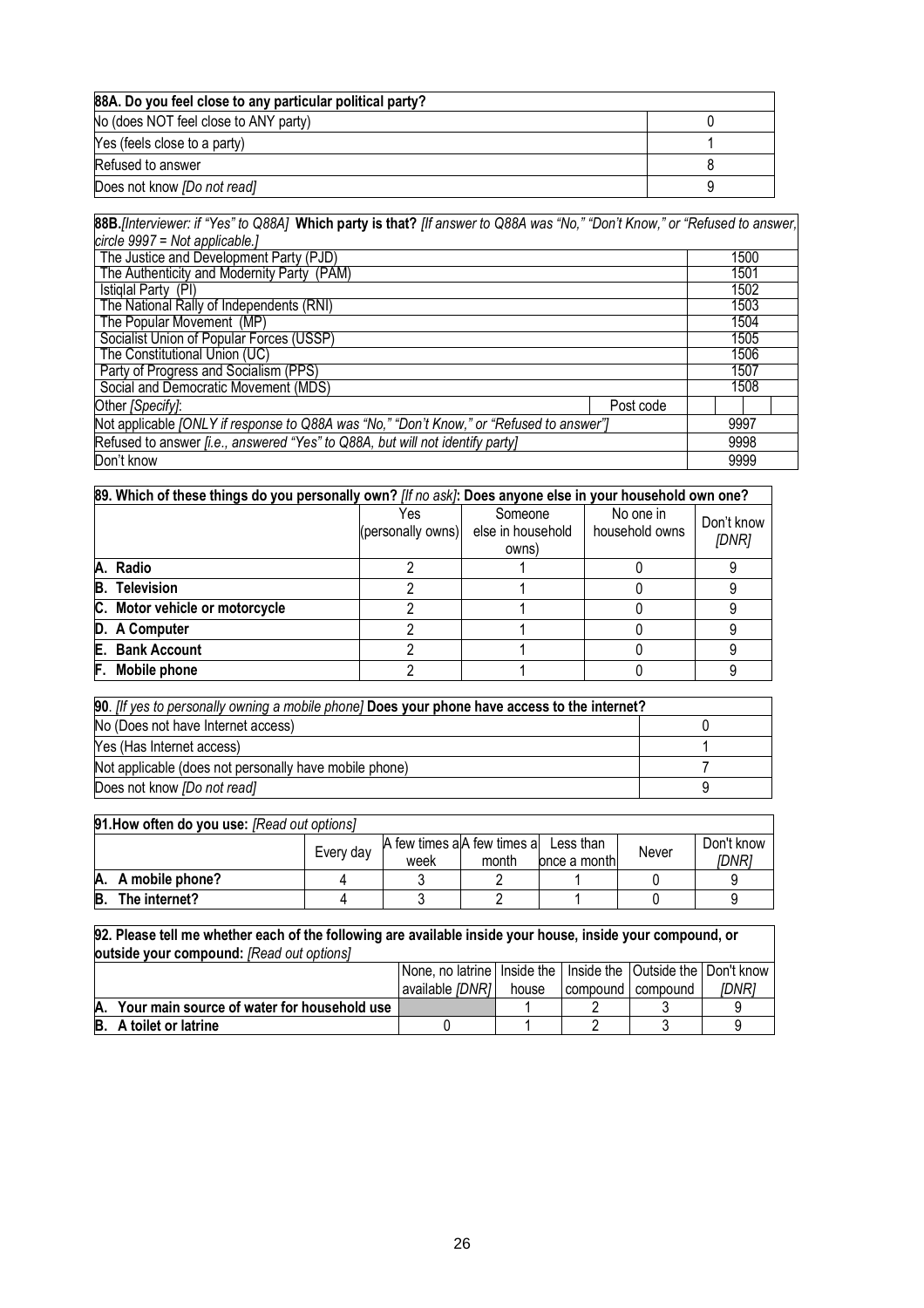**93.** *[Interviewer: If it is 100% clear that there is no electricity supply to the home, e.g., in an unserved rural area, do not ask the question of the respondent. Just select 0=No electricity supply and continue to the next question.]***Do you have an electric connection to your home from the mains?**

| <u>ku alaatiin aaliitaatiali ta'itaaliitallin tira liikillä l</u>          |  |
|----------------------------------------------------------------------------|--|
| No mains electric supply or connection to the home                         |  |
| [If yes] How often is electricity actually available from this connection? |  |
| Never                                                                      |  |
| Occasionally                                                               |  |
| About half of the time                                                     |  |
| Most of the time                                                           |  |
| All of the time                                                            |  |
| Don't know [Do not read]                                                   |  |

| 94.Do you have a job that pays a cash income? <i>[If yes, ask:]</i> Is it full-time or part-time? <i>[If no, ask:]</i> Are you |  |
|--------------------------------------------------------------------------------------------------------------------------------|--|
| presently looking for a job?                                                                                                   |  |
| No (not looking)                                                                                                               |  |
| No (looking)                                                                                                                   |  |
| Yes, part time                                                                                                                 |  |
| Yes, full time                                                                                                                 |  |
| Don't know [Do not read]                                                                                                       |  |

| 95A. What is your main occupation? <i>[If unemployed, retired or disabled, ask:]</i> What was your last main<br>occupation? [Do not read options. Code from responses.] |    |  |
|-------------------------------------------------------------------------------------------------------------------------------------------------------------------------|----|--|
| Never had a job                                                                                                                                                         |    |  |
| Student                                                                                                                                                                 |    |  |
| Housewife / homemaker                                                                                                                                                   |    |  |
| Agriculture / farming / fishing / forestry                                                                                                                              |    |  |
| Trader / hawker / vendor                                                                                                                                                |    |  |
| Retail / Shop                                                                                                                                                           | 5  |  |
| Unskilled manual worker (e.g., cleaner, laborer, domestic help, unskilled manufacturing worker)                                                                         | 6  |  |
| Artisan or skilled manual worker (e.g., trades like electrician, mechanic, machinist or skilled<br>manufacturing worker)                                                |    |  |
| Clerical or secretarial                                                                                                                                                 | 8  |  |
| Supervisor / Foreman / Senior Manager                                                                                                                                   | 9  |  |
| Security services (police, army, private security)                                                                                                                      | 10 |  |
| Mid-level professional (e.g., teacher, nurse, mid-level government officer)                                                                                             | 11 |  |
| Upper-level professional (e.g., banker/finance, doctor, lawyer, engineer, accountant, professor,<br>senior-level government officer)                                    | 12 |  |
| Other                                                                                                                                                                   | 95 |  |
| Don't know [Do not read]                                                                                                                                                | 99 |  |

| 95B. [If respondent has an occupation, i.e., responses on Q95A other than 0=never had a job, 1=student, 2= |  |  |
|------------------------------------------------------------------------------------------------------------|--|--|
| housewife/homemaker, ask/Do you work for yourself, for someone else in the private sector or the non-      |  |  |
| governmental sector, or for government? [Read out options]                                                 |  |  |
| Works for self                                                                                             |  |  |
| Private sector                                                                                             |  |  |
| Non Governmental Organizations or civil society sector                                                     |  |  |
| Government                                                                                                 |  |  |
| Not applicable [i.e., if answer to Q95A was unemployed, never had a job, or student or homemaker]          |  |  |
| Don't know [Do not read]                                                                                   |  |  |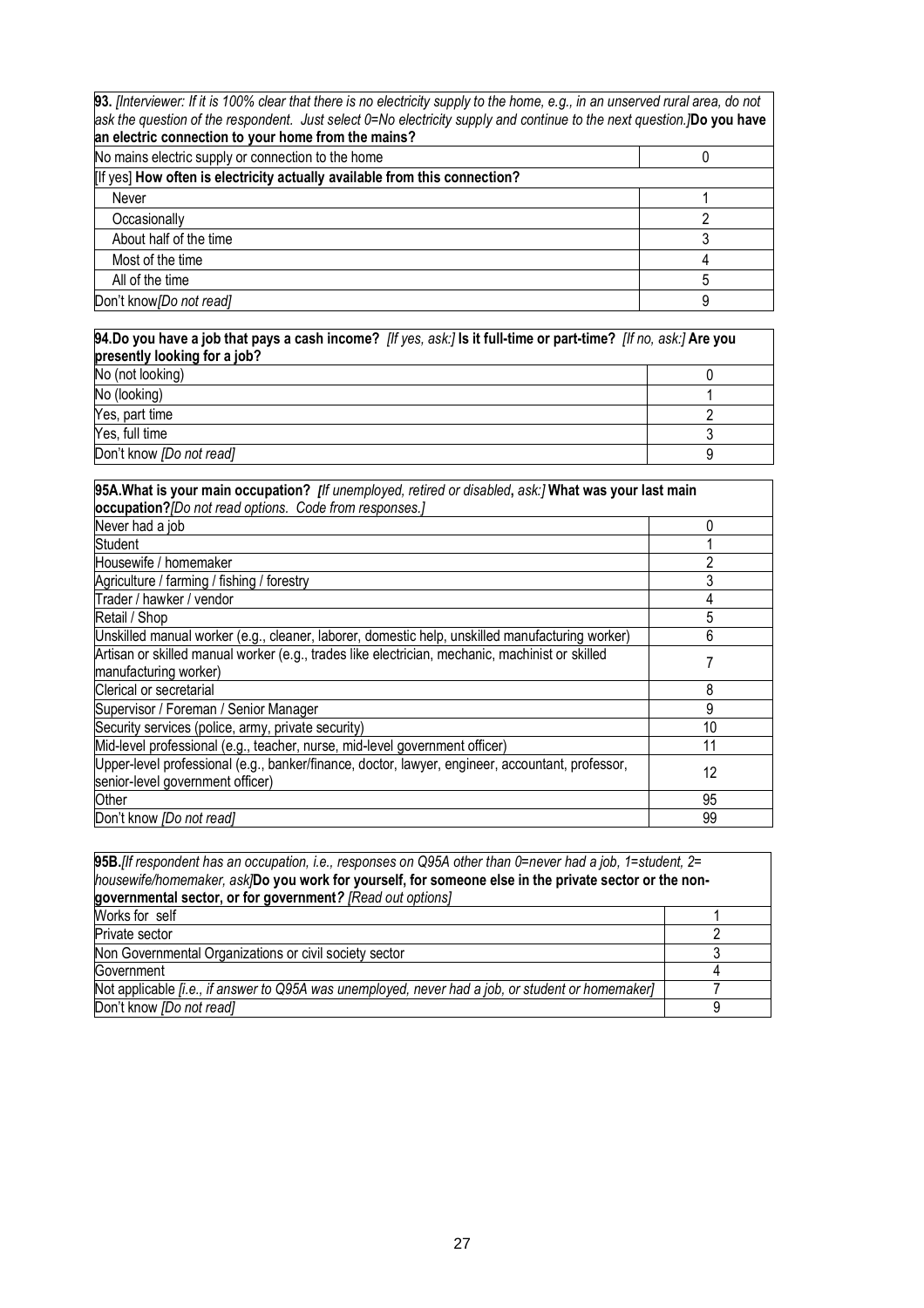| 95C. What is the main way that decisions are made about how to use any money that you have or earn, for<br>example from a job, a business, selling things or other activities?[Interviewer: Read out options] |  |  |
|---------------------------------------------------------------------------------------------------------------------------------------------------------------------------------------------------------------|--|--|
| You make the decisions yourself                                                                                                                                                                               |  |  |
| Your spouse makes the decisions                                                                                                                                                                               |  |  |
| You make the decisions jointly with your spouse                                                                                                                                                               |  |  |
| You make the decisions jointly with other family members                                                                                                                                                      |  |  |
| Other family members make the decisions without you                                                                                                                                                           |  |  |
| None of the above / Some other response [DNR]                                                                                                                                                                 |  |  |
| Not applicable no earnings/DNR]                                                                                                                                                                               |  |  |
| Don't know [Do not read]                                                                                                                                                                                      |  |  |

#### **96A. Who is the head of this household, that is the person who has primary responsibility for making decisions on behalf of the household?***[Interviewer: Do not read options. Code from responses]*

| You [respondent]           |    |
|----------------------------|----|
| Respondent's spouse        | 2  |
| Respondent's father        | 3  |
| Respondent's mother        | 4  |
| Respondent's son           | 5  |
| Respondent's daughter      | 6  |
| Respondent's grandfather   |    |
| Respondent's grandmother   | 8  |
| Another male relative      | 9  |
| Another female relative    | 10 |
| Someone else               | 11 |
| More than one person [DNR] | 12 |
| Don't know [Do not read]   | 99 |

| 96B. Ilf respondent is not the head of household, i.e. if the response to 96A was NOT 1=You [respondent] or 99=Don't |    |  |
|----------------------------------------------------------------------------------------------------------------------|----|--|
| know, ask: What is the main occupation of the head of the household? [If unemployed, retired or disabled, ask:]      |    |  |
| What was his/her last main occupation?)/Do not read options. Code from responses.]                                   |    |  |
| Not applicable [If respondent is head of household]                                                                  | 97 |  |
| Never had a job                                                                                                      | 0  |  |
| Student                                                                                                              |    |  |
| Housewife / homemaker                                                                                                | 2  |  |
| Agriculture / farming / fishing / forestry                                                                           | 3  |  |
| Trader / hawker / vendor                                                                                             | 4  |  |
| Retail / Shop                                                                                                        | 5  |  |
| Unskilled manual worker (e.g., cleaner, laborer, domestic help, unskilled manufacturing worker)                      | 6  |  |
| Artisan or skilled manual worker (e.g., trades like electrician, mechanic, machinist or skilled                      |    |  |
| manufacturing worker)                                                                                                |    |  |
| Clerical or secretarial                                                                                              | 8  |  |
| Supervisor / Foreman / Senior Manager                                                                                | 9  |  |
| Security services (police, army, private security)                                                                   | 10 |  |
| Mid-level professional (e.g., teacher, nurse, mid-level government officer)                                          | 11 |  |
| Upper-level professional (e.g., banker/finance, doctor, lawyer, engineer, accountant, professor,                     | 12 |  |
| senior-level government officer)                                                                                     |    |  |
| Other (Specify)                                                                                                      | 95 |  |
| Don't know <i>[Do not read]</i>                                                                                      | 99 |  |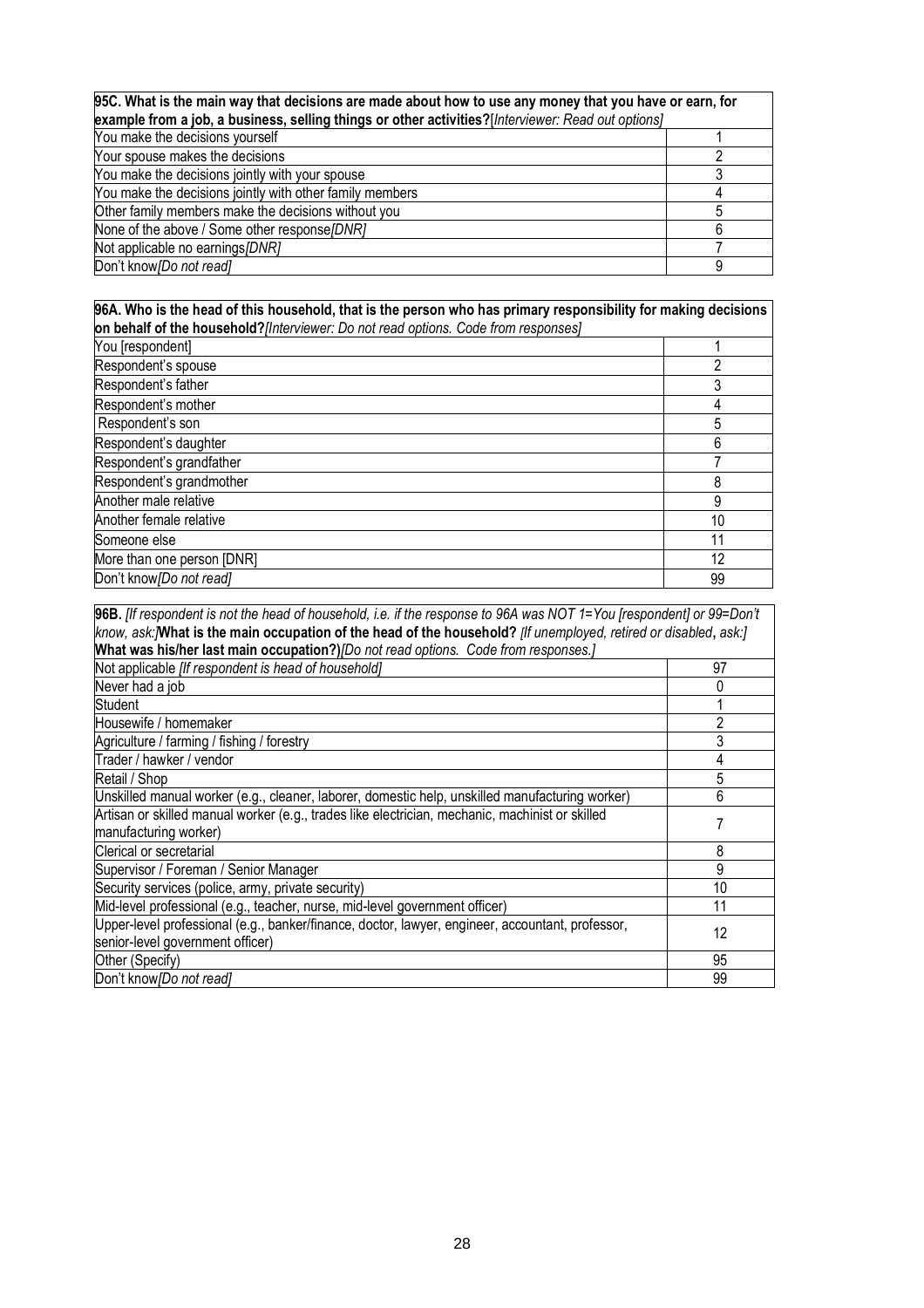| 97. What is your highest level of education? [Code from answer. Do not read options]                           |    |
|----------------------------------------------------------------------------------------------------------------|----|
| No formal schooling                                                                                            |    |
| Informal schooling only (including Koranic schooling)                                                          |    |
| Some primary schooling                                                                                         |    |
| Primary school completed                                                                                       |    |
| Intermediate school or Some secondary school / high school                                                     |    |
| Secondary school / high school completed                                                                       | 5  |
| Post-secondary qualifications, other than university e.g. a diploma or degree from a polytechnic or<br>college | 6  |
| Some university                                                                                                |    |
| University completed                                                                                           | 8  |
| Post-graduate                                                                                                  | 9  |
| Don't know [Do not read]                                                                                       | 99 |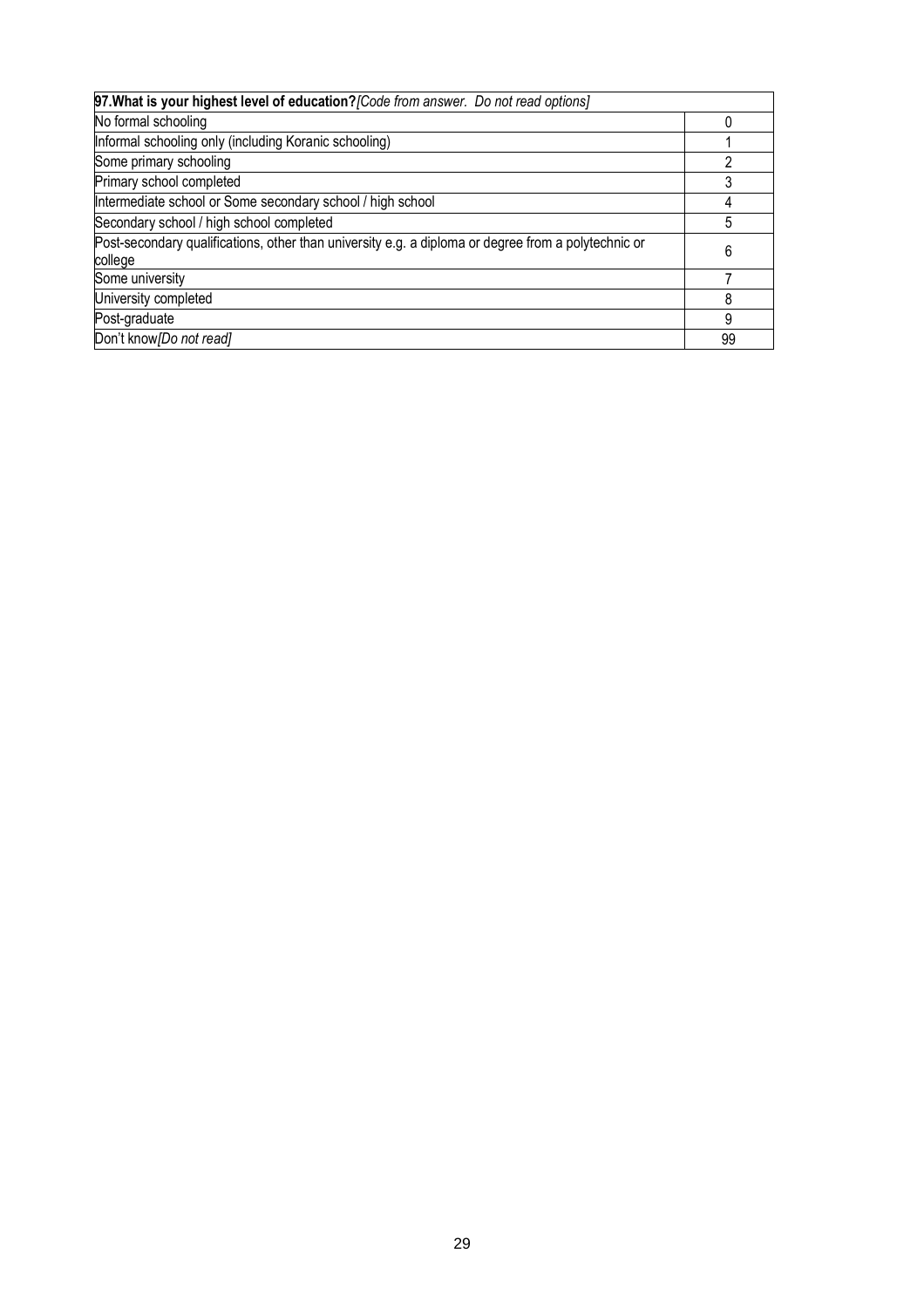| 98. What is your religion, if any? [Interviewer: Code from answer. Do not read options.]           |                |
|----------------------------------------------------------------------------------------------------|----------------|
| None                                                                                               | 0              |
| <b>CHRISTIAN GROUPS / DENOMINATIONS</b>                                                            |                |
| Christian only (i.e., respondents says only "Christian", without identifying a specific sub-group) | 1              |
| Roman Catholic                                                                                     | $\overline{2}$ |
| Orthodox                                                                                           | 3              |
| Coptic                                                                                             | 4              |
| <b>Protestant - Mainline</b>                                                                       |                |
| Anglican                                                                                           | 5              |
| Lutheran                                                                                           | $\overline{6}$ |
| Methodist                                                                                          | $\overline{7}$ |
| Presbyterian                                                                                       | 8              |
| <b>Baptist</b>                                                                                     | 9              |
| Quaker / Friends                                                                                   | 10             |
| Mennonite                                                                                          | 11             |
| Dutch Reformed                                                                                     | 30             |
| Calvinist                                                                                          | 31             |
| <b>Protestant - Non-mainline</b>                                                                   |                |
| Evangelical                                                                                        | 12             |
| Pentecostal (e.g., "Born Again" and/or "Saved")                                                    | 13             |
| Independent (e.g., "African Independent Church")                                                   | 14             |
| Church of Christ                                                                                   | 32             |
| Zionist Christian Church                                                                           | 33             |
| <b>Others</b>                                                                                      |                |
| Jehovah's Witness                                                                                  | 15             |
| Seventh Day Adventist                                                                              | 16             |
| Mormon                                                                                             | 17             |
| <b>MUSLIM GROUPS / DENOMINATIONS</b>                                                               |                |
| Muslim only (i.e., respondents says only "Muslim", without identifying a specific sub-group)       | 18             |
| <b>Sunni</b>                                                                                       |                |
| Sunni only (i.e., respondents says only "Sunni" or "Sunni Muslim", without identifying a specific  | 19             |
| sub-group)                                                                                         |                |
| Ismaeli                                                                                            | 20             |
| Mouridiya Brotherhood                                                                              | 21             |
| Tijaniya Brotherhood                                                                               | 22             |
| Qadiriya Brotherhood                                                                               | 23             |
| <b>Shia</b>                                                                                        |                |
| Shia                                                                                               | 24             |
| <b>OTHER</b>                                                                                       |                |
| Traditional / ethnic religion                                                                      | 25             |
| Hindu                                                                                              | 26             |
| Bahai                                                                                              | 27             |
| Agnostic (Do not know if there is a God)                                                           | 28             |
| Atheist (Do not believe in a God)                                                                  | 29             |
| Jewish                                                                                             | 34             |
| Post Code<br>Other [Specify]:                                                                      |                |
| Refused[DNR]                                                                                       | 9998           |
| Don't know [Do not read]                                                                           | 9999           |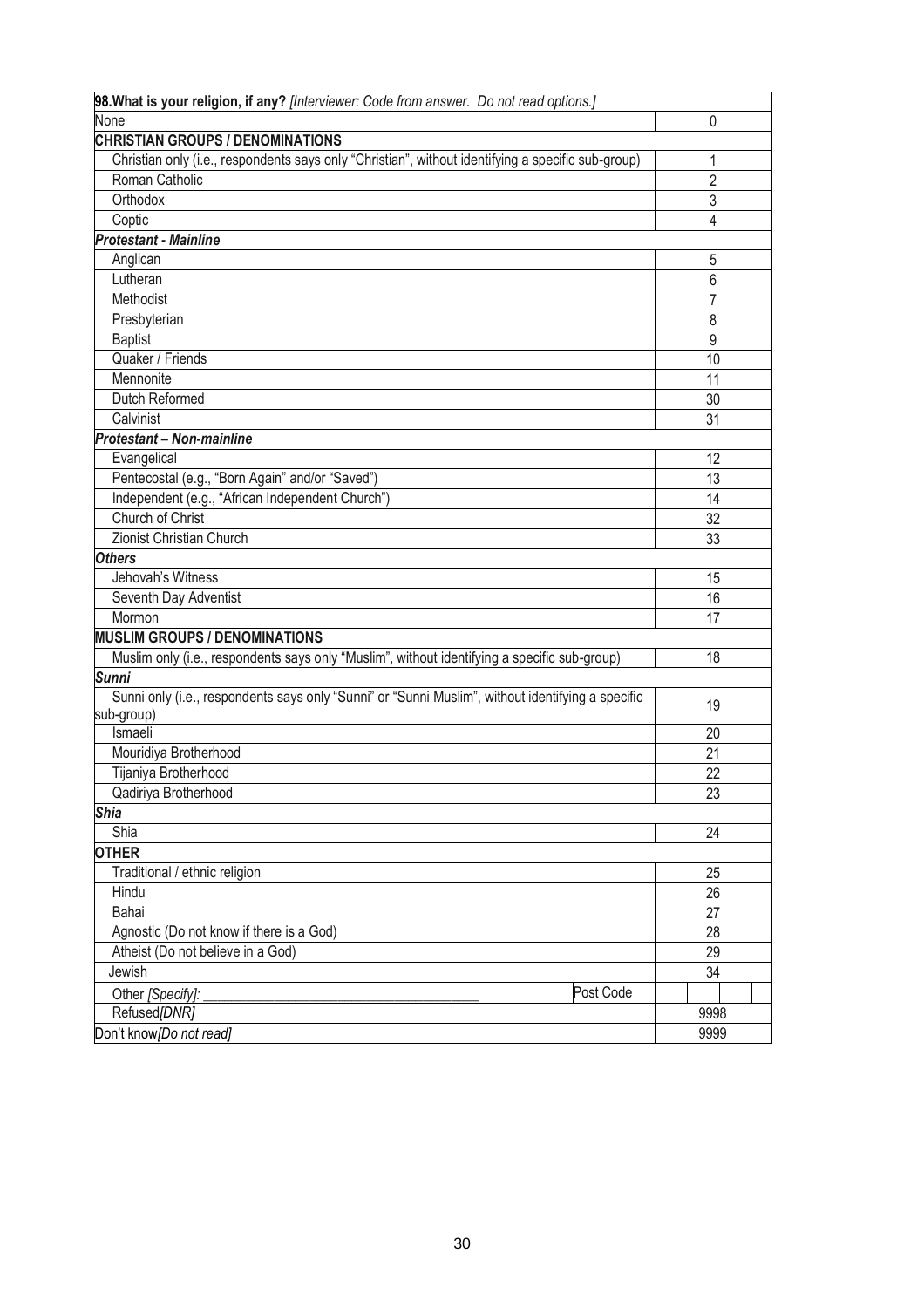| 99. If legislative elections were held tomorrow, which party's candidate would you vote for? [Do not read |      |  |
|-----------------------------------------------------------------------------------------------------------|------|--|
| options. Code from response]                                                                              |      |  |
| The Justice and Development Party (PJD)                                                                   | 1500 |  |
| The Authenticity and Modernity Party (PAM)                                                                | 1501 |  |
| Istiglal Party (PI)                                                                                       | 1502 |  |
| The National Rally of Independents (RNI)                                                                  | 1503 |  |
| The Popular Movement (MP)                                                                                 | 1504 |  |
| Socialist Union of Popular Forces (USSP)                                                                  | 1505 |  |
| The Constitutional Union (UC)                                                                             | 1506 |  |
| Party of Progress and Socialism (PPS)                                                                     | 1507 |  |
| Social and Democratic Movement (MDS)                                                                      | 1508 |  |
| Post Code<br>Other [Specify]:                                                                             |      |  |
| Would not vote                                                                                            | 9997 |  |
| Refused to answer/DNR]                                                                                    | 9998 |  |
| Don't know [Do not read]                                                                                  | 9999 |  |

| 100. Just one more question: Who do you think sent us to do this interview? [Do not read options. Code from<br>response.]                |    |
|------------------------------------------------------------------------------------------------------------------------------------------|----|
| No one                                                                                                                                   | 0  |
| "Afrobarometer" or Global for Survey and Consulting (GSC)                                                                                |    |
| Research Company / Organization / Programme [but not AB or correct national partner]                                                     | 2  |
| Non-government or religious organization                                                                                                 | 3  |
| University / School / College                                                                                                            |    |
| Private company                                                                                                                          | 5  |
| Media                                                                                                                                    | 6  |
| Political party or politician                                                                                                            |    |
| Government (including any government official, government agency or ministry or any other part of<br>government named by the respondent) | 8  |
| International organization or another country                                                                                            | 9  |
| God                                                                                                                                      | 10 |
| Other (specify)                                                                                                                          | 95 |
| Refused to answer/DNR]                                                                                                                   | 98 |
| Don't know [Do not read]                                                                                                                 | 99 |

### **THANK YOU VERY MUCH. YOUR ANSWERS HAVE BEEN VERY HELPFUL.**

#### *END INTERVIEW -- DON'T FORGET TO COMPLETE NEXT SECTION ALL SUBSEQUENT QUESTIONS SHOULD BE ANSWERED BY THE INTERVIEWER AFTER THE INTERVIEW IS CONCLUDED*

|                                                                                                    |   |                                                | Hour |  |      | Minutes |
|----------------------------------------------------------------------------------------------------|---|------------------------------------------------|------|--|------|---------|
| <b>ENDTIME.</b> Time interview ended <i>[Interviewer: Enter hour and minute, use 24 hr. clock]</i> |   |                                                |      |  |      |         |
|                                                                                                    |   |                                                |      |  |      |         |
| <b>LENGTH.</b> For Office Use: Duration of interview in minutes                                    |   |                                                |      |  |      |         |
|                                                                                                    |   |                                                |      |  |      |         |
| 101. Respondent's gender                                                                           |   |                                                |      |  |      |         |
| Male                                                                                               |   |                                                |      |  |      |         |
| Female                                                                                             |   |                                                |      |  | 2    |         |
| 102. Respondent's race?                                                                            |   |                                                |      |  |      |         |
| Black / African                                                                                    |   | South Asian (Indian, Pakistani, etc.)          |      |  | 5    |         |
| White / European                                                                                   | 2 | East Asian (Chinese, Korean, Indonesian, etc.) |      |  | 6    |         |
| Coloured / Mixed race                                                                              | 3 | Other [Specify]                                |      |  | 9995 |         |
| Arab / Lebanese / North African                                                                    | 4 | Don't know                                     |      |  | 9999 |         |

| 103. What was the primary language used in the interview? |      |                  |           |  |  |
|-----------------------------------------------------------|------|------------------|-----------|--|--|
| Arabic                                                    | 1500 | Other [Specify]: | Post code |  |  |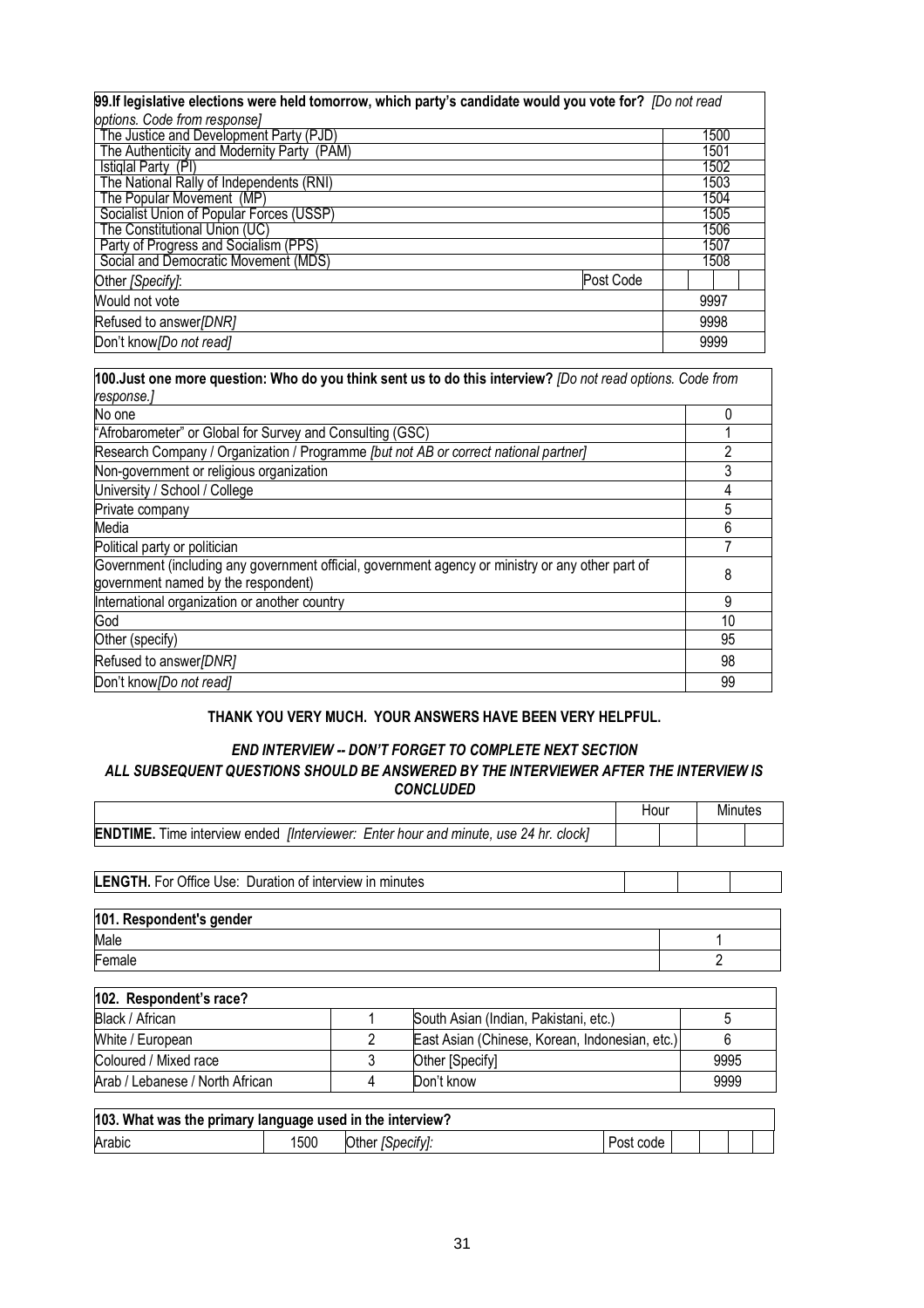| 104. In what type of shelter does the respondent live? |  |
|--------------------------------------------------------|--|
| Non-traditional / formal house                         |  |
| Traditional house / hut                                |  |
| Temporary structure / shack                            |  |
| Flat in a block of flats                               |  |
| Single room in a larger dwelling structure or backyard |  |
| Hostel in an industrial compound or farming compound   |  |
| Other                                                  |  |

| 105. What was the roof of the respondent's home or shelter made of? |    |
|---------------------------------------------------------------------|----|
| Metal, aluminum, tin or zinc                                        |    |
| Tiles                                                               |    |
| <b>Shingles</b>                                                     |    |
| Thatch or grass                                                     |    |
| Plastic sheets                                                      | 5  |
| Asbestos                                                            | 6  |
| Multiple materials                                                  |    |
| Concrete                                                            | 8  |
| Some other material                                                 | 9  |
| Could not tell / could not see                                      | 10 |

| 106. Were there any other people immediately present who might be listening during the interview? |  |  |
|---------------------------------------------------------------------------------------------------|--|--|
| No one                                                                                            |  |  |
| Spouse only                                                                                       |  |  |
| Children only                                                                                     |  |  |
| A few others                                                                                      |  |  |
| Small crowd                                                                                       |  |  |

| 107.                                                                             | Yes | No |
|----------------------------------------------------------------------------------|-----|----|
| A. Did the respondent check with others for information to answer any question?  |     |    |
| B. Do you think anyone influenced the respondent's answers during the interview? |     |    |
| C. Were you approached by community and/or political party representatives?      |     |    |
| D. Did you feel threatened during the interview?                                 |     |    |
| E. Were you physically threatened during the interview?                          |     |    |

| 108. What proportion of the questions do you feel the respondent had difficulty answering? |  |  |
|--------------------------------------------------------------------------------------------|--|--|
| All                                                                                        |  |  |
| Most                                                                                       |  |  |
| Some                                                                                       |  |  |
| Few                                                                                        |  |  |
| None                                                                                       |  |  |

| 109. Which questions did the respondent have trouble answering? [Identify up to three. If the respondent had<br>trouble with less than three, enter "000" in the boxes. |  |  |
|-------------------------------------------------------------------------------------------------------------------------------------------------------------------------|--|--|
| A. First question                                                                                                                                                       |  |  |
| <b>B.</b> Second question                                                                                                                                               |  |  |
| <b>C.</b> Third question                                                                                                                                                |  |  |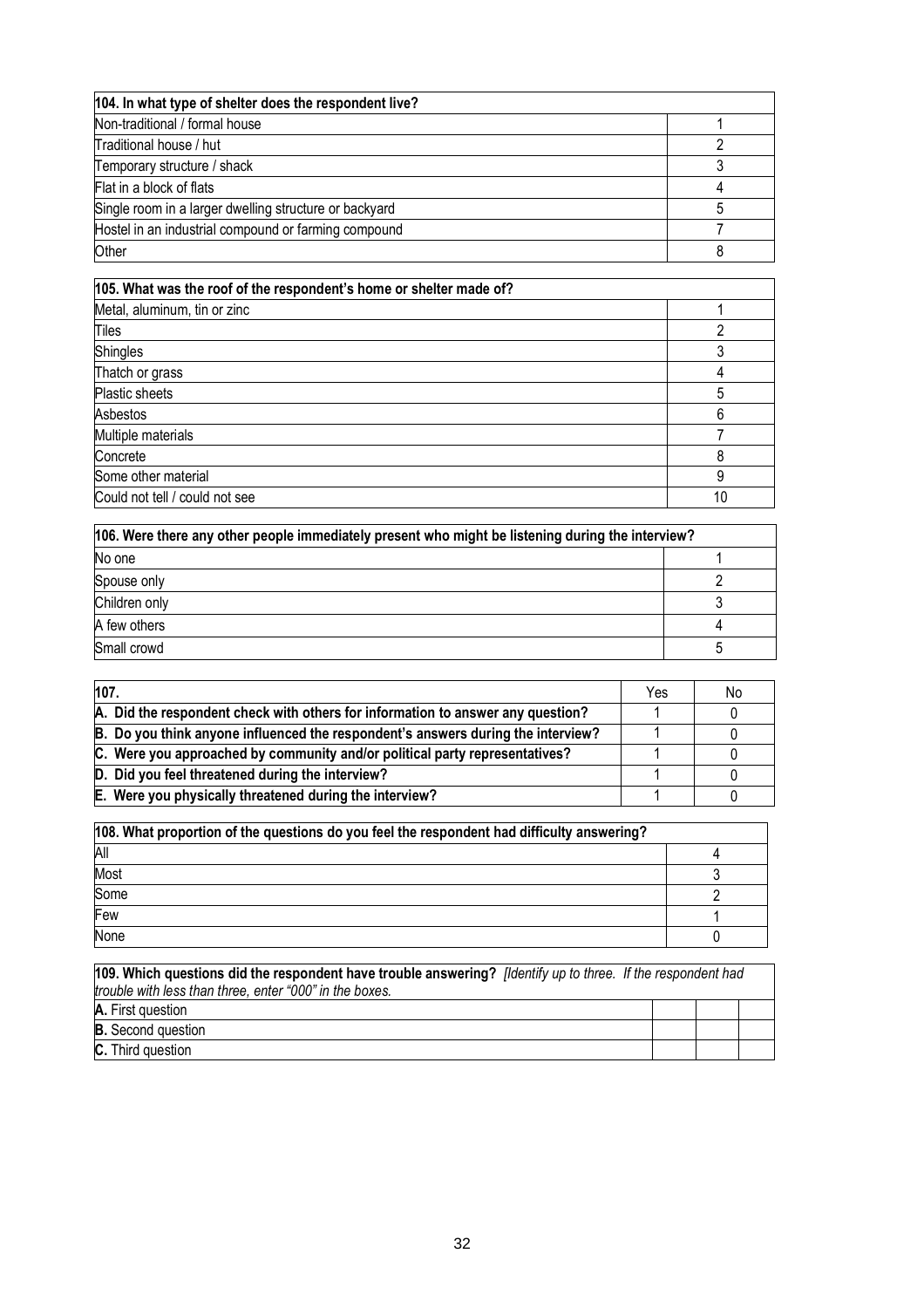| 110. What was the respondent's attitude toward you during the interview? |             |            |               |  |  |  |
|--------------------------------------------------------------------------|-------------|------------|---------------|--|--|--|
| A. Was he or she                                                         |             |            |               |  |  |  |
|                                                                          | Friendly    | In between | Hostile       |  |  |  |
|                                                                          |             | っ          |               |  |  |  |
| B. Was he or she                                                         | Interested  | In between | <b>Bored</b>  |  |  |  |
| C. Was he or she                                                         |             | 2          |               |  |  |  |
|                                                                          | Cooperative | In between | Uncooperative |  |  |  |
| D. Was he or she                                                         |             | 2          |               |  |  |  |
|                                                                          | Patient     | In between | Impatient     |  |  |  |
| E. Was he or she                                                         |             | 2          |               |  |  |  |
|                                                                          | At ease     | In between | Suspicious    |  |  |  |
|                                                                          |             | 2          |               |  |  |  |
| F. Was he or she                                                         | Honest      | In between | Misleading    |  |  |  |

### *INTERVIEWER DETAILS*

| 111. Interviewer Name [Write in] |   |  |  |
|----------------------------------|---|--|--|
| 112. Interviewer's Number        | G |  |  |
| 113. Interviewer's Age           |   |  |  |
|                                  |   |  |  |

| 114. Interviewer's gender |  |
|---------------------------|--|
| Male                      |  |
| Female                    |  |
|                           |  |

| 115. Do you come from a rural or urban area? |  |
|----------------------------------------------|--|
| Rural                                        |  |
| Urban                                        |  |

| 116. Interviewer's home language: |      |                  |           |  |      |
|-----------------------------------|------|------------------|-----------|--|------|
| French                            |      | Arabic Hassani   |           |  | 1502 |
| Arabic                            | 1500 | Amazigh          |           |  | 1503 |
| Moroccan Arabic                   | 1501 | Other [Specify]: | Post code |  |      |
|                                   |      | Don't know       |           |  | 9999 |

| 117. Interviewer's ethnic group / tribe: |      |                  |           |  |      |  |
|------------------------------------------|------|------------------|-----------|--|------|--|
| Arab                                     | 1500 | Chalh            |           |  | 1503 |  |
| Rifi                                     | 1501 | Sahraoui         |           |  | 1504 |  |
| Soussi                                   | 1502 | Other [Specify]: | Post code |  |      |  |

| 118. Interviewer's highest level of education                                                                  |  |
|----------------------------------------------------------------------------------------------------------------|--|
| Primary school completed                                                                                       |  |
| Some secondary school / high school                                                                            |  |
| Secondary school / high school completed                                                                       |  |
| Post-secondary qualifications, other than university e.g. a diploma or degree from a polytechnic or<br>college |  |
| Some university                                                                                                |  |
| University completed                                                                                           |  |
| Post graduate                                                                                                  |  |

| 119. Which Moroccan languages do you speak? [Tick all that apply] |      |                  |           |  |      |  |
|-------------------------------------------------------------------|------|------------------|-----------|--|------|--|
| French                                                            |      | Arabic Hassani   |           |  | 1502 |  |
| Arabic                                                            | 1500 | Amazigh          |           |  | 1503 |  |
| Moroccan Arabic                                                   | 1501 | Other [Specify]: | Post code |  |      |  |
|                                                                   |      | Don't know       |           |  | 9999 |  |